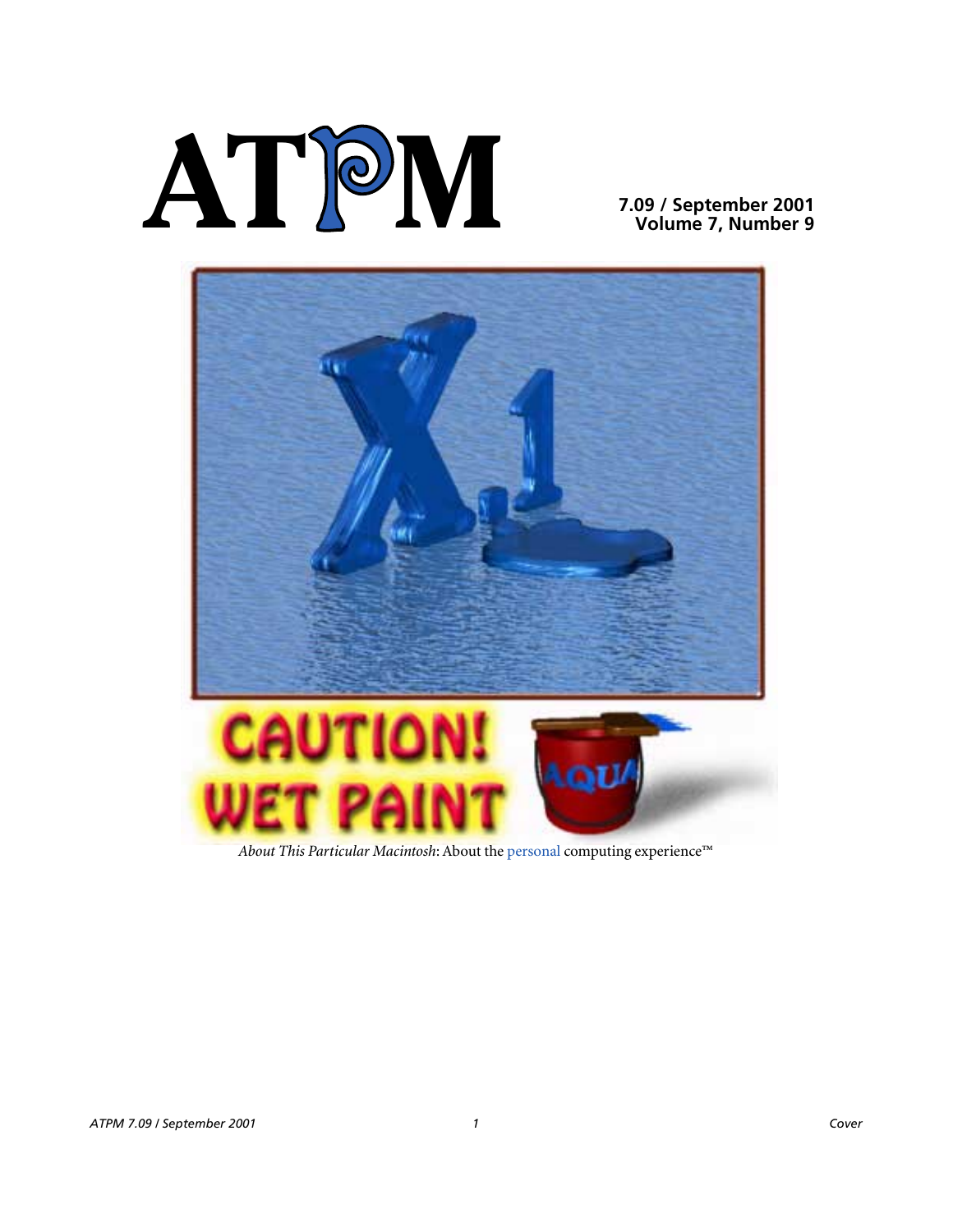# **Cover Art**

Copyright  $\odot$  2001 by [Víctor M.](mailto:vickmsgmex@yahoo.com)<sup>1</sup> We need new cover art each month. [Write to us!](mailto:cover-art@atpm.com)<sup>2</sup>

# **Editorial Staff**

Publisher/Editor-in-Chief [Michael Tsai](mailto:mtsai@atpm.com) Managing Editor *Vacant* Associate Editor/Reviews [Paul Fatula](mailto:pfatula@atpm.com)

Copy Editors [Raena Armitage](mailto:rarmitage@atpm.com) [Johann Campbell](mailto:jcampbell@atpm.com) [Ginny O'Roak](mailto:goroak@atpm.com) [Ellyn Ritterskamp](mailto:eritterskamp@atpm.com) [Brooke Smith](mailto:bsmith@atpm.com) *Vacant* Web Editor [Lee Bennett](mailto:lbennett@atpm.com) Publicity Manager *Vacant* Webmaster [Michael Tsai](mailto:mtsai@atpm.com) Assistant Webmaster *Vacant* Beta Testers [The Staff](mailto:editor@atpm.com)

## **Contributing Editors**

At Large Robert Paul Leitao Desktop Pictures [Daniel Chvatik](mailto:dchvatik@atpm.com) Graphics *Vacant* How To *Vacant* Legacy Corner [Edward Goss](mailto:egoss@atpm.com)

General [Dierk Seeburg](mailto:dseeburg@atpm.com) Interviews [Muzamil Akram](mailto:makram@atpm.com) Music [David Ozab](mailto:dozab@atpm.com) Networking [Matthew Glidden](mailto:mglidden@atpm.com) Opinion [Tom Iovino](mailto:tiovino@atpm.com) [Mike Shields](mailto:mshields@atpm.com) *Vacant* Reviews [Eric Blair](mailto:eblair@atpm.com) [Jamie McCornack](mailto:jmccornack@atpm.com) [Gregory Tetrault](mailto:gtetrault@atpm.com) [Christopher Turner](mailto:cturner@atpm.com) *Vacant* Shareware [Brooke Smith](mailto:bsmith@atpm.com)

**Artwork & Design**

Technical [Evan Trent](mailto:etrent@atpm.com)

Graphics Director [Grant Osborne](mailto:gosborne@atpm.com) Graphic Design Consultant [Jamal Ghandour](mailto:jghandour@atpm.com) Layout and Design [Michael Tsai](mailto:mtsai@atpm.com) Cartoonist [Mike Flanagan](mailto:sensible@sensible.screaming.net) Blue Apple Icon Designs Mark Robinson Other Art RD Novo

## **Emeritus**

RD Novo Robert Madill Belinda Wagner

# **Contributors**

Muzamil Akram Michael L. Bovee Eric Blair Daniel Chvatik Paul Fatula Mike Flanagan Edward Goss Jens Grabenstein Tom Iovino David Ozab Dierk Seeburg Evan Trent Christopher Turner *Macintosh users like you*

## **Subscriptions**

Sign up for free subscriptions using the [Web form](http://www.atpm.com/subscribe/)<sup>3</sup> or [by e-mail](mailto:subscriptions@atpm.com)<sup>4</sup>.

# **Where to Find ATPM**

Online and downloadable issues are available at [http://www.atpm.com.](http://www.atpm.com)

ATPM is a product of ATPM, Inc. © 1995–2001, All Rights Reserved ISSN: 1093-2909

### **The Tools**

Acrobat AppleScript BBEdit **CVS** Disk Copy FileMaker Pro FrameMaker+SGML iCab **ImageReady** Interarchy ListStar MacPerl MacSQL Monitor Mailman Mailsmith Mesh NiftyTelnet

3. http://www.atpm.com/subscribe/

4. subscriptions@atpm.com

1. mailto:vickmsgmex@yahoo.com 2. cover-art@atpm.com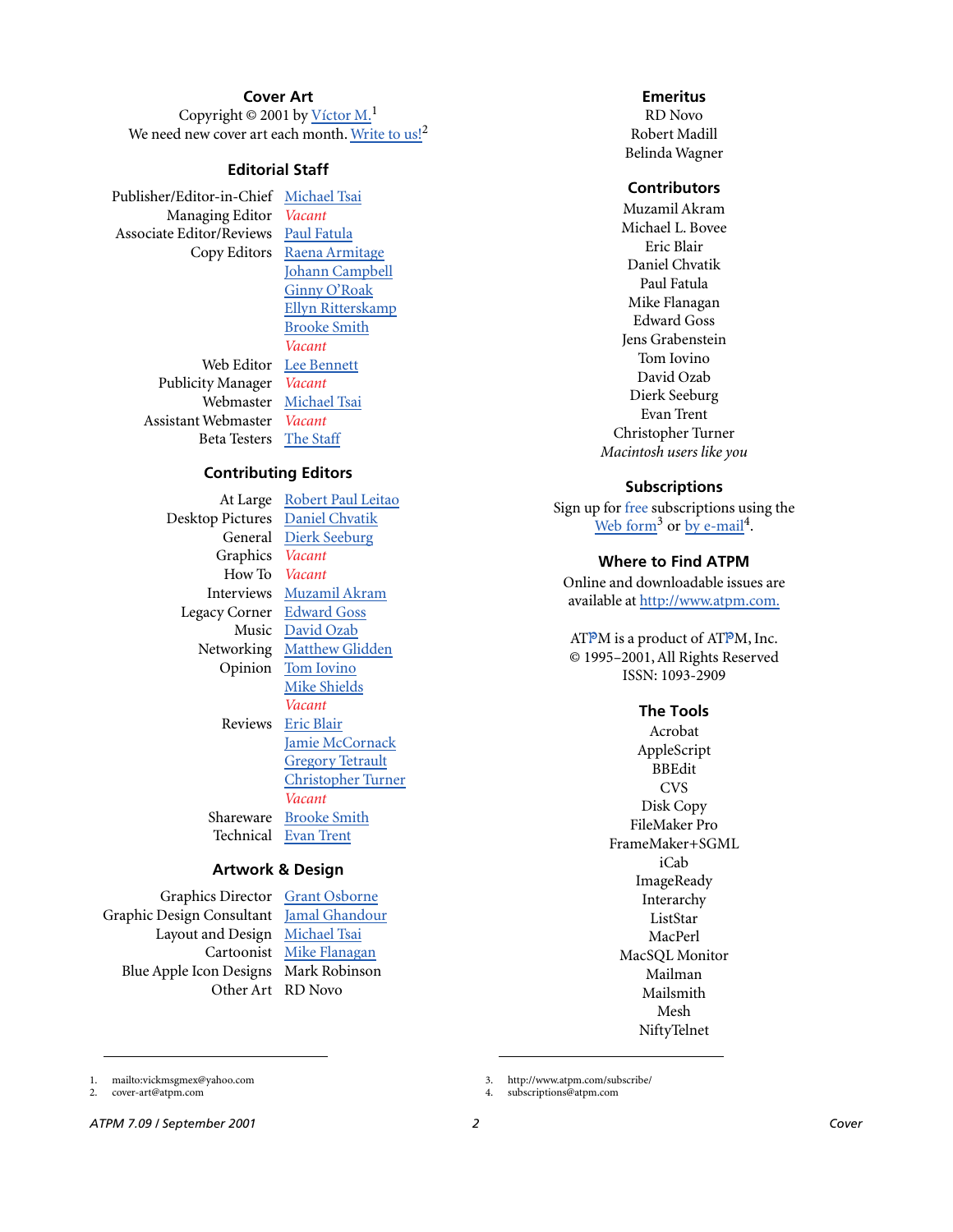StuffIt

# **The Fonts**

Cheltenham Frutiger Isla Bella Marydale Minion

# **Reprints**

Articles and original art cannot be reproduced without the express permission of ATPM, unless otherwise noted. You may, however, print copies of ATPM provided that it is not modified in any way. Authors may be contacted through ATPM's editorial staff, or at their e-mail addresses, when provided.

# **Legal Stuff**

*About This Particular Macintosh* may be uploaded to any online area or included on a CD-ROM compilation, so long as the file remains intact and unaltered, but all other rights are reserved. All information contained in this issue is correct to the best of our knowledge. The opinions expressed in ATPM are not necessarily those of this particular Macintosh. Product and company names and logos may be registered trademarks of their respective companies. Thank you for reading this far, and we hope that the rest of the magazine is more interesting than this.

Thanks for reading ATPM.

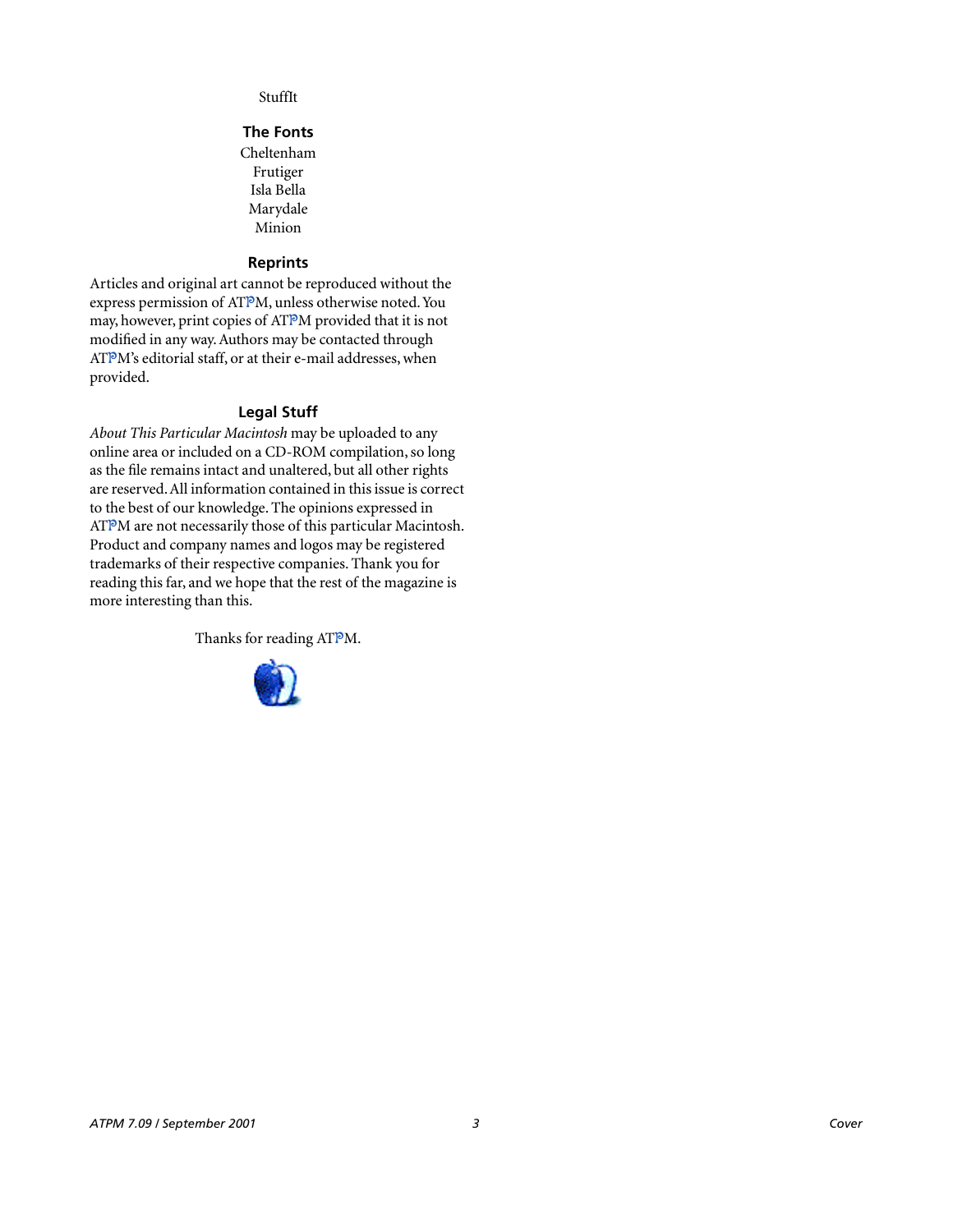# **Sponsors**

*About This Particular Macintosh* is free, and we intend to keep it that way. Our editors and staff are volunteers with "real" jobs who believe in the Macintosh way of computing. We don't make a profit, nor do we plan to. As such, we rely on advertisers to help us pay for our Web site and other expenses.

**• • •** After many years of fruitful collaboration, ATPM is parting ways with **[Small Dog Electronics](http://www.smalldog.com)<sup>1</sup>**, our exclusive sponsor. We wish them good luck for the future and thank them for their support. Many of our readers and staff members have become devoted Small Dog customers, and we will miss their friendly style. We are now accepting inquiries from interested sponsors and advertisers. We have a variety of programs available to tailor to your needs. Please contact us at [advertise@atpm.com](mailto:advertise@atpm.com) for more information.

**• • •** You can help support ATPM by buying from online retailers using the following links: Amazon.com<sup>2</sup>, MacConnection<sup>3</sup>, [MacMall](http://www.commission-junction.com/track/track.dll?AID=53427&PID=297078&URL=http%3A%2F%2Fwww%2Emacmall%2Ecom%2Fmacaffiliate)<sup>4</sup>, MacZone<sup>5</sup>, and [Outpost.com](http://www.linksynergy.com/fs-bin/stat?id=N00D3BtDeo0&offerid=2161&type=3)<sup>6</sup>.



4. http://www.commissionjunction.com/track/track.dll?AID=53427&PID=297078&URL=http%3A%2F%2 Fwww%2Emacmall%2Ecom%2Fmacaffiliate

5. http://service.bfast.com/bfast/click?bfmid=1942029&siteid=26240435&bfpage=mac \_zone

6. http://www.linksynergy.com/fsbin/stat?id=N00D3BtDeo0&offerid=2161&type=3

<sup>1.</sup> http://www.smalldog.com

<sup>2.</sup> http://www.amazon.com/exec/obidos/redirect-home/aboutthisparticu

<sup>3.</sup> http://service.bfast.com/bfast/click/mid9452939?siteid=13311227&bfpage=machom epage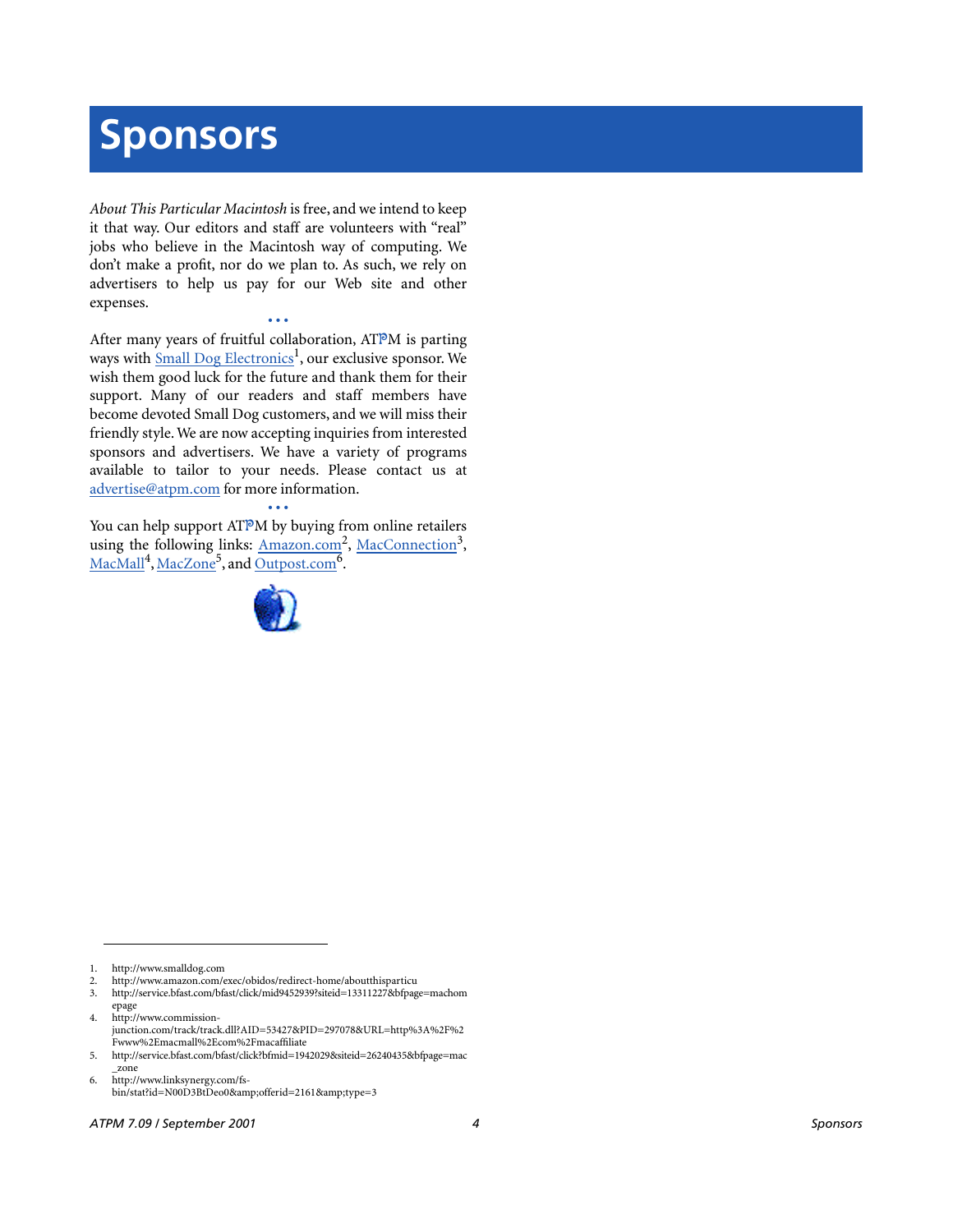# **Welcome**

As the little ones all head back to school, most Mac users are anxiously awaiting the arrival of Mac OS X 10.1. The initial release of OS X was, well…shy of perfection. There has been a good deal of discussion among ATPM staffers as to the ins and outs of OS X and what the future may hold. We are all enthusiastic and optimistic that OS X will indeed flourish into the revolutionary operating system it foreshadows. We are equally hopeful that this next release will smooth out enough of the rough edges (and perhaps fill in some of the gaps) of OS X and represent a big step forward for Apple and its loyal user base. Apple has always been the best innovator in the industry—no one would argue that it has come up with some of the best "ideas" in computing history. But it's no longer enough for Apple to have the vision. Visionaries are falling by the wayside as DSL companies drop like flies and technology stocks continue to fall (it ain't over 'till the fat lady sings). The time for action is nigh. Some might even go so far as to say long past due.

# **Apple Cider: Hey, I Recognize You!**

Tom Iovino discusses the communal joy of being a Mac user this month. "In fact, after *Independence Day* premiered, I was able to tell PC supporters that while it was great that 90% of businesses were using Wintel boxes, the Macintosh was the computer that saved the world."

# **Beyond the Barline: And They're Off!**

David Ozab sums up the state of the Mac music software industry in the context of OS X's new API "Apple has released 'OS X Audio Features Documentation' a document describing their new Core Audio system, a set of APIs that tackle the issues of timing and latency created by the preemptive multitasking and virtual memory capabilities of OS X's BSD core."

# **My Apple Wedge: Organized Mobility**

Dierk Seeburg bites the bullet and buys a VisorPhone, with a tip of the hat to Evan Trent and his review of the Smartphone in issue 7.08. A revealing comparison of the two is provided. "You can get the same functionality of the Smartphone (except for voice dialing and speakerphone) by buying a Handspring Visor for US \$200 and you will still come out ahead. In the end, with the Handspring, you have a complete computer solution that sports virtually unlimited expandability through the Springboard slot, which is what attracted me to the Visor in the first place."

# **Legacy Corner: How Old Did You Say that Mac Was?**

Ed Goss continues the exploration of older Macs in *The Legacy Corner*, fields a letter from a gent with a IIci running a network chat server, and provides some tasty trivia treats.

# **Oooh Baby Baby It's a Wild Web**

Paul Fatula shares some great Web sites with readers this month, including one which will bring a smile to any Net surfer who has encountered a 404 "File Not Found" error when trying to pull up a Web page.

# **Takin' Care of Business (and Workin' Overtime)**

Evan Trent goes off on a rant, with a nod to Dennis Miller, questioning the prominence of the PC in the business world. "My supply of sympathy is running dry, and I have grown tired of banging my head against the wall as I listen to yet another PC-based excuse for failure to perform or communicate." Who knew that he had this much pent up frustration? He seems polite enough when he responds to reader mail.

# **Low End Mac Lore**

Muzamil Akram interviews Daniel Knight of Low End Mac fame. For those readers who aren't familiar with Mr. Knight or his site, this is a great introduction. For the fans out there, check out the juicy details.

# **Desktop Pictures**

Michael L. Bovee and Jens Grabenstein provide the photos for this month's desktop pictures series. About a gorgeous set from Israel, Bovee writes "This selection of photos is just a tiny sample of the hundreds I took in February 2000, on my first trip to the Holy Land, Israel, and also my first excursion with a brand new Nikon CoolPix 950." Grabeinstein's photos are from the wetlands of Long Island's North Shore. Have a look at these great shots!

## **Review: Airburst**

Daniel Chvatik takes a look at a uniquely enjoyable gaming suite for the Mac. "What makes Airburst a hit is its flawless combination of amazing graphics, well-done music and sound effects, and addictive game play. Another reason why I still am drawn to the game after many hours of game play is the sheer quantity of variation the game has to offer. There are twelve game types, which run on many different levels with unique characteristics."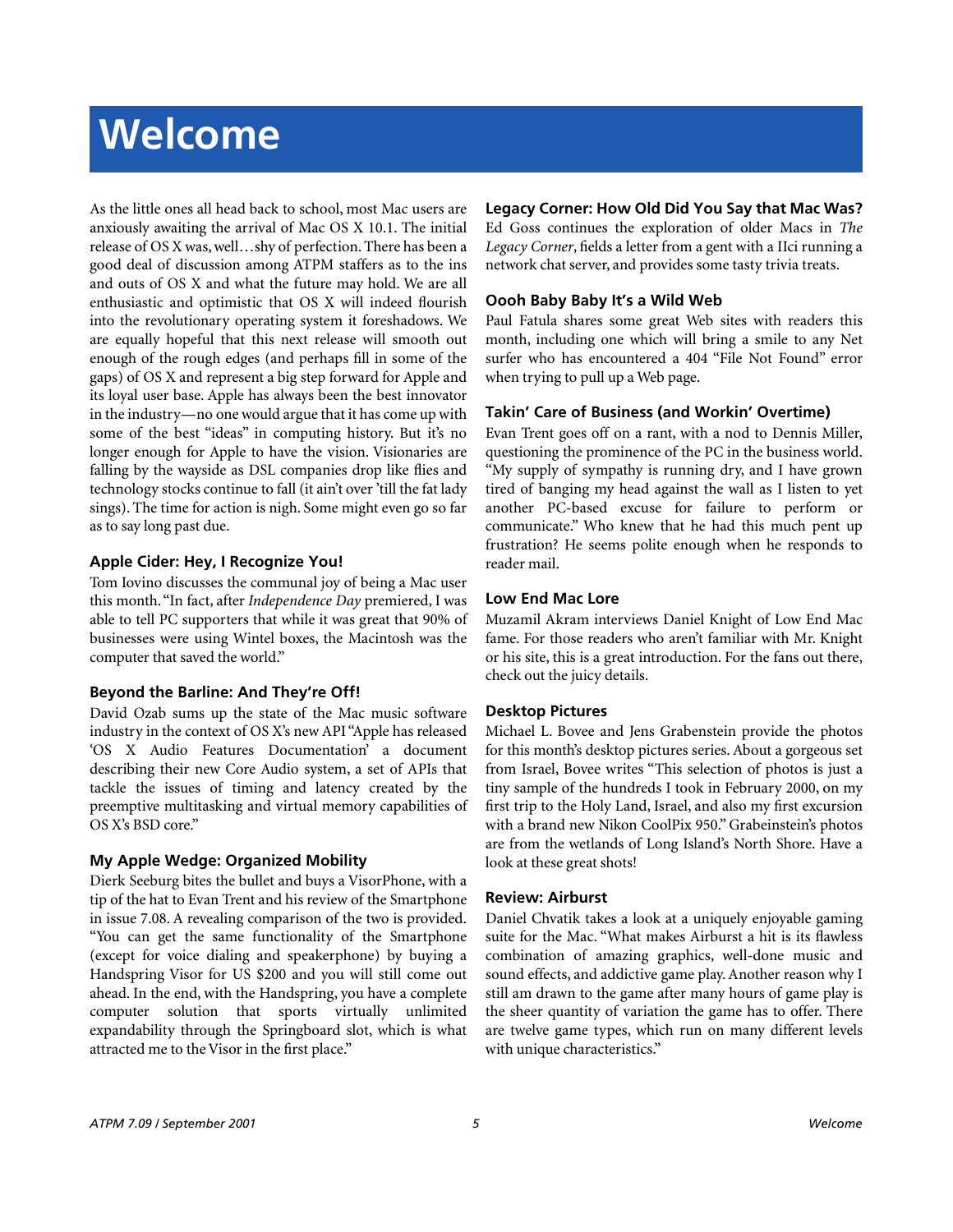# **Review: eClick**

Eric Blair checks out a snazzy design tool for generating Web buttons. "I used the ATPM tutorial on a few of my earlier Web sites. The result were, admittedly, rather bland. Using eClick, I am able to create much nicer buttons in a fraction of the time. Also, it's far easier and less expensive than Photoshop. Each of eClick's six steps is straightforward and makes sense in the grand scheme of things."

# **Review: Snapz Pro X**

Daniel Chvatik reviews Snapz Pro X, the OS X version of an invaluable Macintosh screen shot utility. Those readers who already use Snapz Pro 2 will be pleased with Ambrosia's latest offering. "Among the new features in Snapz Pro X are the abilities to add borders, drop shadows, thumbnails, and even overlays of watermarks or copyright messages. Another new feature is the FatBits function, accessed by pressing Control while in any of SPX's modes. FatBits displays additional information about the capture, like the current location of the mouse pointer, the size of the selection, and a magnified view of the area around the cursor for more precise selections."

# **Review: TiBag**

Chris Turner gives the new TiBag a try. "The TiBag is a courier-style bag designed to be worn over one shoulder, like a backpack, or across the chest, messenger style. It features three main pockets, with two smaller ones. The first big pocket is on the flap of the TiBag itself, accessible through the large zipper that dominates the top of the flap. The flap affixes to the main compartment via a velcro strip at the bottom."

# **Review: Tropico**

Eric Blair enjoys Tropico, the latest game from MacSoft. "Tropico is one of the most addictive games I've played in a long time. It takes the classic concept of the city building simulation and twists it around into something new and original." If you've always wanted to rule your own Caribbean island, here's your chance.

# **Review: Ultralingua**

Paul Fatula reports on a French-English dictionary from Ultralingua. "Ultralingua has created a number of languageto-language dictionaries, as well as monolingual dictionaries in French and English. In addition to Macintosh (classic and X), there are versions available for Windows and Palm, the latter of which I'd think could be extremely useful to travelers."

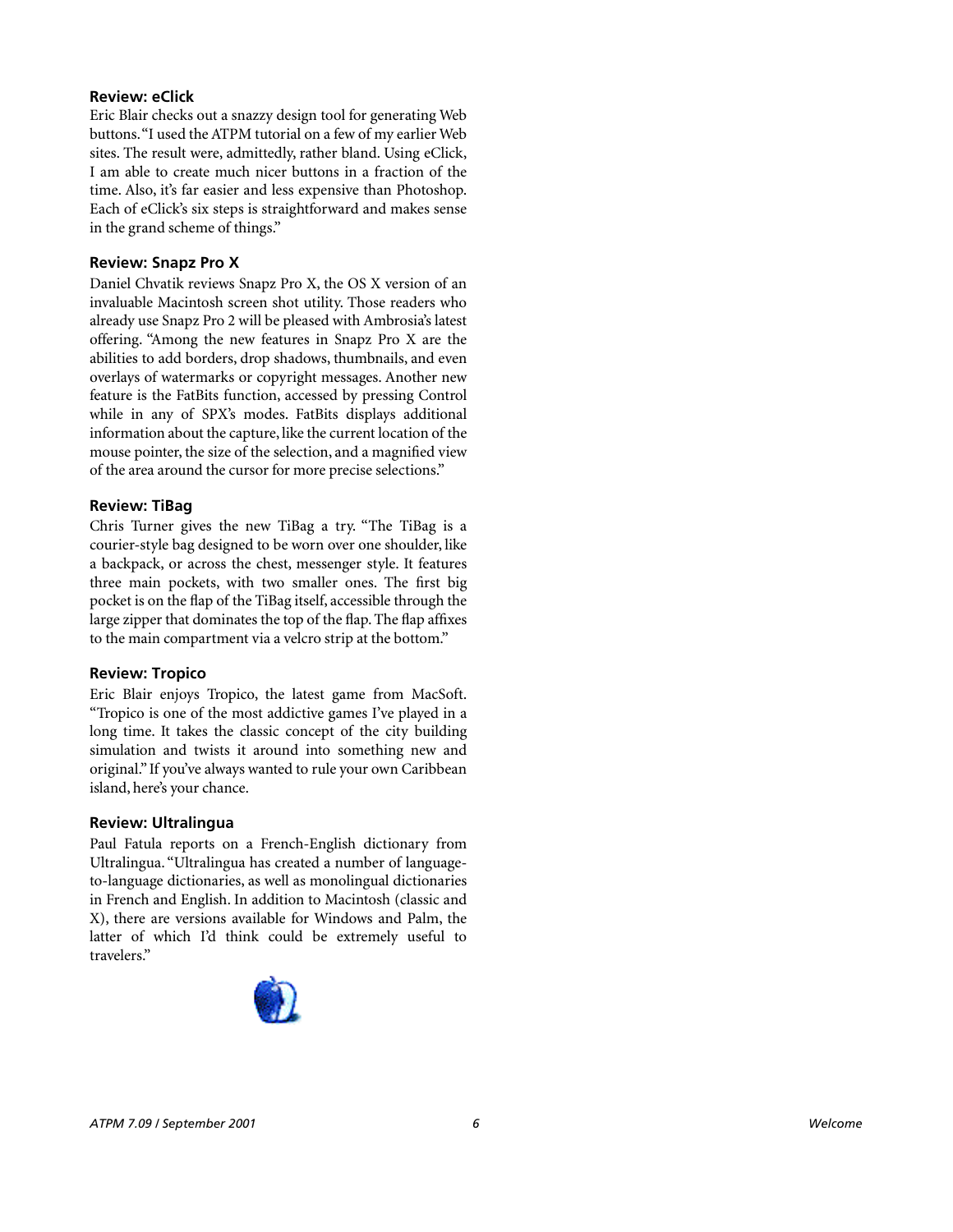# **E-Mail**

# **PowerPoint**

I am an engineering student. Please help me to construct a GIF file using PowerPoint. For simple animations, could I combine several pictures in a single GIF file?

*—Senthil Kumar*

The latest version of PowerPoint should handle animated GIFs properly. Older versions will show only the first frame of the GIF file.

The easiest way to construct an animated GIF, in my opinion, is to get a copy of  $GIFBuilder<sup>1</sup>$  and then paste or import each frame, one by one. GIFBuilder lets you configure every aspect of the animation and even has some great filters for fading in and out, or between frames. It's very easy to use and gives you good results. *—Evan Trent*

# **[DPP-SV55 \(dye-sub printer\) Review](http://www.atpm.com/7.04/dpp-sv55.shtml)2**

I recently purchased the DPP-SV55 but I haven't used it. I was going to return it because the DPI is 403x403. I have an HP DeskJet with 2400x1200; wouldn't it make better prints? *—Chris*

The DPI values can be deceiving…you can't compare them directly, because the DPP-SV55 is a dye sub printer and your HP is an inkjet. Of course I don't know how your DeskJet's output looks (I have an 870cxi, which is nowhere near the quality of the DPP-SV55), but the DPP-SV55 output is indistinguishable from a print of a film photograph. Also inkjet output tends to fade/discolor over relatively short stretches of time. What your DeskJet can do, however, is print larger prints; the DPP-SV55 maxes out at 4x6. *—Paul Fatula*

# **[Coolpad Review3](http://www.atpm.com/7.08/coolpad.shtml)**

How does it feel typing for prolonged periods? Isn't the angle of the Coolpad, in effect, tilting against the angle that you're supposed to be typing at? Looks like a great investment; I just want to be sure I'm keeping the carpal tunnel syndrome demons at bay. :-)

*—Kevin Hnatiuk*

Many people just turn the Podium CoolPad 180 degrees so they have a negative keyboard tilt. Then just adjust the height to suit you. You can see a [picture](http://www.roadtools.com/podium.html)<sup>4</sup> of this.

**• • •**

*—Jim MacEachern*

# **[Datahand Review](http://www.atpm.com/7.05/datahand.shtml)**

Does anyone have more experience with the Datahand? Especially those with severe RSI and who have used Datahand much longer than one month. *—Jan Oonk*

Datahand's site has some testimonials which may be of interest to you. Click on Testimonials, where there are not only soundbites but also a downloadable 95-page (!) PDF containing extensive commentary from a number of users. In a few cases, contact information for a commenter is given. Full names and company names are given as well. One user (pp. 10–11) started off with "so much pain his ability to do his job was severely affected" and reports after four months that while his pain is not gone, he can "type as much as I want." *—Paul Fatula*

**• • •** Did you follow up on any of the four-year-old information on the company's home page, particularly the reports about Sarah Lee company using these keyboards? Are there any more recent reports? Any research citations that you can find? (I can't; the company's page mentions names and institutions but not journal cites.)

I was able to read Datahand's page from a Macintosh with iCab, but not with a Wintel PC with Microsoft Explorer 5 later the same day—the latter hangs at their "detect.html" page on which the only active link leads directly to the ATPM review, rather circular.

I'm using a Kinesis after failed carpal tunnel surgery left me in pretty bad shape. I like it OK but am getting more pain as the months go by, and would like to know more about the Datahand—both for Mac and for Intel/PC. *—hsr*

On the Datahand page, if you click "Studies" it shows only a "brief summary," but in the frame above that, there are links ("Health and comfort," "speed and fatigue," etc.) with more extensive information about particular studies and links to the full text of the studies. I'm not sure why you couldn't access their site with MS IE; I'd guess their site was just down at the time. I don't have a Windows machine to test from, but I'd be pretty shocked if their site was inaccessible by design from the most popular browser on the most popular platform! *—Paul Fatula*

A Google advanced search for "ergonomic keyboard" turned up this site<sup>5</sup>. It has links to ergonomic articles, including one from December of last year from MSNBC that quotes Datahand as saying they'd have an inexpensive, \$400-range home user model sometime in 2001.

**• • •**

<sup>1.</sup> http://homepage.mac.com/piguet/gif.html

<sup>2.</sup> http://www.atpm.com/7.04/dpp-sv55.shtml

<sup>3.</sup> http://www.atpm.com/7.08/coolpad.shtml

<sup>4.</sup> http://www.roadtools.com/podium.html 5. http://www.keybowl.com/ergonomics/ergo\_main.htm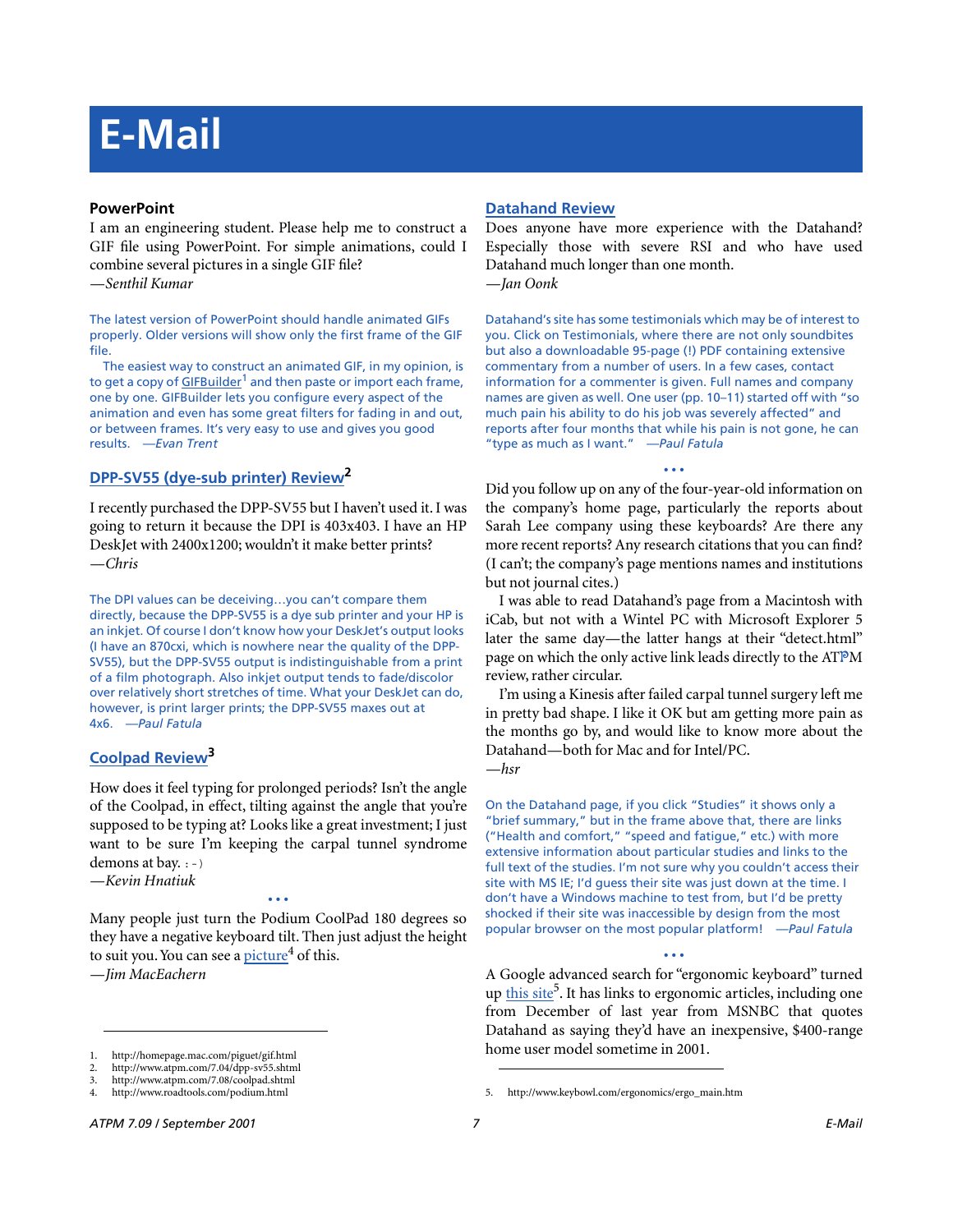The Keybowl itself is taking preorders at that price for their no-fingers-at-all input device, which looks very interesting. *—hr*

The keybowl does look cool; I heard about it a few months back, but alas the Mac version (was then and still) is forthcoming. I can't find the reference on their page now, but if memory serves when I first checked out their site it said typing speed maxes out at 20– 30wpm. If I'm remembering that correctly, that would mean a pretty heavy productivity hit, as opposed to Datahand which studies found offers productivity gains (and which at least in my experience, doesn't offer any productivity hit after a month of use). I haven't heard anything about a home user model of Datahand, but I'd really love to see one; I'll see what I can find out and if I learn anything substantive I'll post it here. *—Paul Fatula*

# **Networking**

I have just found macwindows.com<sup>1</sup>. They have tutorials on how to do various things with the network. We really want to figure this all out ourselves, but school is fast approaching…

This is for home. We will have three or four PCs and one or two Macs. The laser printer is on my Mac. The Jaz drive and the scanner are also. The inkjet printer can be substituted for the laser, but I think the inkjet can also be a network printer (better, I think). The CD burner is on the PC.

We have one parent each on a PC (Dell w/Windows 2000) and a Mac (G3 PowerBook soon to be updated to Mac OS9). We will have two teens on PCs and one teen on PC/Mac.

The requirements are:

- Buy as few new peripherals as possible.
- Allow me to transfer files from my computer to the PC with the CD burner. Also allow the kids to transfer to the CD burner.
- Allow my partner to print his photos to the inkjet.
- Along the way, pick up PC network knowledge.
- General flexibility to take advantage of whatever we can.

# *—Trudy MacArtor*

The first thing that you want to do is set up an Ethernet LAN for your home. Make sure each PC machine has an Ethernet card (sounds like they do), and get yourself a hub or ideally a cheap 10/100 Ethernet switch. I personally recommend Asanté but there are many other good brands. It sounds like you will need at least an 8-port unit. Run category five cabling from each machine to the hub. If this presents a problem let me know and we can discuss

1. http://www.macwindows.com

wireless options.

As for the printer…what printer model is it? If you tell me I can offer you specific instructions for how to set it up.

The machine with the CD burner will need to be set up with Windows File Sharing so that you can easily transfer files to it for burning CDs. The PCs will be able to access this machine out of the box, but the Macs will require that you install a piece of software called  $\overline{DAVE}^2$ . It lets you log on to Windows File Sharing machines as if you were logging on to a Mac running File Sharing, via the Chooser that is.

Another good solution you might want to consider is [PC](http://www.miramar.com/products/)   $MACLAN<sup>3</sup>$  $MACLAN<sup>3</sup>$ , which is a bit more PC-centric but also a bit more comprehensive in its offerings. I recommend both wholeheartedly and have used them in different situations. *—Evan Trent*

# **[50th Apple Cider4](http://www.atpm.com/7.08/cider.shtml)**

Today was my first experience with ATPM, and your columns have been the most enjoyable aspect. I particularly connected with the "Tidings of Comfort  $\&$  Joy<sup>5</sup>" and laughed my head off reading "Cast Off [Your Vote](http://www.atpm.com/6.11/cider.shtml)<sup>6</sup>"

The first is simply too true, and unfortunately a sign of our times. Common courtesy is considered weak, ineffective, and unnecessary in a culture focused on entitlement for a generation of the ungrateful, selfish, and immature. The latter goes to show why speech writers are paid so well! Most politicians—most people—don't converse in complete sentences and have difficulty completing a thought, never mind articulating it. It's entertaining when someone takes the time to assemble these gems into one article.

I'm not surprised that a few people didn't get it and resorted to profanity. I'll never forget what Mrs. Kerr, my 7th grade English teacher once said—"Swearing is a sign of a limited vocabulary." It's probably not original with her, but for me, she's the source. That comment has reminded me for over 20 years to be careful with my words. God help me if I ever go into politics (unlikely)!

Congratulations on hitting the 50-column milestone in your writing career! I look forward to catching up on some of the other earlier works, as well as those you turn out in the future.

Good Luck! *—Andy Enright*

2. http://www.thursby.com/<br>3. http://www.miramar.com

- 3. http://www.miramar.com/products/
- 4. http://www.atpm.com/7.08/cider.shtml

5. http://www.atpm.com/6.12/cider.shtml<br>6. http://www.atpm.com/6.11/cider.shtml

6. http://www.atpm.com/6.11/cider.shtml

*Copyright © 2001 the ATPM Staff,* [editor@atpm.com](mailto:editor@atpm.com)*. We'd love to hear your thoughts about our publication. We always welcome your comments, criticisms, suggestions, and praise. Or, if you have an opinion or announcement about the Macintosh platform in general, that's OK too. Send your e-mail to* [editor@atpm.com](mailto:editor@atpm.com)*. All mail becomes the property of ATPM.*

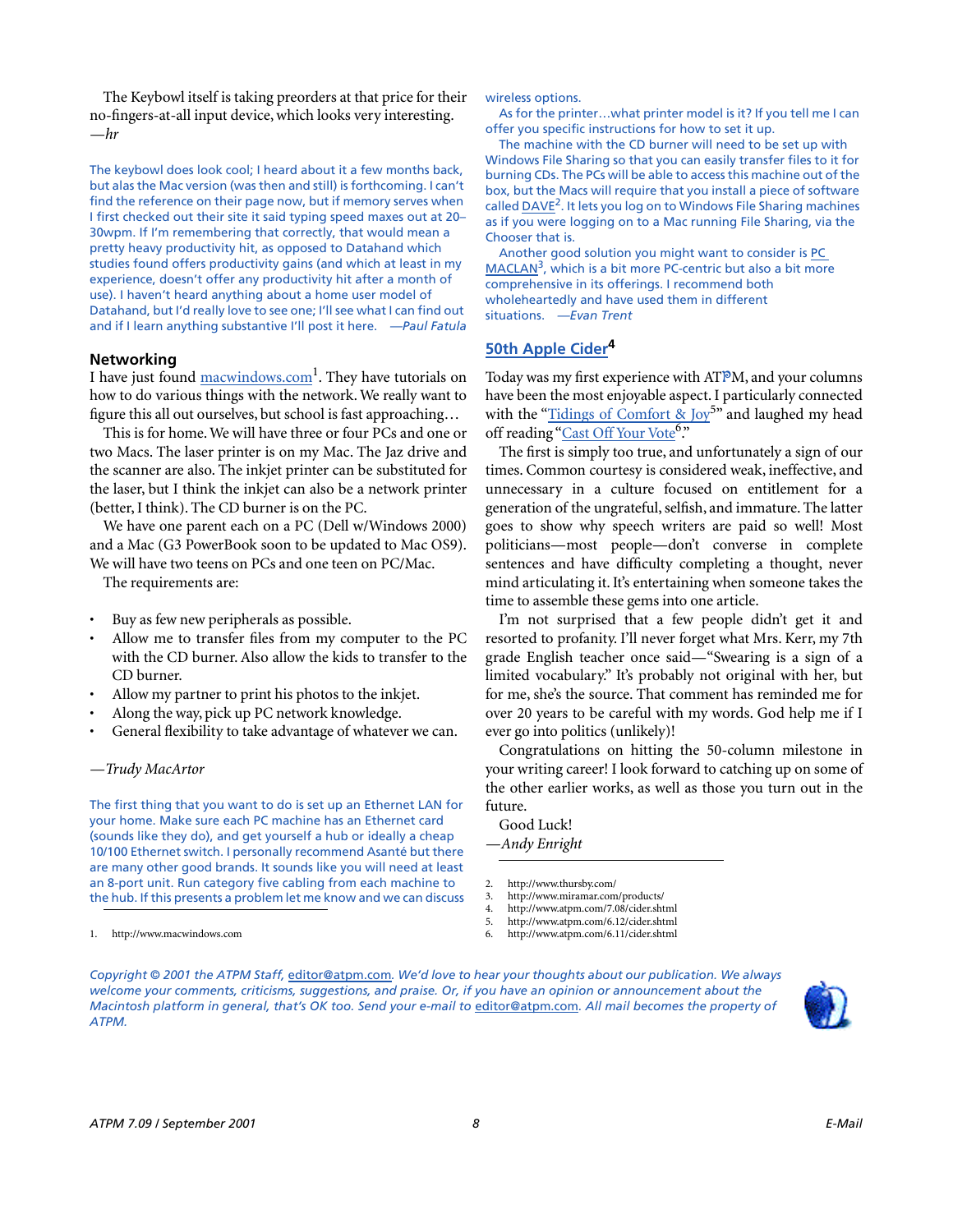**by Tom Iovino, [tiovino@atpm.com](mailto:tiovino@atpm.com)**

# **Hey, I Recognize You!**

Our parents and grandparents had it a whole lot easier than we do.

Before the Internet, before cheap air travel, before even telephones, people typically never moved far away from where they grew up. You might have been born in your parents' house or the local hospital, attended the neighborhood school, fallen in love with the girl or boy next door, gotten married, and repeated the cycle all over again as you raised your own children just a few miles from your childhood home.

One by-product of this phenomenon is that you knew everyone in your neighborhood. Neighbors who might have congratulated your parents on your birth and waved hello to you as you walked home from school would often attend your marriage and congratulate you on the birth of your own children. As you went about your everyday business, you constantly ran into people you knew—in the stores, on the streets, at the movie theater.

But now, things are a little different. Mobility is apparent a whole lot more, with friends, relatives, and children moving across the country to pursue their careers. I was one of the first of my paternal grandmother's 27 grandchildren to pack up and leave New Jersey and not move back. While I was at the University of Maryland, just about everyone I met was new to the campus, but the shock of leaving my friends and relatives was lessened. After all, the University provided plenty of opportunities to make sure that I was able to meet people and make new friends.

But, in October of 1992, I pulled up tent stakes and moved to Florida. What an adventure: it was even fitting that I moved to Florida on the commemoration of the 500th anniversary of Columbus setting foot in the New World. I had no job, and the circle of people I knew there was extremely small. There was no organized way for me or my wife to meet other folks. We spent New Year's Eve 1992 by ourselves in our small apartment because we didn't know anyone else. It was a little disconcerting for me, coming from a large family, to know that there was only a very remote chance that we would ever run into anyone we knew while out and about. We were the consummate strangers in a strange land.

In many ways, Apple had become a similar stranger to us through the dark days of the late 80s and early 90s. Sure, as Apple enthusiasts, we always knew where to look to find Macintosh computers—quite a few companies were using them, as well as graphic designers and other creative professionals. Their ease of use, processing power and compatibility with the creative thought process made them a must-have for forward-thinking business owners. Unfortunately, their high cost and the perception that they were not a 'serious' business computer made the Macintosh a computer that never got a lot of face time. Computers in movies, TV shows or commercials were typically PCs running DOS or Windows, or large main-frame workstations. This, after all, was the 'real world' of computing, since market analysts and other pundits were absolutely sure that Apple couldn't compete in the cut-throat world of computing.

That's what made the use of Macs in movies such as [The](http://us.imdb.com/Title?0113957) [Net](http://us.imdb.com/Title?0113957)<sup>1</sup>, [Independence Day](http://us.imdb.com/Title?0116629)<sup>2</sup> and [Jurassic Park](http://us.imdb.com/Title?0107290)<sup>3</sup> so interesting. Here, in these large-budget blockbusters, the lowly Macintosh, with its rainbow-colored Apple Computer logo, was prominently featured. In fact, after *Independence Day* premiered, I was able to tell PC supporters that while it was great that 90% of businesses were using Wintel boxes, the Macintosh was the computer that saved the world.

Macs have also been seen more frequently on television. As I have confessed in the past, I am a [Home and Garden TV](http://www.hgtv.com)  $(HGTV)<sup>4</sup>$  $(HGTV)<sup>4</sup>$  addict. While the main reason I watch the station is see the home improvement, landscaping, and woodworking shows, I'm amazed at how prominently Macs are featured in a series of ads for the station's Web site. In these commercials, computer users seeking information about a particular home improvement issue can be seen typing on the keyboards of their trusty iMacs and iBooks—with nary a Dell, Gateway, or Compaq in sight.

The prominence of the Macintosh isn't just limited to HGTV. On [the Food Network](http://www.foodtv.com)<sup>5</sup>-yes, it's another favorite cable station of mine—Alton Brown, host of the quirky, entertaining, and quite educational show Good Eats<sup>6</sup>, makes frequent reference to Apple Computer. In fact, in the episode *Ham I Am*, he advised consumers to stay away from hams that looked more like iMacs than a piece of porcine anatomy. Think about that—here's the host of a show referring to the iMac in a way that assumes his viewers can immediately picture what an iMac looks like in their mind's eye. While that may not seem like much, it shows that the show's writers classify the iMac as a recognizable cultural icon somewhat

<sup>1.</sup> http://us.imdb.com/Title?0113957

<sup>2.</sup> http://us.imdb.com/Title?0116629<br>3. http://us.imdb.com/Title?0107290

http://us.imdb.com/Title?0107290

<sup>4.</sup> http://www.hgtv.com

<sup>5.</sup> http://www.foodtv.com

<sup>6.</sup> http://www.foodtv.com/tvshows/goodeatsindex/0,4690,,00.html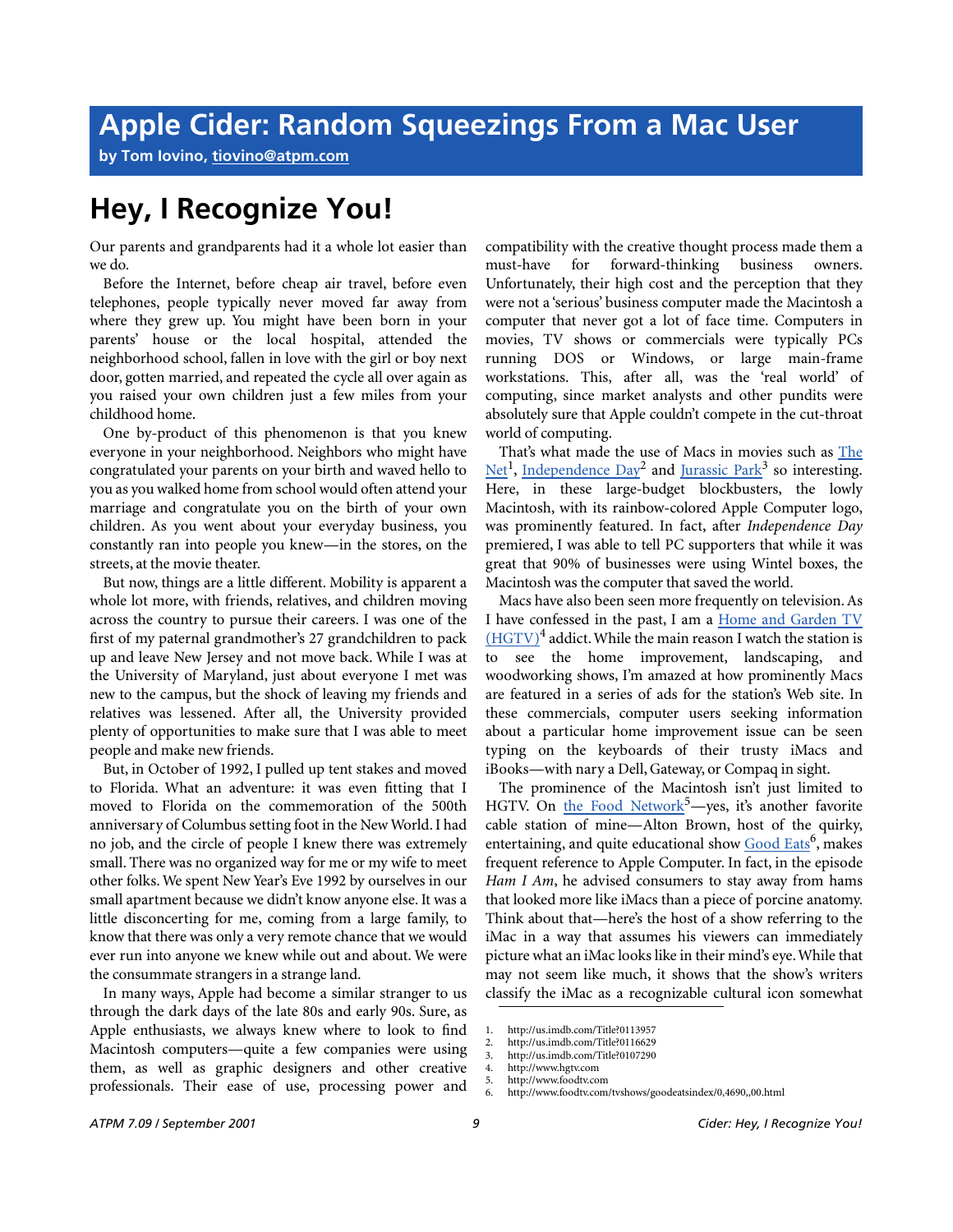like the golden arches of McDonald's. It's a subtle but very important statement about the market penetration of Macintosh computers.

Even the print media are getting in on the Apple act. While I work out at the gym, I'll usually pass the time on the Stairmaster or treadmill by reading magazines. In several of the issues of *Men's Journal*, *GQ*, and *Parenting*, among others, I've seen a fair share of Macs somewhere in the photos. While the articles are typically not about computing, a piece on dressing for success at your office, how to convince your boss to give you a raise, or getting your kids ready to go to school will show an iMac or an iBook on a desk.

Within a few months of our moving to Florida—and given that my wife and I are two extremely outgoing people, judging from our professions as a TV news producer and Public Information Officer—it became difficult for us to break away and not be noticed. Turning the corner in a grocery store, picking up our dry cleaning, or taking the kids to the pediatrician, we seem constantly to be running into folks we have met at a party or a business meeting. Florida is becoming a lot like our own neighborhood, with recognizable faces appearing almost everywhere.

Hey, Macintosh, welcome back to the neighborhood!

*Copyright © 2001 Tom Iovino,* [tiovino@atpm.com](mailto:tiovino@atpm.com)*.*

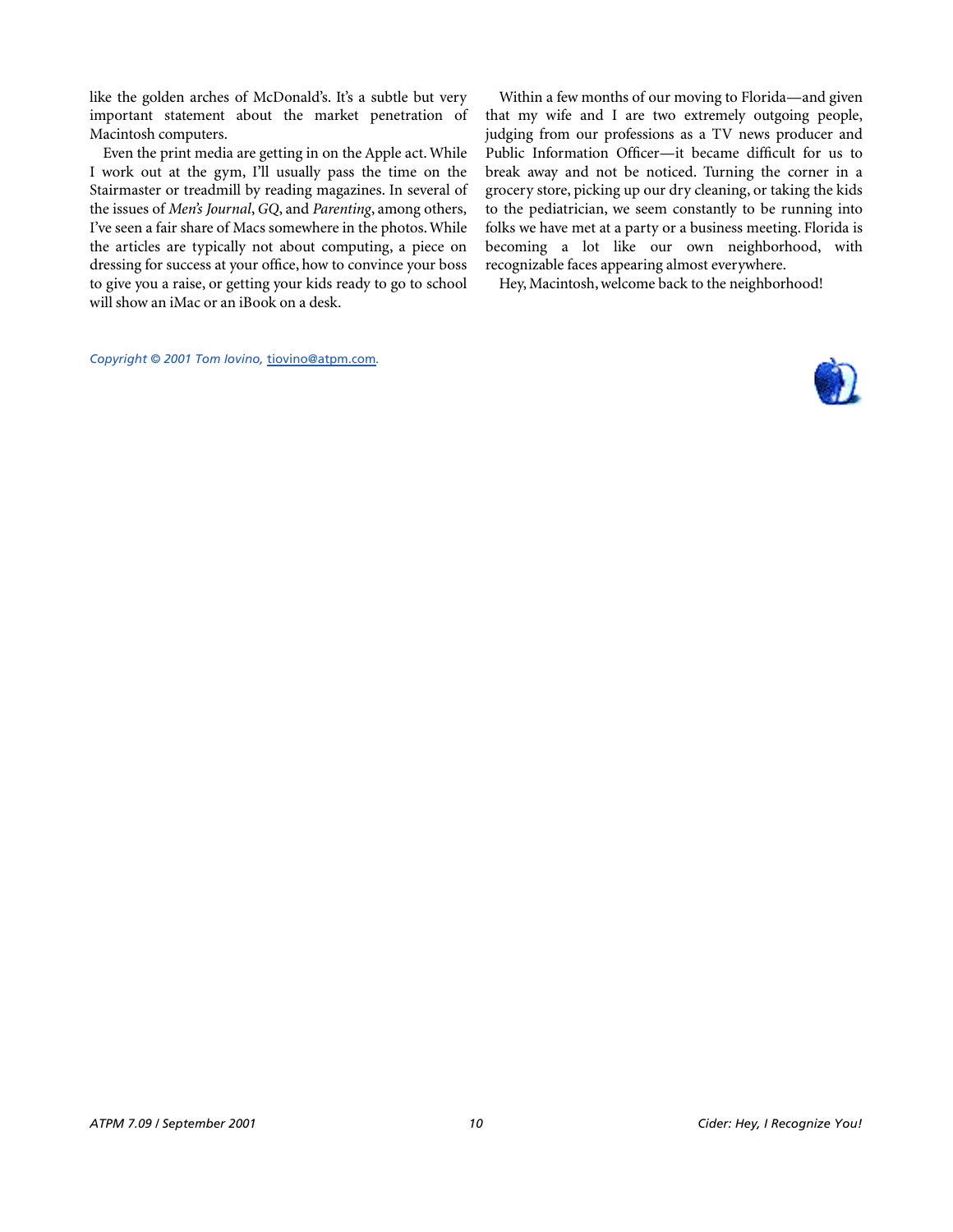**by David Ozab, [dozab@atpm.com](mailto:dozab@atpm.com)**

# **And They're Off!**

Last May, in my column *Why I'm Waiting to Upgrade<sup>1</sup>*, I discussed the issues facing third-party developers in upgrading MIDI and digital audio applications to Mac OS X. Since then, Apple has released "OS X Audio Features Documentation," a document describing their new [Core](http://developer.apple.com/audio/xaudiooverview.html) [Audio](http://developer.apple.com/audio/xaudiooverview.html)<sup>2</sup> system, a set of APIs that tackle the issues of timing and latency created by the pre-emptive multitasking and virtual memory capabilities of OS X's BSD core. Though there was no official announcement from Apple at [the last](http://www.atpm.com/7.08/macworld.shtml) Macworld New York Expo<sup>3</sup>, I think it's safe to assume that at least some of these capabilities are included in version 10.1 (would that be OS X.1 or X.I?) due out this month.

The release of the APIs has set off a mad dash among manufacturers to get to market first. Here's a rundown of how the various companies look coming out of the gate:

# **Emagic**

First out is **[Emagic](http://www.emagic.de/english/news/2001/macworld.html)<sup>4</sup>**, with their beta versions of Logic Audio 5.0, along with drivers for the Unitor 8 MkII, AMT 8, and MT 4 MIDI interfaces, and the EMI 216 Audio Interface. These debuted at Macworld New York and are due out this month. With a complete hardware/software solution ready just in time for the OS X upgrade, Emagic has the early lead.

# **Bias**

Hot on Logic's tail is  $\underline{\mathrm{Bias}}^5,$  $\underline{\mathrm{Bias}}^5,$  $\underline{\mathrm{Bias}}^5,$  the Bay Area company that makes both Peak, the premiere stereo digital audio editor on the Mac; and Deck, the venerable multitrack editor that has changed hands more times than I can count. OS X compatibility is a must for this Mac-only company, and carbonized versions of both applications are due out in November.

# **Steinberg**

Logic's German rival has an OS X version of [Nuendo](http://www.nuendo.com)<sup>6</sup> (a software-based multitracking program based on the audio portion of Cubase) in the works, and plans to include OS X support in their next version of  $\overline{\text{Cubase VST}}^7$ . Given the universal acceptance of the VST plug-in architecture, everyone's waiting on Steinberg to some extent.

# **Mark of the Unicorn**

The pioneer Mac MIDI and audio company is also working on OS X versions of their software (Digital Performer) and hardware (the MIDI Timepiece and various MOTU audio interfaces), but hasn't set any release dates. They already have a significant lead in the FireWire audio interface market with the MOTU<sup>8</sup> 828. It remains to be seen if they can capitalize on this early lead.

# **Digidesign**

No word yet from the industry leader. Rumors of their death, however, are greatly exaggerated. With their huge installed base, and virtual monopoly on the high end market, Digidesign<sup>9</sup> can easily recover from a late start.

# **Dark Horse Companies**

So those are the industry leaders. What about the smaller companies? A number of [shareware applications](http://osx.hyperjeff.net/Apps/AudioMusic.html)<sup>10</sup> are already carbonized, including Felt Tip Sound Studio, Myriad's Melody and Harmony Assistant, and Antoine Rosset's Player PRO. These applications can't possibly compete in the pro market, but for a hobbyist with a new iMac, they're worth a try. Cycling  $74<sup>11</sup>$  (Max) and [U&I](http://uisoftware.com) software<sup>12</sup> (Metasynth, Metatrack, and Xx) are also working on carbonizing their applications, but these programs have always been marketed to a more select clientele. The diehards (like me) will wait, but your average rocker (I was one of those too once) could care less.

# **So How Will the Race End?**

It's easy to jump to conclusions (as many who post comments online do). Those already predicting the unfettered success of

<sup>1.</sup> http://www.atpm.com/7.05/barline.html

<sup>2.</sup> http://developer.apple.com/audio/xaudiooverview.html

<sup>3.</sup> http://www.atpm.com/7.08/macworld.shtml

<sup>4.</sup> http://www.emagic.de/english/news/2001/macworld.html

<sup>5.</sup> http://www.bias-inc.com

<sup>6.</sup> http://www.nuendo.com<br>7. http://www.steinberg.net http://www.steinberg.net

<sup>8.</sup> http://motu.com

<sup>9.</sup> http://www.digidesign.com

<sup>10.</sup> http://osx.hyperjeff.net/Apps/AudioMusic.html

<sup>11.</sup> http://www.cycling74.com

<sup>12.</sup> http://uisoftware.com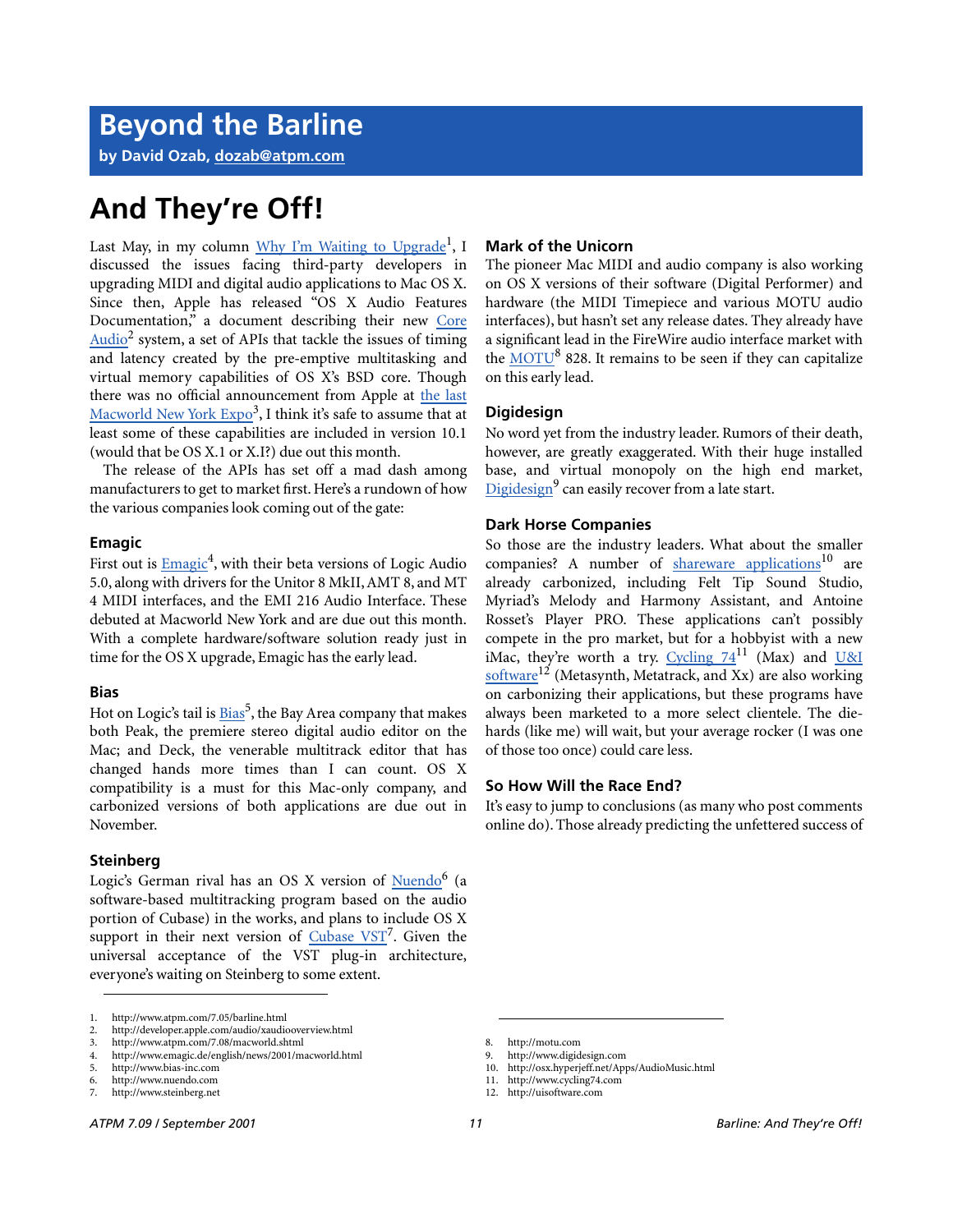Emagic, or, conversely, the demise of Digidesign are calling the race before the first turn. There's a long way to go.

*Copyright © 2001 David Ozab,* [dozab@atpm.com](mailto:dozab@atpm.com)*.* [David Ozab](http://darkwing.uoregon.edu/%7Edlo) *is a Ph.D. student at the University of Oregon, where he teaches electronic music courses and assists in the day-to-day operation of The Future Music Oregon Studios.*

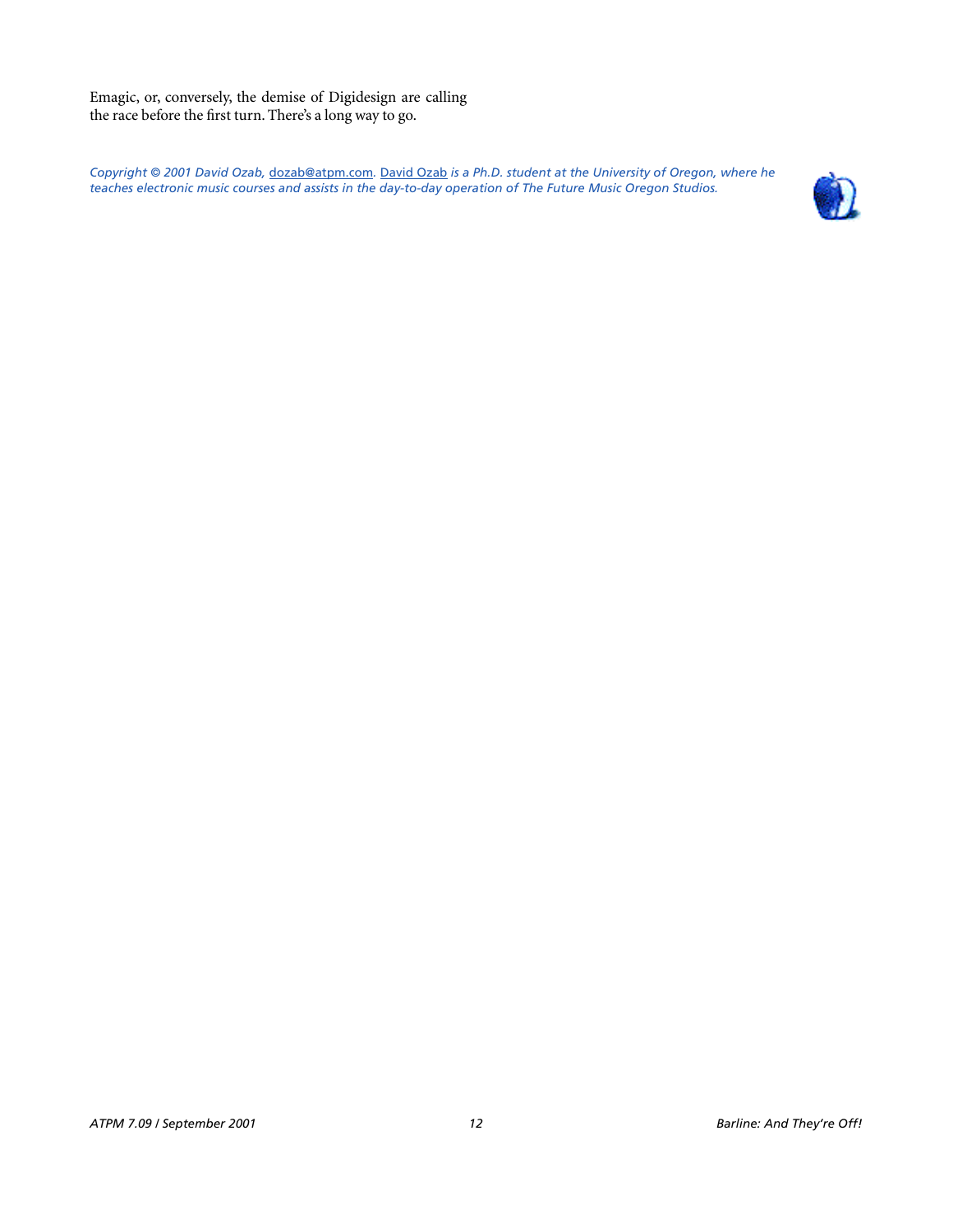# **Organized Mobility—Mobile Connectivity—Connected Organizer**

# **Biting the Bullet**

Inspired by Evan Trent's recent review<sup>1</sup> of Kyocera's Smartphone in last month's issue of ATPM, I bit the bullet and bought what many view as the competitor to the Smartphone: The Handspring VisorPhone<sup>2</sup>. My new job is a lot easier to accomplish with this mobile connectivity solution for my organizer. Now I am usually instantly available for clients when they want to reach me, and that means a lot in terms of quality customer service in these times of endless holding loops or voice-mail systems.



The VisorPhone in action: phone and Web.

# **Comparison Shopping**

There were several features that attracted me to Handspring's solution:

- The Visor is Mac-compatible out of the box, the hook for this article in the first place.
- I already own a Handspring Visor Platinum.
- The Kyocera Smartphone costs US \$500, activation is US \$35, and it comes with only 20 included minutes.
- Handspring is running a promotion on the VisorPhone for US \$49, activation costs US \$20, and it comes with 60 included minutes.
- It is based on the global GSM standard, so I can use it in Europe when I visit family and friends.

You can have the same functionality of the Smartphone (except for voice dialing and speakerphone) by buying a Handspring Visor for US \$200 and you will still come out ahead. In the end, with the Handspring, you have a complete computer solution that sports virtually unlimited expandability through the Springboard slot, which is what attracted me to the Visor in the first place. Besides the formfactor as an obvious definite plus, check Evan's article<sup>3</sup> for other advantages of the Smartphone.

# **Vienna Calling©**

The calling plan that comes with the Smartphone is limited to SprintPCS, and data minutes are subtracted from your calling plan minutes. For the VisorPhone, you can choose among providers, but you have to purchase a separate data plan for US \$30, which includes 1500 minutes.

# **Size Matters**

I know, I know, don't go there. What I like about the VisorPhone is that it adds only about five-eighths of an inch to the Visor's overall length, but on the other hand (and more importantly), seven-sixteenths of an inch to its thickness, and almost 3 ounces to its weight, which makes it more than what

<sup>1.</sup> http://atpm.com/7.08/smartphone.shtml

<sup>2.</sup> http://handspring.com/products/visorphone/

<sup>3.</sup> http://atpm.com/7.08/smartphone.shtml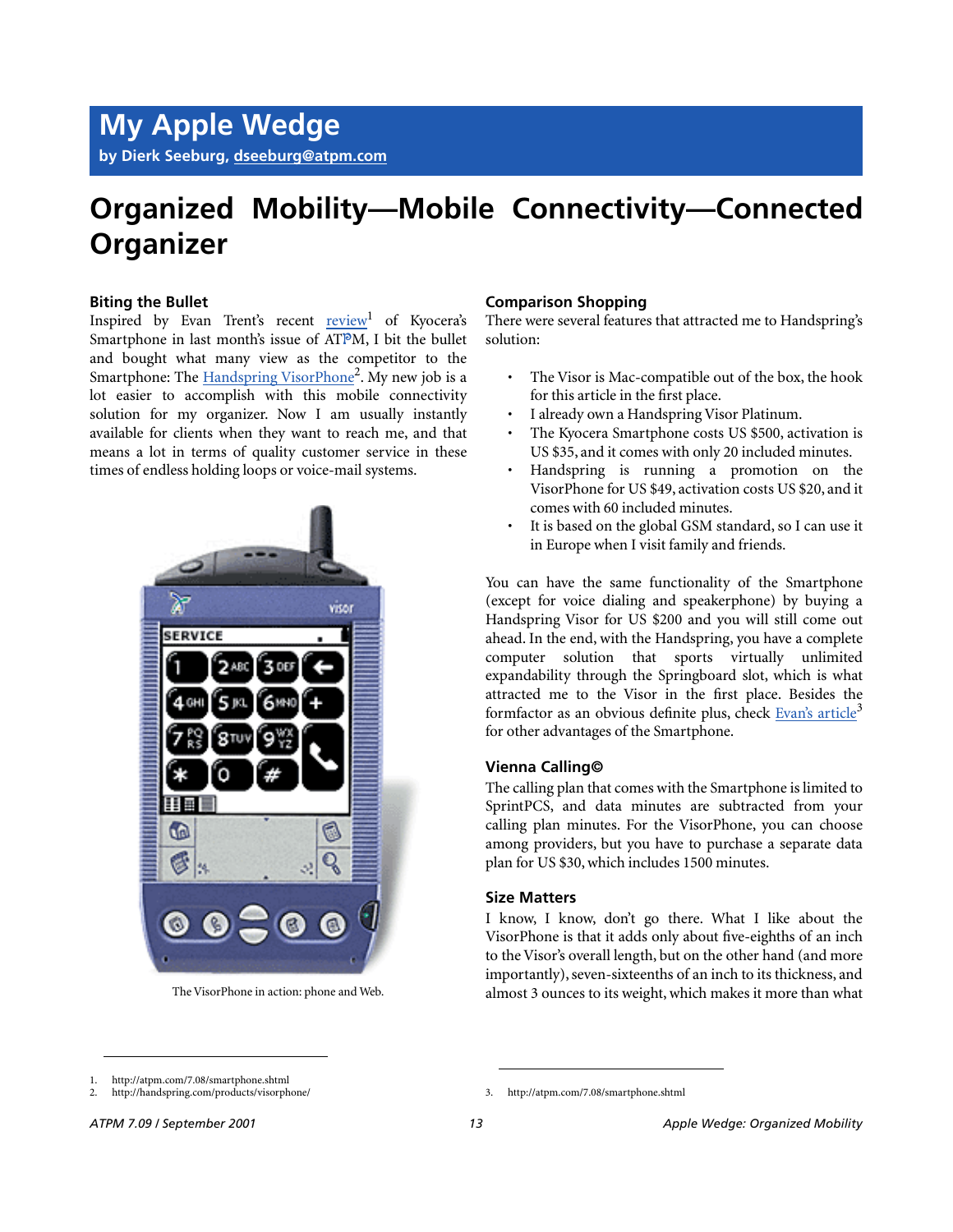the founders of the Palm intended it to be: a shirt pocket computer.



The VisorPhone adds bulk to your Visor: it is about as thick as the Visor itself.

Still, I don't really mind the additional size and weight as I don't put my Visor in my shirt pocket, but rather on my belt in Targus' leather belt pouch. I think the Visor is too bulky to put in a shirt pocket, which I don't always have available anyway. It still fits in my hand just fine, and I prefer the bigger screen compared to Kyocera's Smartphone.



Complete and still handy: The VisorPhone Springboard module.

# **Ease of Use**

When it comes to using the VisorPhone, it is truly plug-andplay. This is what makes it endearing to a Mac user in general, of course, and to me in particular.

- 1. Plug it into the Springboard slot.
- 2. The VisorPhone application autostarts like any other Springboard application. Turn on the phone.
- 3. Wait for service to be confirmed.
- 4. Now it's your call. Literally. Use a speed dial button. Or the keypad. Or tap a number from your address book. And you will by accident, when you actually want to edit an entry in your address book. You just have to get used to tapping on the name of the address book list entry instead of the entry's phone number.



Quick access buttons on top of the VisorPhone.

Other than that, there is nothing in particular (that I can think of) that makes this product more specific to the Mac platform. If anything, to me it's another product that helps me just get the job done and even have some fun along the way without having to worry about .dll files. Pardon? You don't know what they are? No wonder, you're a Mac user, and you shouldn't have to. In some respects, they are Windows files similar to system extensions under the Classic Mac OS, but their management defies description and invites headache by their mere presence.

| New SMS<br>93 characters                             |
|------------------------------------------------------|
| To: Ann Nelson (Mobile)                              |
| ▼ Greet: Hi Ann                                      |
| $\blacktriangledown$ Text: I'm in the staff meeting. |
| u see if Carol is in                                 |
| he lobby yet?                                        |
|                                                      |
|                                                      |
|                                                      |
|                                                      |
| ▼ Sig: Bye                                           |
| [Save] (Cancel) (Details                             |

Sending SMS messages with the VisorPhone.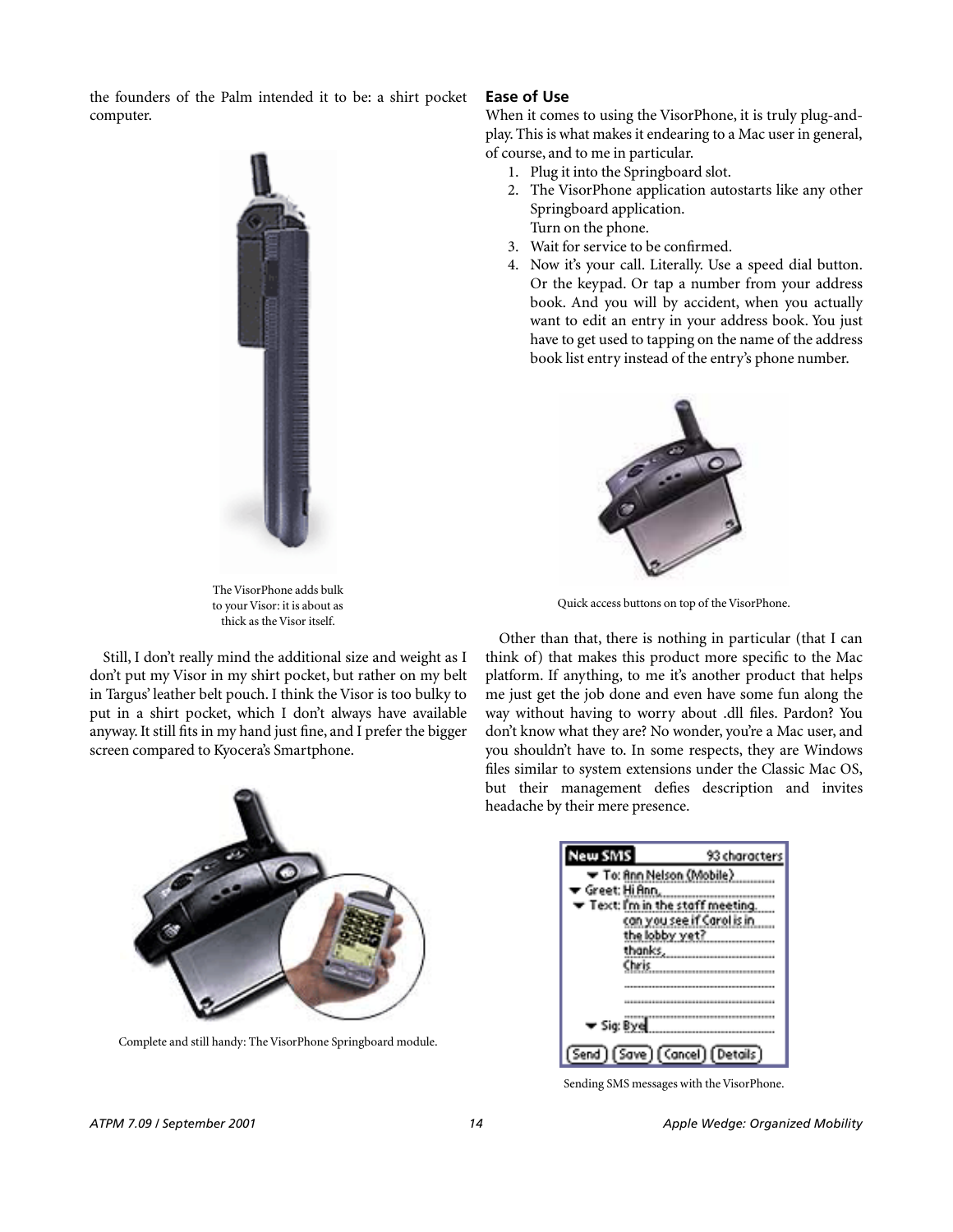# **Speed Dial**

Using speed dial is the same as using the speed dial on your regular phone. You can program ten speed dial buttons by writing the desired phone numbers in the silk screen area with your stylus.



Speed dial 10 numbers on the VisorPhone.

## **SMS**

I'm just getting into this now: I'm asking all my friends if they can receive SMS messages—might as well use my built-in messaging capability to spend some of my plan-minutes.

# **Wireless Internet**

The VisorPhone Wireless Suite is found on the CD enclosed with the VisorPhone. Be prepared for Internet Explorer to start automatically when you insert the CD. Unfortunately, all Microsoft applications I happen to have on my hard drives cause my machine to crash sooner or later (I only keep them for those instances when someone sends me a document that requires editing of specially formatted documents). Everything else I run hardly ever crashes, the exception being Netscape Communicator, but only once in a while and only whenever it runs into a badly designed Web site. So, I had to restart my machine and just opened the HTML autostart document in Netscape Communicator, since it didn't autostart when the CD was in the drive at startup.

The applications that let you use the Internet wirelessly all require you to install one or more relatively small .prc files by HotSyncing your Visor. This is the usual procedure when installing applications on your Visor. Handspring has incorporated this feature into the User Guide on the CD enclosed with the VisorPhone: in the user guide Web page, simply click on the installation link of the wireless Internet application you would like to install, and it is automatically downloaded off the CD onto your hard drive, after which the Palm OS's HotSync Manager starts and shows the file to be uploaded onto your Visor next time you HotSync. Easy enough.

# **Saddling Blazer?**

[Handspring](http://www.handspring.com/)<sup>1</sup> provides their own optimized Web browser in the VisorPhone package. Be prepared to deal with Web sites that don't cater to the handheld computer clientele. On a good note, Blazer is compatible with HTML, cHTML, and WAP standards.



Wireless Internet with Handspring's Blazer Web browser.

# **One-Touch Mail**

IPMobile's<sup>2</sup> mail application features all the functionality you're used to from your desktop e-mail application: it sorts, filters and files messages, reports message status, allows access to up to six e-mail addresses, creates custom "canned" messages that can be copied into an e-mail message, sends messages to a defined group, delivers messages to any pager or any Internet e-mail address, and most importantly, it uses your existing Palm address book for it. I have to say, though, at this point, I expect nothing less.



E-mail with JPMobile's e-mail client.

## **Yahoo! Messenger**

Personally, I use **[AOL's Instant Messenger](http://www.aol.com/aim/homenew.adp)**<sup>3</sup> on my desktop machine, just out of convenience since it comes with Netscape's Communicator package and hasn't caused any problems with anything else I have on my hard drives. Unfortunately, none of the instant messaging applications use the same protocol, so Yahoo's Instant Messenger users can only send instant messages to other Yahoo's Instant Messenger users, and not to AOL's Instant Messenger users.

<sup>1.</sup> http://www.handspring.com/

<sup>2.</sup> http://www.jpmobile.com/<br>3. http://www.aol.com/aim/h

<sup>3.</sup> http://www.aol.com/aim/homenew.adp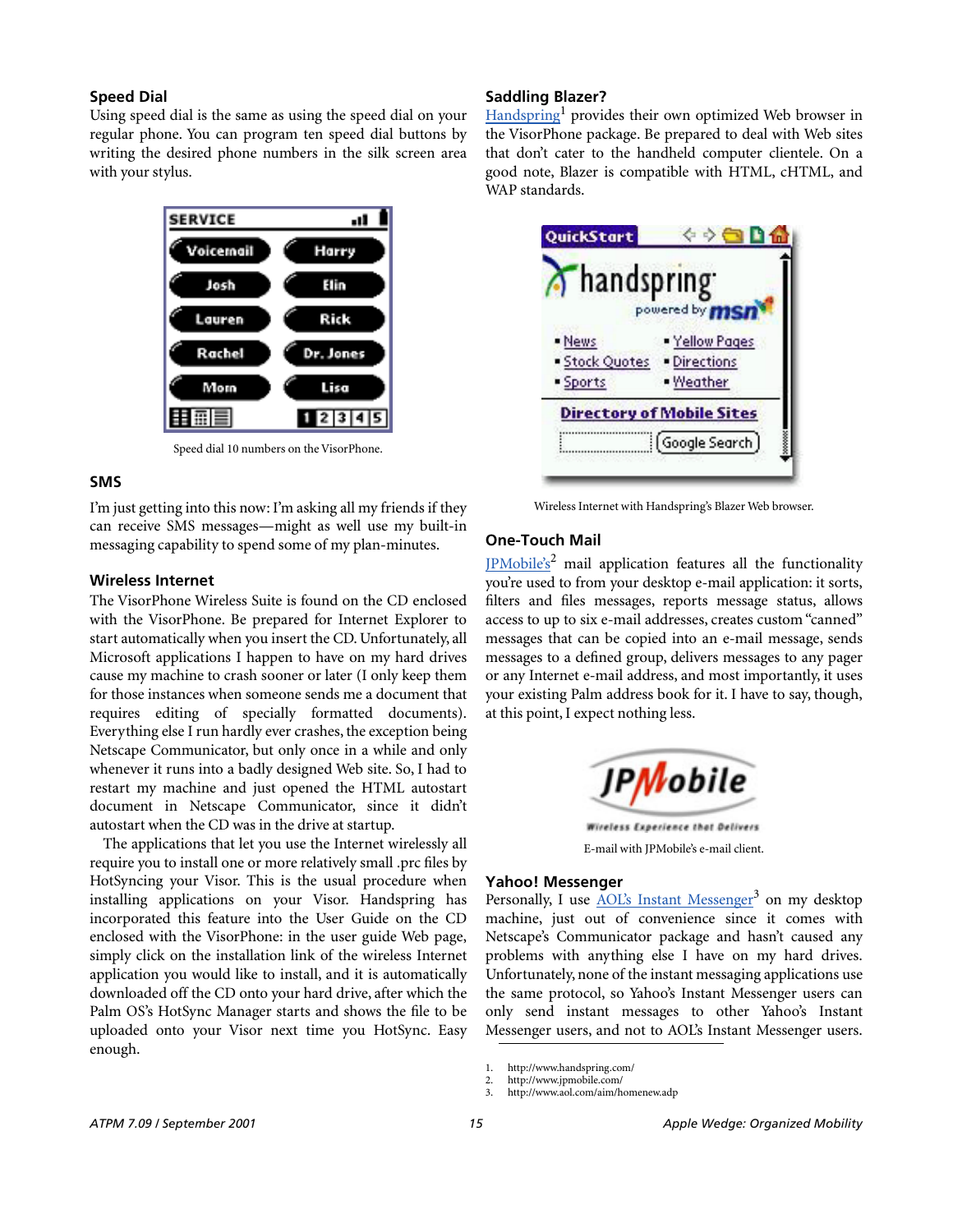Just something to keep in mind. AOL also has a messenger application for the Palm platform; check [Palmtracker](http://www.palmtracker.com/)<sup>1</sup>, just to name one other.



Instant messaging with Yahoo's Instant Messenger.

# **BugMe! Messenger**

[Electric Pocket's](http://www.electricpocket.com/)<sup>2</sup> BugMe! Messenger has the additional appeal of enabling users of Palm-based devices to send handwritten, text, and graphic notes—and even photographs to other BugMe! Messenger users.

Now this is something I am itching to try sometime: upload a favorite photograph (maybe taken with your digital camera—see my [last article](http://www.atpm.com/7.08/my-apple-wedge.shtml)<sup>3</sup> for some hinters as to what's possible), add a note on top of it, and send it to your buddy.



Write sophisticated notes with BugMe! Messenger.

- 2. http://www.electricpocket.com/
- 3. http://www.atpm.com/7.08/my-apple-wedge.shtml

*Copyright © 2001 Dierk Seeburg, [dseeburg@atpm.com](mailto:dseeburg@atpm.com).*

# **Accessorize, Accessorize!**

Thankfully, the VisorPhone comes with all the necessary accessories: besides the VisorPhone Springboard module with the Lithium-ion battery, the VisorPhone comes with a headset for complete hands-free operation and a travel charger. The headset is your common earphone that plugs into the eighth-inch connector on the side of the VisorPhone. The travel charger plugs into the bottom of your Visor which normally plugs into your cradle. Now if only there was a travel charger to charge the Visor itself! I've heard of homemade chargers, but nothing commercial—what's up with that? Feel free to send me an e-mail and enlighten me on the latest developments in this area.



VisorPhone headset for hands-free operation while driving etc.

# **At Last (Homage to Etta James)**

So, before you decide to buy, make sure you know what functions you require from your connected organizer or organizer phone. Make sure, however, that it has one function that I have already found very useful for evaluating how much time I have spent on my VisorPhone: Call History. The VisorPhone keeps track of all your calls, including the time spent on each call. If you spent so many minutes over your plan last month, well, you can't say you didn't know how many minutes you already spent—it's all right there, at the touch of a button.

Now, as one of my colleagues at ATPM says in his e-mail signature: Hang up and drive<sup>4</sup>!



<sup>1.</sup> http://www.palmtracker.com/

<sup>4.</sup> http://www.abc.net.au/science/news/stories/s303714.htm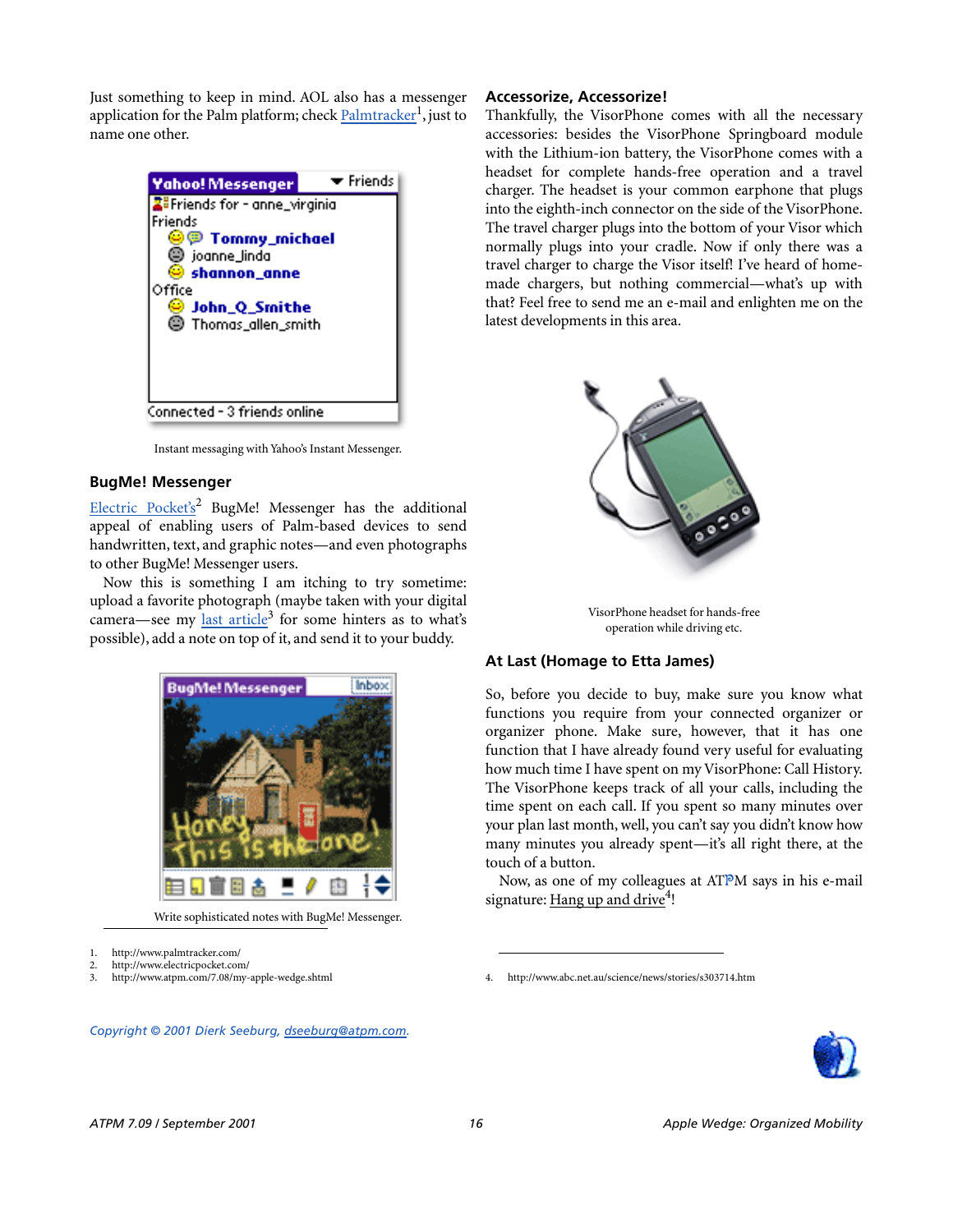**by Edward Goss, [egoss@atpm.com](mailto:egoss@atpm.com)**

Welcome to *The Legacy Corner*, where each month we feature items of interest to owners of older, "experienced" Macs. If your Mac has a built-in floppy drive, this column is for you. If you have anything that you would like to see featured, or if you have an interesting use for an older Mac, [e-mail](mailto:egoss@atpm.com)<sup>1</sup> me. Anyone who submits an idea, tip, or a feature that I use in *The Legacy Corner* will receive a super-cool ATPM T-shirt!

This month I received a nice letter from Ian Roberts about his use of an older Mac:

Hi Ed. I work at a Department of Energy National Laboratory, and we use various forms of high-end computing equipment (Mac and PC). Our desktop machines are all G3s and G4s but we have one special machine that no one is allowed to take. We have been running a program called Chat on our Mac IIci for about six years now. Chat is a telnet-based chat server, and we use it internally for staff in our group to connect and discuss things. It has saved us so much time because we can usually get decisions made and questions answered without holding a meeting. The little chat box just keeps going and going. It crashes maybe once every three months.

Last month I installed [Macjordomo](http://macjordomo.med.cornell.edu/)<sup>2</sup> and the [Eudora Internet Mail Server](http://www.eudora.com/eims/)<sup>3</sup> on there to run our own e-mail lists. The IIci chugs along perfectly. I love that so many old programs still work flawlessly in today's high-powered environment.

Thanks for the great site.

Ian

# **Trivia**

Each month we feature a few legacy Mac trivia questions. The answers are at the end of the column.

- Which Mac model, released only in Japan, was the ultra-thin, ultra-light PowerBook—code-named "Mighty Cat"—that never made it to the US?
- Which Mac model was the first to offer an internal CD-ROM option?

# **Links**

My friend Eric Schwarz of *ClassicMacWEEKly* tipped me off to a neat site<sup>4</sup>: It has pictures of many strange and wonderful

3. http://www.eudora.com/eims/

Macintosh prototypes on it. Everything from a "flat screen" SE to a translucent Portable. Although the site is in French, the pictures can be enlarged by clicking on them, and most are self-explanatory. I want a Paladin!

# **Tips**

My friend Gary Lyons informed me he has "a ton of complete older software on floppy disk for 68K Macs…" If there's something you need, *let* me know<sup>5</sup> and I'll see whether we can provide it for you.

# **Games**

Last month I asked for input on some older Mac games. Getting a few mentions were:

- "The Uninvited"—it's a System 6, 1st-player game from 1986, but won't work any longer.
- "Starglider ll"—by MicroPlay Software. I used to play this one on my Mac Plus. (the Plus still runs, but not the game.)
- "PT 109"—the coolest old war game ever! This one still works well even on a minimum Mac OS 8.6!
- "Space Rogue"—a leap in role playing games in its time. This one also runs on Mac OS 8.6.
- "The Scarab Of Ra"—my personal favorite Mac game. It is still available at this page<sup>6</sup>. A challenging, everchanging, maze-based game that even works with Mac OS 9.1.

ATPM staffer Greg Tetrault mentioned that Delta Tao has modern versions of two games: Dark Castle<sup>7</sup> and [Strategic](http://www.deltatao.com/stratcon.html) [Conquest](http://www.deltatao.com/stratcon.html)<sup>8</sup> He also mentioned he has a number of older games he would be willing to part with. You can contact  $Greg<sup>9</sup>$  $Greg<sup>9</sup>$  here.

# **Quote of the Month**

"So we went to Atari and said, 'Hey, we've got this amazing thing, even built with some of your parts, and what do you think about funding us? Or we'll give it to you. We just want to do it. Pay our salary, we'll come work for you.' And they said, 'No.' So then we went to Hewlett-Packard, and they said, 'Hey, we don't need you. You haven't gotten through college yet.'"—Apple Computer, Inc. founder Steve Jobs on attempts

<sup>1.</sup> mailto:egoss@atpm.com

<sup>2.</sup> http://macjordomo.med.cornell.edu/<br>3. http://www.eudora.com/eims/

<sup>4.</sup> http://www.gete.net/book/dossiers/prototypes/index.html

<sup>5.</sup> mailto:egoss@atpm.com

<sup>6.</sup> http://www.semicolon.com/Scarab.html

<sup>7.</sup> http://www.deltatao.com/darkcastle.html

<sup>8.</sup> http://www.deltatao.com/stratcon.html

<sup>9.</sup> mailto:gtetrault@atpm.com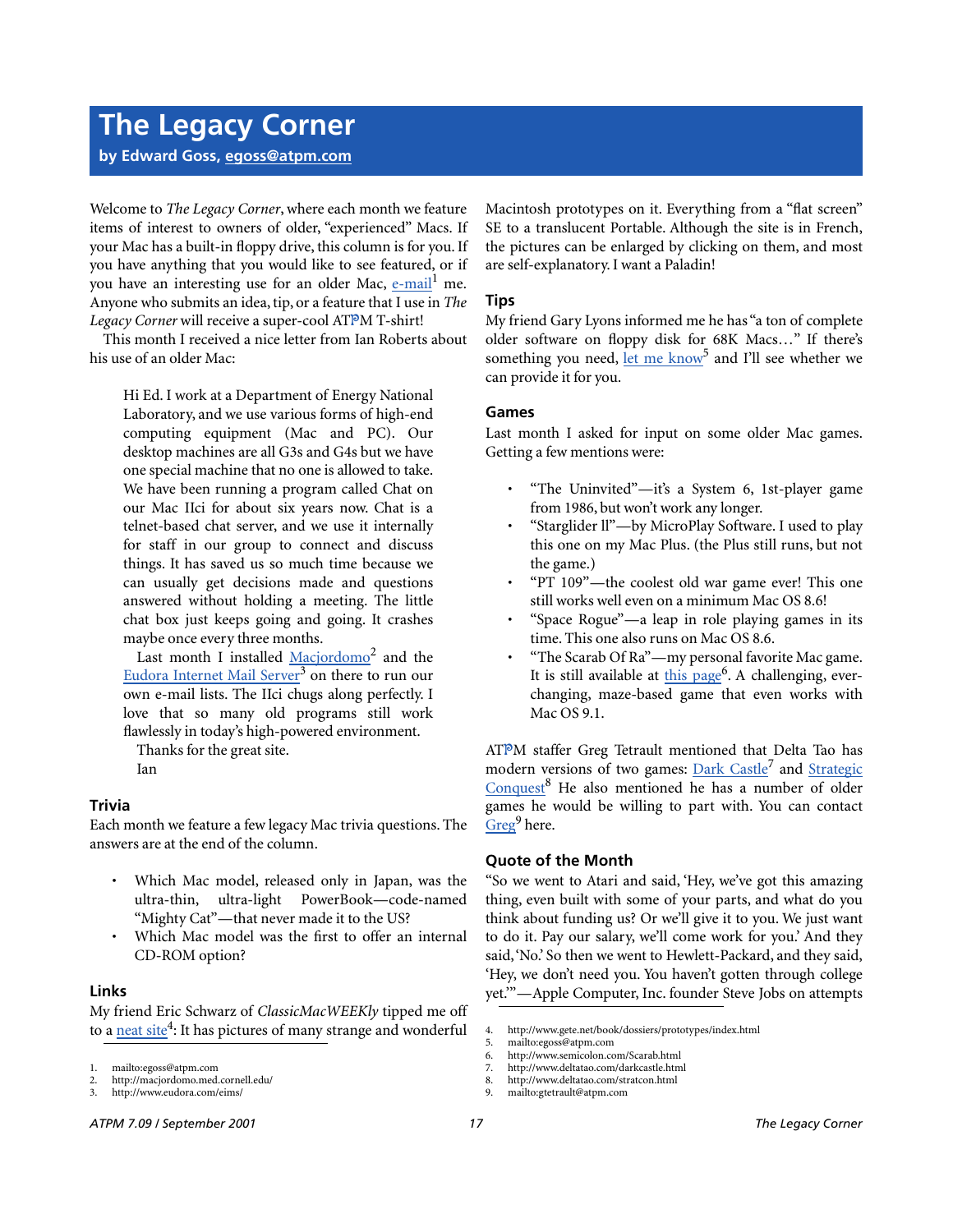to get Atari and H-P interested in his and Steve Wozniak's personal computer.

# • The Mac IIvx

**Trivia Answers**

• The PowerBook 2400c/240

*Copyright © 2001 Edward Goss,* [egoss@atpm.com](mailto:egoss@atpm.com)*.*

Have a great month! Ed Goss, the doyen of ATPM.

**• • •**

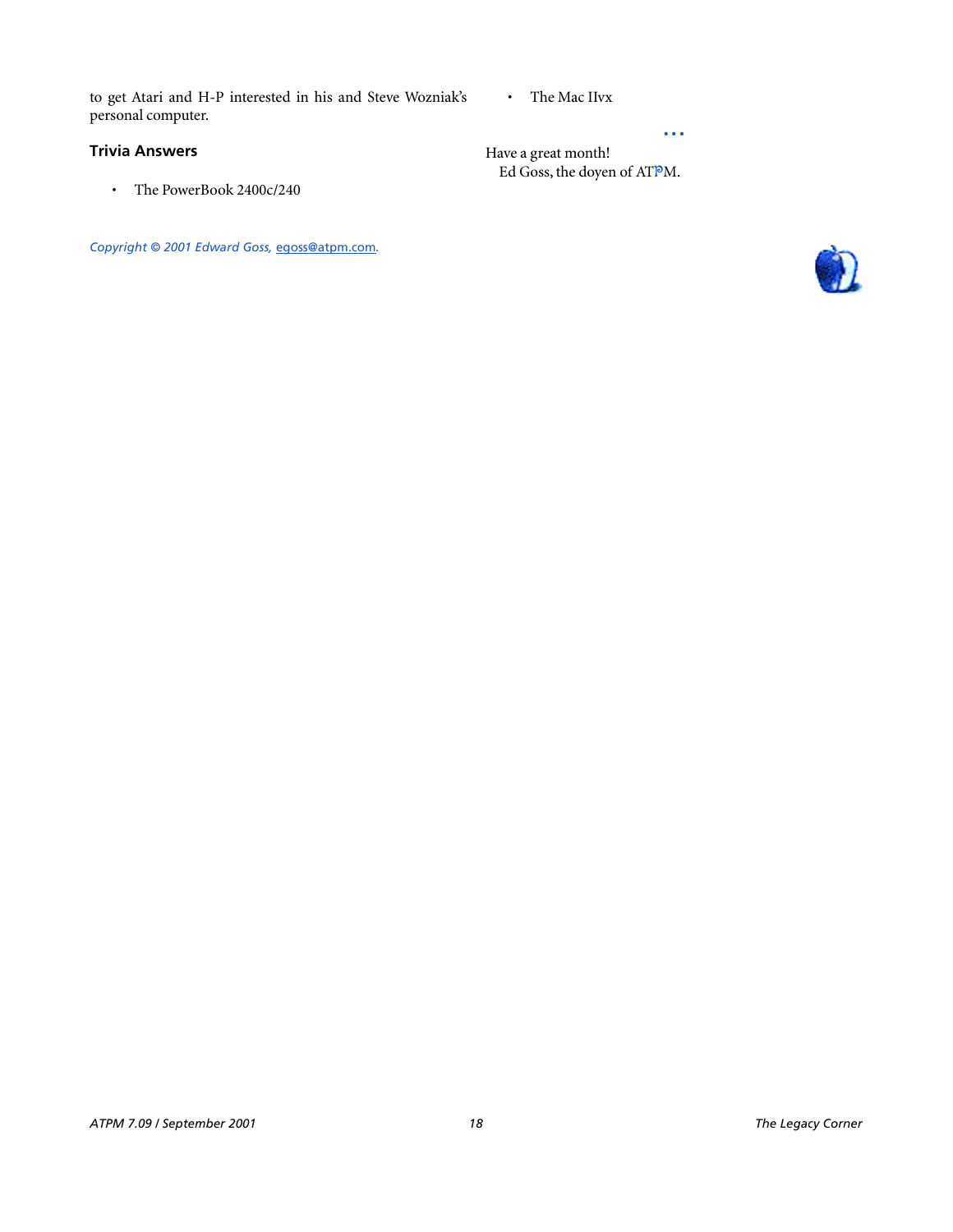# **About This Particular Web Site**

**by Paul Fatula, [pfatula@atpm.com](mailto:pfatula@atpm.com)**

# **[Digital Photography Review1](http://www.dpreview.com)**

There are many good sites devoted to reviewing digital cameras, but this one has one really terrific feature the others don't—a learning section. I feel this is a must-read for anyone who's just getting into digital photography. The large learning section includes image-editing techniques, photography and lighting techniques, and my favorite, a [glossary](http://www.dpreview.com/learn/Glossary/)<sup>2</sup> of all the terms used in digital camera specs and reviews which beginners might not understand. It's extremely well organized, including cross-references and illustrations.

# **[File Not Found!3](http://homepages.karoo.net/404.html)**

How many times have you clicked excitedly on a link, only to be disappointed by a "404 file not found" error? Well, selfish reader, have you ever considered how the poor file server feels? If you look for a nonexistent page on [homepages.karoo.net](http://homepages.karoo.net), the Web server will share with you the full force of its existential angst.

# **[FTC: Sharing Your Personal Information: It's Your](http://www.ftc.gov/privacy/protect.htm) Choice**

Much too little is being done to protect personal privacy these days, and my days of idealistic daydreaming of an industry responsible enough to regulate itself have long since faded, and lie buried under an ever-growing pile of junk mail. While we may never see legislation requiring "opt-in" rather than "opt-out" for direct marketing or information sharing, this page from the Federal Trade Commission (FTC) gives clear instructions for opting out those credit card offers that result from credit bureaus playing it free and loose with your

- 3. http://homepages.karoo.net/404.html
- 4. http://www.ftc.gov/privacy/protect.htm

*Copyright © 2001 Paul Fatula,* [pfatula@atpm.com](mailto:pfatula@atpm.com)*.*

information. There's a phone number you can call (entirely automated) to opt out of their mailing lists, as well as ways to opt out of other kinds of direct marketing via the [Direct](http://www.the-dma.org/) [Marketing Association \(DMA\)](http://www.the-dma.org/)<sup>5</sup>.

# **[The Online Joke Book6](http://www.onlinejokebook.com)**

In addition to displaying a monthly cartoon, this site hosts several volumes of downloadable joke books in DOCMaker and PDF formats (what do you expect from an ATPM contributing editor?). The PDF of the latest tome weighs in at 55 pages, so you're sure to find plenty to laugh at. I especially like the real classified ads from the latest volume, including: "For Sale: Tickle Me Elmo, still in box, comes with its own 1988 mustang, 5L, auto, excellent condition \$6,800" and "Found: Dirty white dog. Looks like a rat. Been out awhile. Better be a reward."

# **[Ars Technica7](http://http://www.arstechnica.com)**

Though this site focuses mostly on PCs, it's my favorite site for tech news, providing links to interesting articles as well as commentaries and reviews on subjects ranging from business news of technical companies to science news. On the Mac side, the site published the best OS X review<sup>8</sup> I've seen anywhere. Not dwelling on the new Aqua interface, the review delves into the internals of the system. On a somewhat lighter note was a [recent article](http://arstechnica.com/reviews/01q3/logitech/mouses-1.html)<sup>9</sup> (loaded with "edgy" digressions) reviewing a few different mice. It's well worth a read if you're looking for something completely different.

- 8. http://arstechnica.com/reviews/01q2/macos-x-final/macos-x-1.html
- 9. http://arstechnica.com/reviews/01q3/logitech/mouses-1.html



<sup>1.</sup> http://www.dpreview.com

<sup>2.</sup> http://www.dpreview.com/learn/Glossary/<br>3. http://homenages.karoo.net/404.html

<sup>5.</sup> http://www.the-dma.org/

<sup>6.</sup> http://www.onlinejokebook.com

<sup>7.</sup> http://http://www.arstechnica.com<br>8. http://arstechnica.com/reviews/016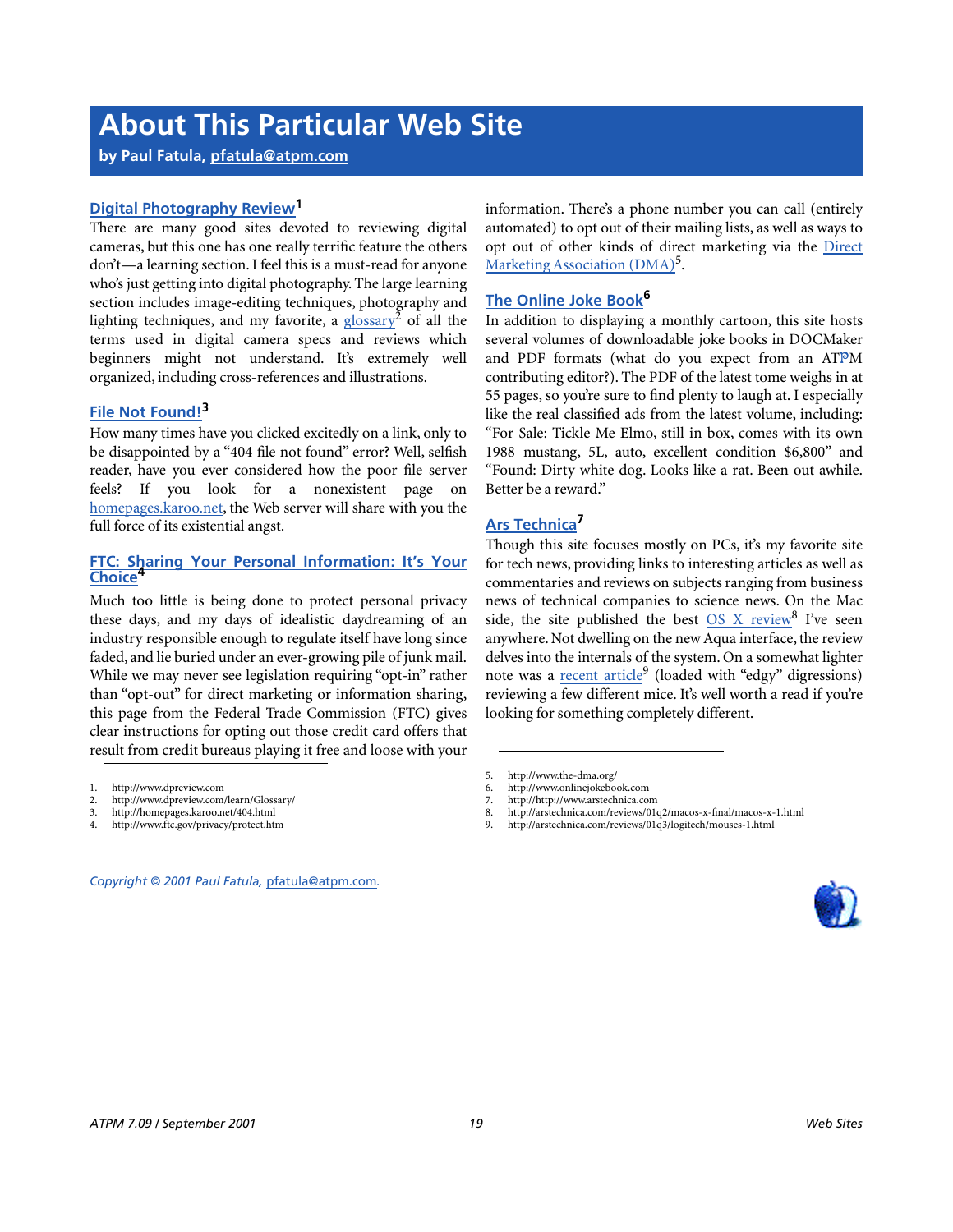**by Evan Trent, [etrent@atpm.com](mailto:etrent@atpm.com)**

Am I the only one who has noticed that PCs are always broken? Apparently not, given that IT has become an industry unto itself. Take a look around the corporate world and you'll find that every company with sufficient financial resources has contracted the services of a company whose sole purpose is to fix broken PCs. Some companies even have their own IT geeks on staff as full-time employees, presumably because hiring an outside firm would either be prohibitively expensive or inadequate given the frequency of problems. Scary isn't it?

On the other side of the map, we've got the Macintosh. Ever notice how IT geeks don't even know how to turn a Mac on? "Oh—that's a Mac, I don't know anything about those." Could that be because Macs don't require a dedicated team of around-the-clock IT monkeys?

Now given that one of my jobs here at ATPM is to field help mail, and resolve the various problems our loyal readers are having with their Macs, I'll be the last person on the planet to argue that Macs are trouble-free. On the contrary, they can be a royal pain in the neck. Let's face it—computers are universally problematic and Murphy's law is perhaps never demonstrated with greater clarity or more pristine timing than in the case of the computer. Not only will something go wrong if it can, but it will go wrong at the worst possible moment in time. Ah…computers: can't live with 'em, can't live without 'em.

The aforementioned paradox notwithstanding, there is certainly a lot to be said for the Mac. Macs may crash more often than Wintel boxes, although it's worth noting that I've got a room full of Mac servers that haven't been rebooted in months. And they may not be faster in every case (although as we'll soon discover the marginal speed increases don't pay off as one might expect).

But when was the last time a Mac owner said to you "I'm sorry, sir, but I can't fax you that document because my sound card and fax modem are incompatible," or "Gee I didn't get your e-mail because Windows won't recognize my modem [or Ethernet card] and I can't get onto the Net," or "I had to reinstall Windows and my laptop lost the driver for its trackball so I have to find a mouse somewhere here at the office and then get the driver for this thing installed." Actually our very own editor, Michael Tsai, remembers having seen a similar problem occur in front of him at a demonstration, and worse yet Windows had lost the driver for the laptop's internal CD-ROM drive, making reinstallation of most anything highly unlikely!

There truly is an infinite supply of inexcusable and comical problems from which your run-of-the-mill Wintel box might suffer. Comical, that is, until you realize that you bought your PC because everybody told you that it was the machine of choice for business. After all, Macs are toys. They're for kids, classrooms, first-time computer-using moms, grandmas, sissies, etc. Real men use PCs. Businessmen use PCs. Why? Because they're faster and more powerful and you can do more with them. Wow, thanks Mr. Gates—I'll keep that in mind next time I want my e-mail program to trigger a macro in my word processor that erases my hard drive. Yep that's mighty impressive, all right. Look at that inter-application communication—simply astounding.

I recently had a corporate contact tell me that his entire email archive had been deleted, along with his address book, because of some silly macro virus his e-mail client (Outlook) triggered. That'll boost your efficiency rating right through the roof. Where do you want to go today? How about to a world where e-mail programs and word processors don't know how to erase hard drives—is that too much to ask?

I recently started a new company here in Chicago called Symphony Sound, and it specializes in high-end audio products for the home. My fellow ATPM staffers have known for a while that I suffer from audiophilia, but until this moment I haven't shared my condition with the general public. I welcome you all to check out my Web site<sup>1</sup> and to give me a holler, even if you're not in Chicago. I'd love to hear from readers, wherever you are.

In any event, I had to make some decisions about my record keeping methods in the process of starting this company. Was I going to cave and get a PC, the official [broken] machine of the business world? Heck no. My Mac can do everything I need it to and more. I've been conducting various small business ventures on my Mac for ages now and there's no reason for that to change, just because this is the first time I've actually, officially, incorporated.

I do my bookkeeping in QuickBooks. It does everything I could want from A to Z. It prints my checks, invoices, and purchase orders. It handles my inventory and makes pretty bar graphs and charts—it does it all. And there are plenty of other choices out there as well. For contact management I still use TouchBase. For personal contact and time management I have switched to [Now Contact and Up-to-Date](http://www.atpm.com/7.07/now-contact.shtml)<sup>2</sup>, since the folks at Power On Software have done a nice job of updating it, and because it syncs with my Palm-based [Smartphone](http://www.atpm.com/7.08/smartphone.shtml)<sup>3</sup>. But no contact manager I've ever used has such a rich library of templates as TouchBase. It can print labels of every shape

<sup>1.</sup> http://www.symphonysound.com<br>2. http://www.atpm.com/7.07/now-c

<sup>2.</sup> http://www.atpm.com/7.07/now-contact.shtml<br>3. http://www.atpm.com/7.08/smartphone.shtml

<sup>3.</sup> http://www.atpm.com/7.08/smartphone.shtml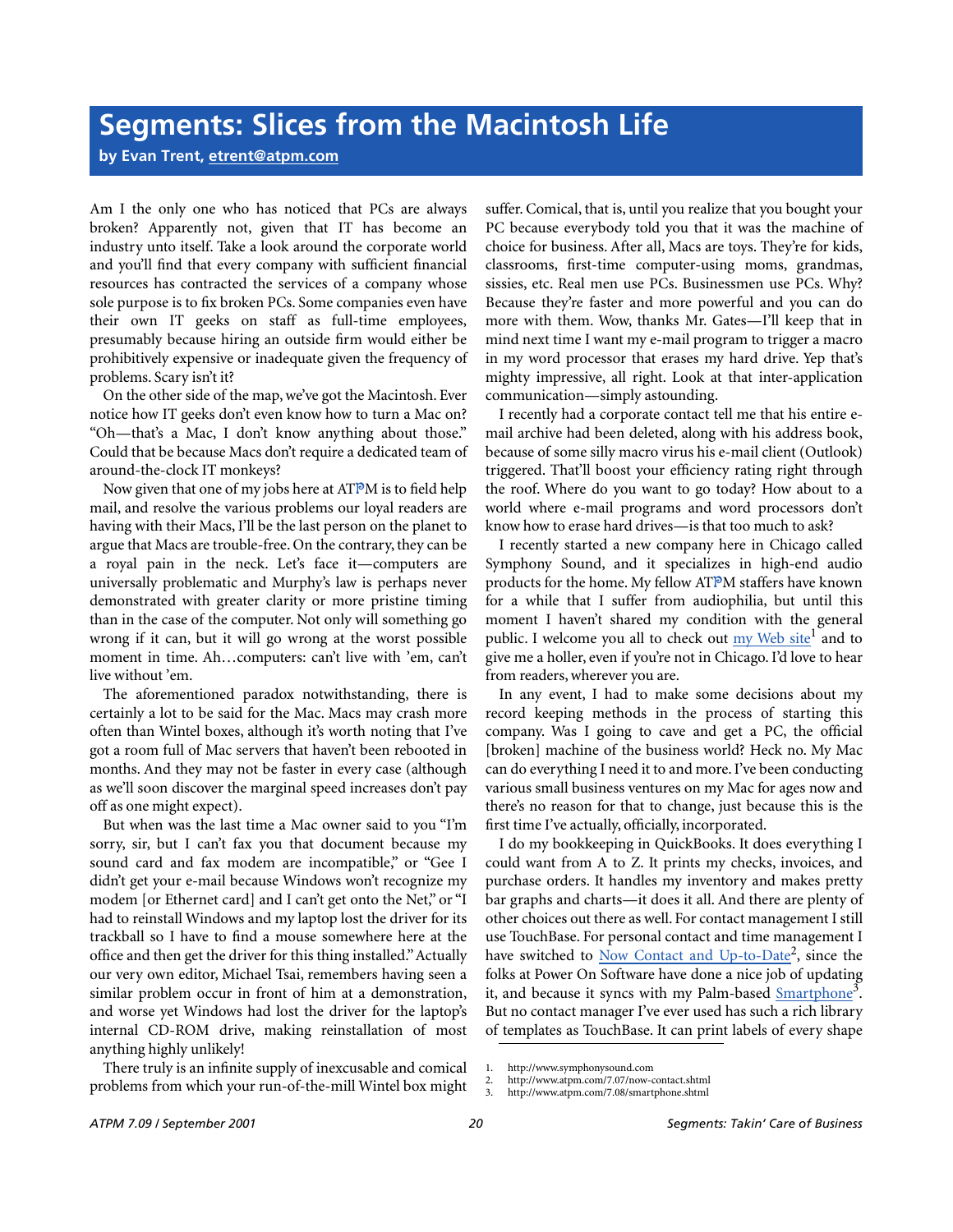and size, it does a great job with form letters, envelopes, contact lists, etc. And for my business contact management, that's what I need. I go through envelopes like Kleenex, and flexible printing is a higher priority than HotSyncing for my biz contacts.

For DTP I use PageMaker and Quark, and Photoshop for image work (big surprise). My spreadsheets are in Excel. I've never had a problem, lost any data, or suffered any sort of inferiority complex as a result of using my Mac to conduct business. What I have experienced is a sort of euphoric state of bliss, resulting from the fact that my computer, and hence my ability to conduct business, is chugging along full speed ahead.

Best of all, when I get on the phone with a graphics professional, like an offset printer, they're all Mac users. In fact the company I sent my business cards to specifically instructed me *only* to send them Macintosh files and fonts. Same with the folks I've sent all my advertisements to. None of them have ever complained that they didn't get my fax or email because their computers were down. It's really a joy working with Mac users.

On the other hand, every other business contact I've spoken to recently functions on a PC. Most of the companies I deal with are small—very small. They don't have the money to hire IT pros, either as independent contractors or as fulltime employees. So when their PCs break they go to Best Buy and Circuit City and try to get them fixed there. Not the best course of action given that these places tend to take a long time to "fix" your computer, and generally they don't know a SCSI card from a tea kettle.

I don't even know where to begin, really. I've had so many small businesses tell me that their fax modems are down, email is down, computers are down, etc. In one sense it's funny, and reassuring to me personally as a Mac user. But in another sense it's highly unprofessional and just plain obnoxious. Anybody who lets their computer rule their life, and dictate when and how they can and cannot conduct business, is a victim of the Microsoft empire. My supply of sympathy is running dry, and I have grown tired of banging

my head against the wall as I listen to yet another PC-based excuse for failure to perform or communicate.

If you want to increase your productivity, get a Mac. If you want to reduce the number of hours spent debugging hardware and software conflicts, get a Mac. If you want to stop making trips to the local bonehead PC repairman, get a Mac. If you want a machine that never forgets how to talk to a modem, mouse, Ethernet card, etc.—get a Mac. If you want a perfectly reliable PC with a full support policy from a major PC vendor…well, you might as well get a Mac and save some money. You see PCs are only cheaper when you throw them together from a bunch of pieces you bought at uBid.com or Best Buy. A real PC with a real support policy is more expensive than a Mac, and it doesn't do all that much more for your business, other than cause an awful lot of unnecessary grief and frustration. Sure it can run a host of business applications, many of which are not available for the Macintosh, but a PC can't run much of anything when it's broken.

There's a five-minute solution to all of these problems—it's called the iMac. You buy it, you plug it in, you do the Jeff Goldblum thing and giggle at the lack of Step Three, and poof—you're on the Internet, cruising along without a care in the world.

How many times do you have to reinstall Windows before you realize that your PC is limiting your business' potential by distracting you, or your employees, from your corporate mission?

Get a Mac. Get a life. It's that simple. Of course I realize I'm preaching to the choir here, given that ATPM's reader base is staunchly in favor of the Mac. But feel free to send your IRQ, BIOS, DOS-prompting, task-managing, Control-Alt-Deleting, Windows-reinstalling PC jocks over this way and maybe they'll realize that they've spent a significant chunk of their lives mastering a worthless body knowledge—namely Windows survival tactics. I'm green with envy. I wish I knew how to write a Windows batch file with one hand tied behind my back (and no mouse driver—haha, I truly am a PC God!).

Sheesh. 'Nuff said.



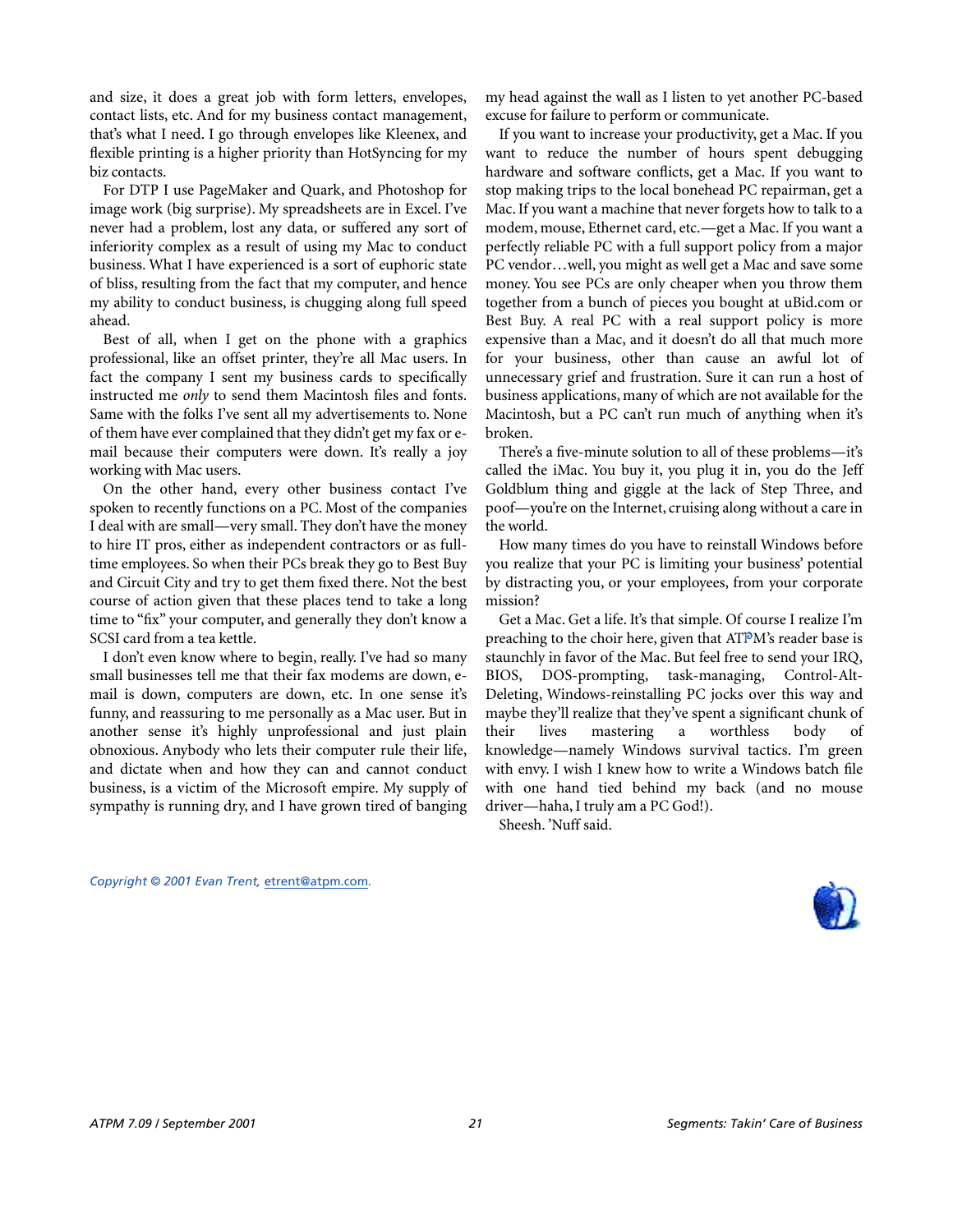# **Daniel Knight, Low End Mac**

 $\underline{\text{Low End Mac}}^1$  went live in 1997 aiming to help "users get the most value from their Macs and Macintosh clones." While it now covers everything from the Lisa to the latest Macintosh models, its primary focus remains on older models. Founder Dan Knight has since quit his day job to dedicate more time to this great site.

ATPM: First of all, tell us a little bit about yourself.

Daniel Knight: My name is Dan Knight. My parents were post-War Dutch immigrants to Canada, and I've spent most of my life in Michigan. I've been into math, science, and technology as far back as I can remember and have a strong affinity for hardware.

I spent too many years in retail sales, mostly working with camera gear, audio equipment, and personal computers. Before going into Web publishing full time, I spent over eight years supporting a Mac network for a local publishing house.

ATPM: What is Low End Mac (LEM), and when and why did you start LEM?

DK: Low End Mac started out back in April 1997 as two dozen computer profiles on my personal Web space. I couldn't find any really good profiles for some of the older Macs I had to support at work and at home (Mac II, LC, IIci, etc.), so I waded through my books and magazines to create the kind of profiles that would make my job easier. Then I added links to other pages and sites with helpful information on these models.

Low End Mac grew well beyond that; today we cover every Mac ever made including top-end G4s. Our goal has grown from just supporting pre-Quadra machines through the pre-Power Mac stage to becoming a leading resource for users of all Macs. Our mission is helping Mac users get the most value from their Macs, whether new or old. A big part of that is our Mac Daniel advice column, which grew out of e-mails people sent asking me which upgrade was best for their older Mac—or would they be better off replacing it with something newer.

ATPM: What was the initial computer setup at Low End Mac and how has the setup changed since then?

DK: I bought a Centris 610 in mid-1993; I was still using that when I launched Low End Mac in mid-1997.

Part of the impetus for the site, in addition to the older Macs at work, was buying some surplus Macs for myself and the kids. We'd recently obtained a Mac II, LC, and LC II—low-end stuff even in 1997!

When the Centris was five years old (June 1998), I bought a Umax SuperMac J700. Umax was the last licensed Mac clone, and they were liquidating this \$1,800 machine for \$800. After my 20 MHz Centris, the 180 MHz SuperMac was a real treat. Over the years the J700 grew to over 100 MB RAM, had a G3/333 processor added, received a slightly better video card, got a TV card, and a 15 GB hard drive. That computer served me until the end of January 2001, when I picked up my PowerBook G4.

Quicksilver, my TiBook, is my working computer. The SuperMac is being used by my third-oldest son. (Son #1 has a G3/400 upgraded SuperMac, #2 is using a Power Mac 8100/100av and also owns a Color Classic, #4 uses a 200 MHz SuperMac, and my wife has a 366 MHz indigo iBook.) I have 512 MB RAM, the stock 10 GB hard drive, and an AirPort card in Quicksilver. I love the "megawide" screen, the performance, and the portability.

I have a huge stash of older Macs ranging from one or two 512Ks through a bunch of Quadras, three 6100s, a Radius System 81/110, and another SuperMac I built from parts. I even managed to reacquire my first Mac, a Mac Plus, from its third owner when he upgraded to an iMac last year.

ATPM: Since the beginning, how many people have contributed to the site and what are your duties at LEM?

DK: We currently have about a dozen regular contributors and several occasional contributors. Adding in those who contributed in the past, we've probably had two-dozen writers contribute to the site.

That said, I still design, proofread, edit, and publish everything myself. I know how hard it is for a writer to edit his own work, so I insist on proofreading and editing everything we publish. It's not a flawless process, but I hope it helps make already good content a bit easier to read.

ATPM: Do you think LEM is a success? How long has it taken to become one?

DK: Low End Mac has been successful since the beginning. My only goal was to collect the kind of information I found useful and make it freely available to everyone.

ATPM: With the introduction of Mac OS X, do you think LEM will be valued in the years to come?

DK: Definitely. Most Apple products last nearly forever. Over the past year, we've been asked to launch lists for Apple II, Newton, Lisa, and System 6 users. There are plenty of Macs out there that will never support Mac OS 8, 9, or X; we will continue to support those users.

<sup>1.</sup> http://www.lowendmac.com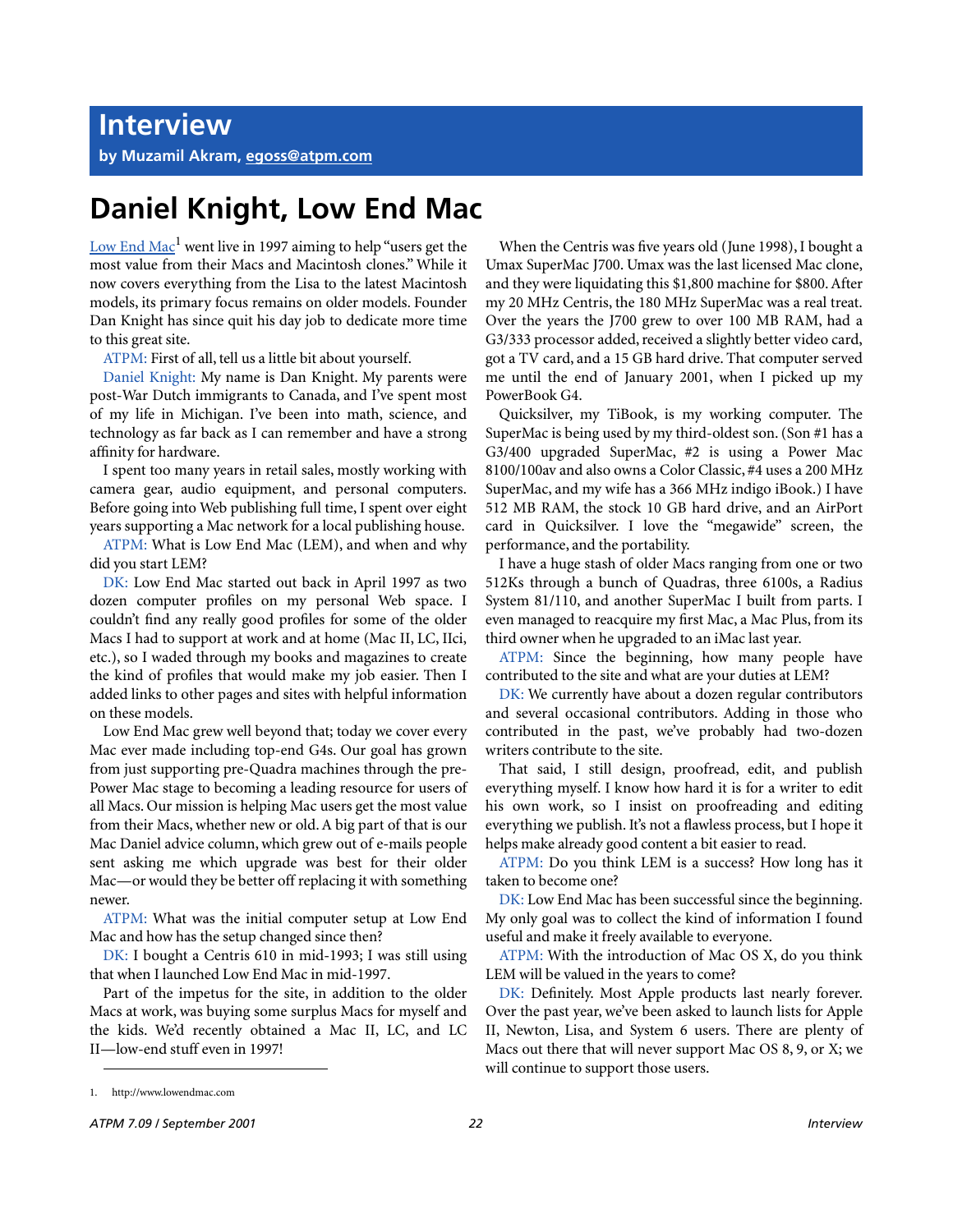That said, we are not going to ignore OS X. I hope to get a copy of 10.1 in September, if only to familiarize myself with it. I really want to make the switch to an OS that won't bomb or lock up, but all of my applications run under the classic OS, so I'm not rushing into OS X.

ATPM: What else have you been working on lately?

DK: My oldest domain is [reformed.net,](http://www.reformed.net) which grew out of some research projects undertaken when I attended seminary. There's some really solid material on Reformed church history and church growth in there, but the site hasn't seen much development in recent years.

I have two other domains which are on hiatus until I have the money to have them hosted again. [digital-views.com](http://www.digital-views.com/) lis a DVD/Video CD review site, and [digigraphica.com](http://www.digigraphica.com/)<sup>2</sup> is my site for digital cameras. I have a couple other projects on the back burner; I'll announce them as they're ready for launch.

ATPM: Taking your business skills into consideration, what would your advice to future Mac entrepreneurs be?

DK: I have few "business" skills. I can write, edit, design, publish, and promote, but I can't sell, I don't really understand accounting software, and I hate dealing with the dollars and cents of operating a business. But that doesn't mean I can't offer advice.

- Don't go into debt. Ever.
- Spend sparingly. Nice as the TiBook is, buying it really put a crimp in our cash flow. (That said, always buy AppleCare for portable Macs. Out of warranty repairs are very costly.)
- Know your strengths and weaknesses. Work to your strengths. Find others to work to your weaknesses. That's why we have someone else manage ads for the site; it's not one of my strengths.
- Be yourself. Know what you know; admit what you don't. Work within the community, letting others rise based on their strengths. Don't be jealous of the success of others. Do your best because it's what you do, not because it makes you better than anyone else.
- Build positive relationships with others, especially those you respect. What goes around comes around.

ATPM: How have you seen the Internet change over the past 7 years and into the new millennium?

*Copyright © 2001 Muzamil Akram,* [makram@atpm.com](mailto:makram@atpm.com)*.*

DK: Seven years ago I didn't know what the Internet was. Today it's indispensable. The Internet is the phone network of the 21st century. Forward thinkers are planning how it can be extended beyond the confines of Earth.

The Web has changed for better and for worse. It has allowed people like me to find a niche, but it's also allowed social problems like bloated splash pages, online gambling, spam, porn sites, chat rooms, and computer viruses. The Internet has a very powerful social aspect.

I can't predict where the Internet is going, but I suspect wireless high speed Net access will be commonplace within five years, just as cell and PCS phones are replacing land lines for a lot of people.

ATPM: With the Internet Era in its downfall, how do you view it generally and in relation to the Macintosh community?

DK: Downfall? Sorry, I disagree. Some people had vastly overblown business plans that nobody would have taken seriously a decade ago. They failed, and their money blew away, but the Internet Era has only just begun.

The Internet breaks down barriers. I don't generally know if I'm corresponding with a kid or a senior citizen, and it really doesn't matter. Thought matters. Ideas matter. Communication matters. If anything, the importance of good writing—thoughtful, well phrased, well structured writing—will be a stronger asset in the 21st century than it was in the last decades of the 20th century.

Still, the dot-com meltdown has been horrendous. Ad rates dropped precipitously, turning Low End Mac from a very profitable enterprise in late 2000 into something that barely meets expenses in 2001. But that will turn as real businesses realize that Web advertising is just like radio, TV, newspaper, billboard, and other advertising. It's not about clicks; it's about promoting your business. Clicks are good, but Coke hasn't stopped running TV ads just because we can't buy a six pack via TV.

ATPM: Finally, do you have any last thoughts or views that you would like to share?

DK: Quoting one of the great fun movies of all time, [Bill &](http://us.imdb.com/Title?0096928) Ted's Excellent Adventure<sup>3</sup>, "Be excellent to each other." Mac users tend to create communities. Whether this is because the Mac is special or because we are an oppressed minority, who knows, but for the most part we have learned to pull together and build community.

Community counts. Don't ever lose sight of that.

2. http://www.digigraphica.com/ 3. http://us.imdb.com/Title?0096928



<sup>1.</sup> http://www.digital-views.com/<br>2. http://www.digigraphica.com/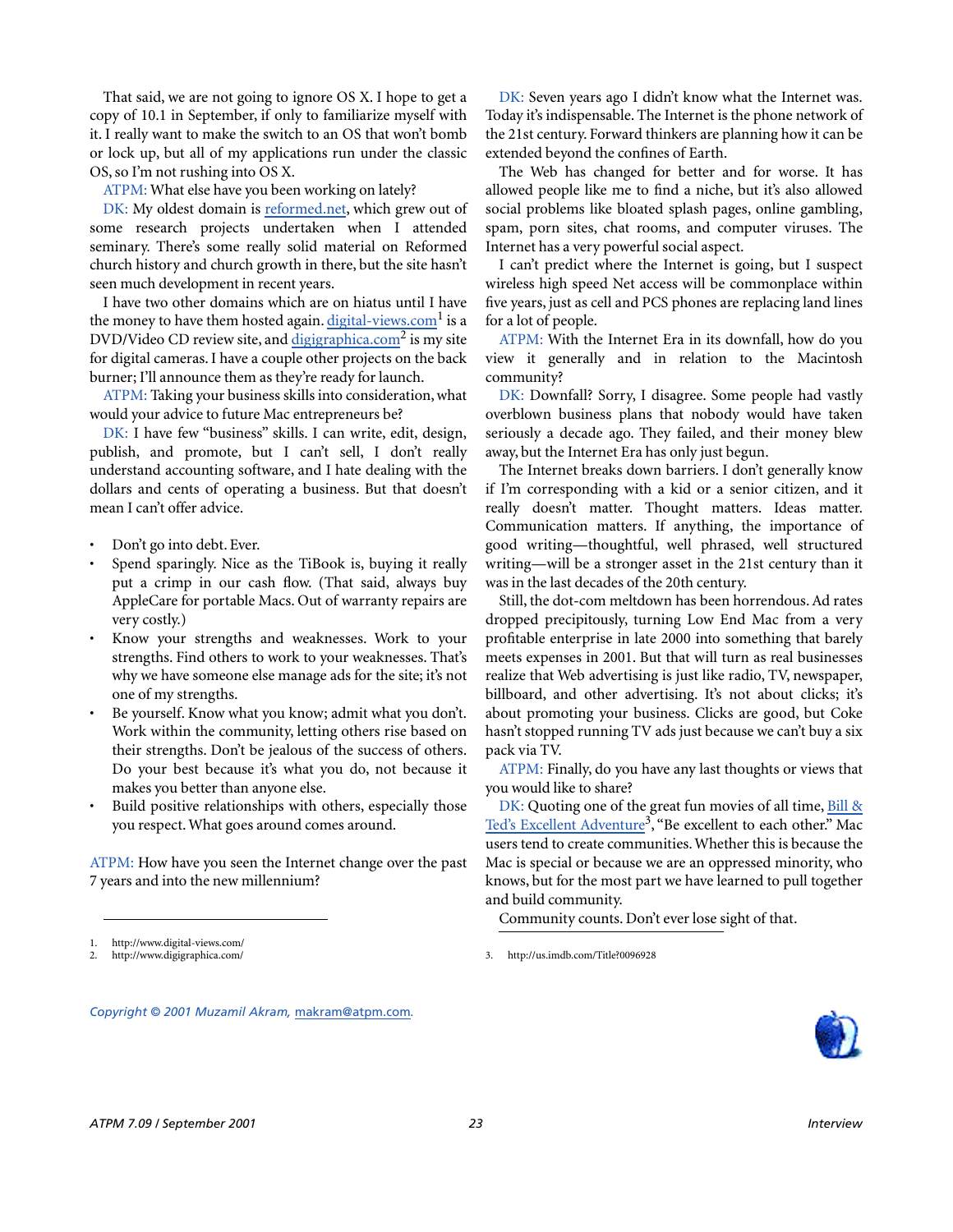**by Mike Flanagan, [sensible@sensible.screaming.net](mailto:sensible@sensible.screaming.net)**



*Copyright © 2001 Mike Flanagan,* [sensible@sensible.screaming.net](mailto:mrspiffy@earthlink.net)*.*

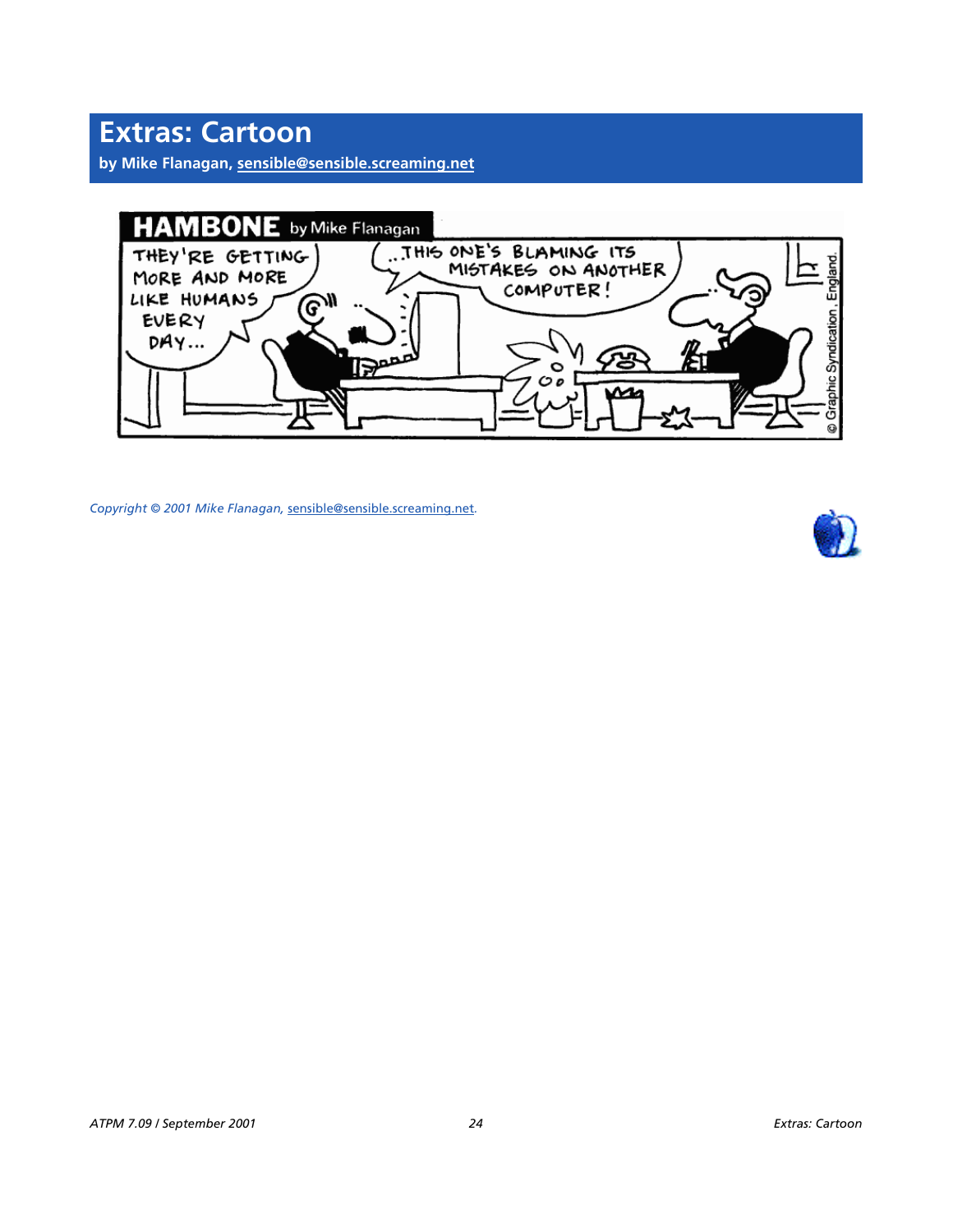## **Israel**

[These photos](http://www.atpm.com/7.09/israel/) $^{\rm l}$  were taken by <u>Michael L. Bovee</u><sup>2</sup>. He writes:

#### **Setting and Equipment**

This selection of photos is just a tiny sample of the hundreds I took in February 2000, on my first trip to the Holy Land and Israel. It was also my first excursion with a brand new Nikon CoolPix 950. I tried to hold out for the announced 990, but that didn't happen. Nevertheless, the maximum "real" resolution on the 950 (1200x1600) is more than adequate for high-quality prints and full-size 8x10s! I used the camera basically straight out of the box, without any fancy filters or lenses.

Since I also took a PowerBook G3 along, I simply used a PC card adapter with the 32 MB CompactFlash camera card and loaded pictures onto the hard drive as the card filled up! This worked flawlessly. I find that the pictures look great straight out of the camera, but they can be dramatically improved in Photoshop, usually by enhancing the brightness and contrast, as well as by increasing the color saturation. (But color *correction* is not an issue except for artistic reasons; I think the Nikon *still* has the highest endorsements for color accuracy and overall quality.)

#### **The Photos**

Anyway, I have included many "tactile history" photos (a couple of floor mosaics that date back tens of centuries; Tabgha was discovered by monks poking around a field about the 6th century, I think. King Herod's aqueduct is over 2000 years old and much of it is buried in sand; the exposed "tourist" portion is right on the Mediterranean Sea. Geographical vistas including the Tiberius area at the north of the sea of Galilee, and also the temple ruins at Capernaum, are datable to around the first century. (Please don't anyone flame me if my dates are wrong, I can check my notes later!) Nazareth today in one picture; the unfinished homes can sometimes be decades-long family generation projects. St. George monastery is a spectacular sight that's invisible from a winding mountain road between Jericho and Jerusalem (Wadi al Qelt). Our guide stopped the bus so we could walk to see it. We had some ice cream on Ben Yahuda street, a favorite night spot in Jerusalem. There's a picture of one of the stations along the Via Delorosa in Old Jerusalem, colorized by yours truly. Last but not least, the obligatory Western "Wailing" Wall, which is the most holy *site* remaining for Jews, who will not go up on the adjacent

# **Long Island's North Shore**

[Jens Grabenstein](mailto:jens@grabenstein.de)<sup>3</sup> brings us [pictures](http://www.atpm.com/7.09/long-island-north-shore)<sup>4</sup> from the wetlands on Long Island's North Shore, close to the [Marine Sciences](http://alpha1.msrc.sunysb.edu/) Research Station<sup>5</sup> of the **State University of New York at Stony** [Brook](http://www.sunysb.edu/)<sup>6</sup>. The pictures were taken with a Canon EOS 300 using a 28–80mm zoom lens and a 200 ASA 35mm Kodak Gold film. They were developed as 4" reprints and scanned with a Umax PowerLook II, which produced a raw scan of each image with a resolution of 300dpi. Re-sampling and retouching were performed with Adobe Photoshop 5.5 for Macintosh.

# **Previous Months' Desktop Pictures**

Pictures from previous months are listed in the [desktop](http://www.atpm.com/Back/desktop-pictures.shtml) [pictures archives](http://www.atpm.com/Back/desktop-pictures.shtml)<sup>7</sup>.

# **Downloading all the Pictures at Once**

iCab and Interarchy (formerly Anarchie) can download an entire set of desktop pictures at once. In iCab, use the Download command to download "Get all files in same path." In Interarchy, use HTTP Mirror feature.

## **Contributing Your Own Desktop Pictures**

If you have a picture, whether a small series or just one fabulous or funny shot, feel free to send it to [editor@atpm.com](mailto:editor@atpm.com) and we'll publish it in next month's issue. Have a regular print but no scanner? Don't worry. E-mail us, and we tell you where to send it so we can scan it for you. Note that we cannot return the original print, so send us a copy.

# **Placing Desktop Pictures**

## **Mac OS X**

Switch to the Finder. Choose "Preferences…" from the "Finder" menu. Click on the "Select Picture…" button on the right. In the Open Panel, select the desktop picture you want to use. The panel defaults to your "~/Library/Desktop Pictures" folder. Close the "Finder Preferences" window when you are done.

3. mailto:jens@grabenstein.de

4. http://www.atpm.com/7.09/long-island-north-shore

Temple Mount for fear of accidentally standing on the spot where the Holy of Holies once stood within the longdestroyed temple (70 AD)."

<sup>5.</sup> http://alpha1.msrc.sunysb.edu/

<sup>6.</sup> http://www.sunysb.edu/

<sup>7.</sup> http://www.atpm.com/Back/desktop-pictures.shtml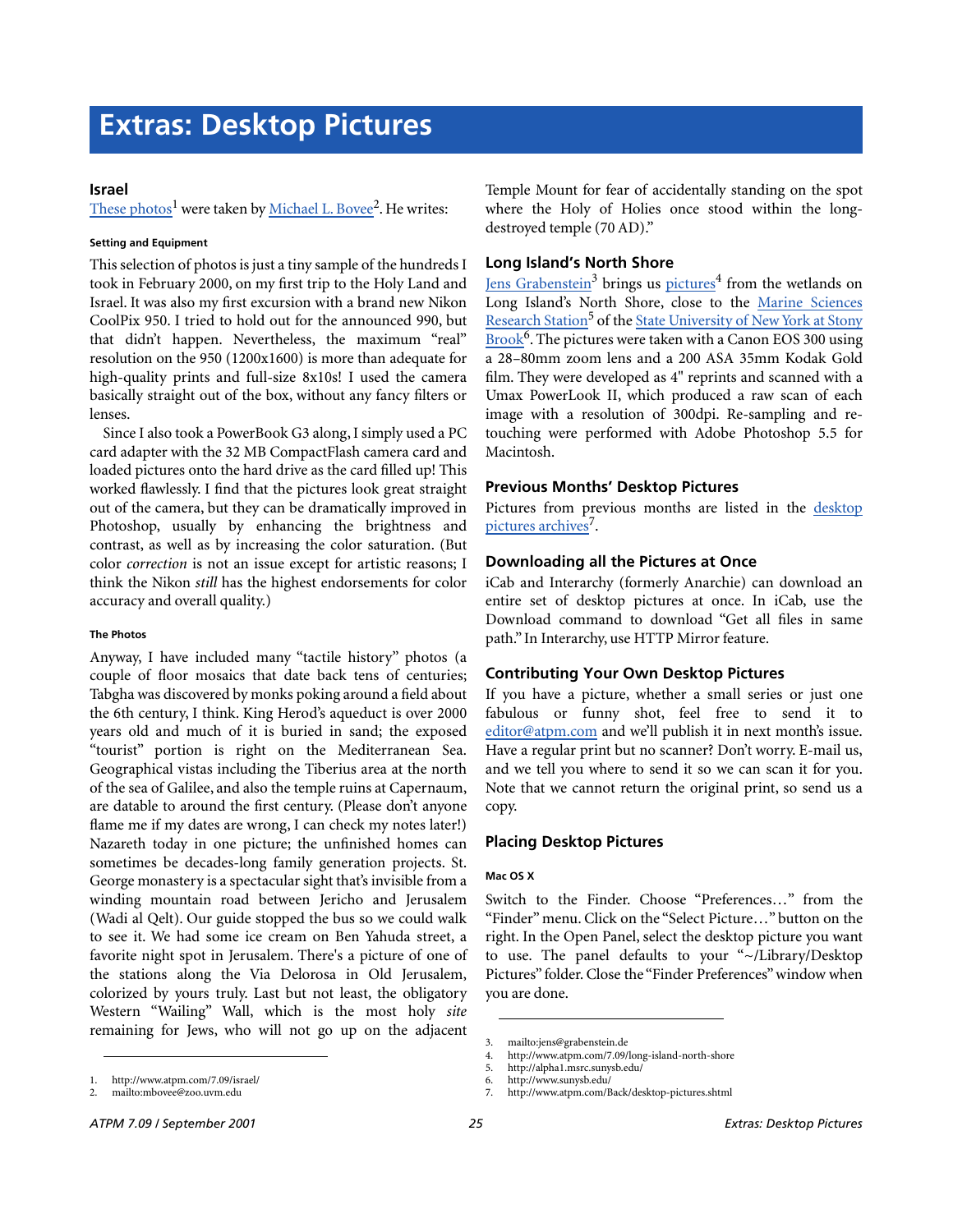You can also use the pictures with Mac OS X's built-in screen saver. Choose "System Preferences…" from the Apple menu. Click the screen saver button. Then click on Custom Slide Show in the list of screen savers. If you put the ATPM pictures in your Pictures folder, you're all set. Otherwise, click Configure to tell the screen saver which pictures to use.

#### **Mac OS 8.5–9.1**

Go to the Appearance control panel. Click on the "Desktop" tab at the top of the window. Press the "Place Picture..." button in the bottom right corner, then select the desired image. By default, it will show you the images in the "Desktop Pictures" subfolder of your "Appearance" folder in the System Folder, however you can select images from anywhere on your hard disk.

After you select the desired image file and press "Choose," a preview will appear in the Appearance window. The "Position Automatically" selection is usually fine. You can play with the settings to see if you like the others better. You will see the result in the little preview screen.

Once you are satisfied with the selection, click on "Set Desktop" in the lower right corner of the window. That's it! Should you ever want to get rid of it, just go to the desktop settings again and press "Remove Picture."

### **Mac OS 8.0 and 8.1**

Go to the "Desktop Patterns" control panel. Click on "Desktop Pictures" in the list on the left of the window, and follow steps similar to the ones above.

## **Random Desktop Pictures**

If you drag a folder of pictures onto the miniature desktop in the Appearance or Desktop Pictures control panel, your Mac will choose one from the folder at random when it starts up.

#### **DeskPicture**

An alternative to Mac OS's Appearance control panel is Pierce Software's DeskPicture, [reviewed](http://www.atpm.com/5.10/roundup.shtml)<sup>1</sup> in issue 5.10 and available for <u>download</u><sup>2</sup>.



<sup>1.</sup> http://www.atpm.com/5.10/roundup.shtml

<sup>2.</sup> http://www.peircesw.com/DeskPicture.html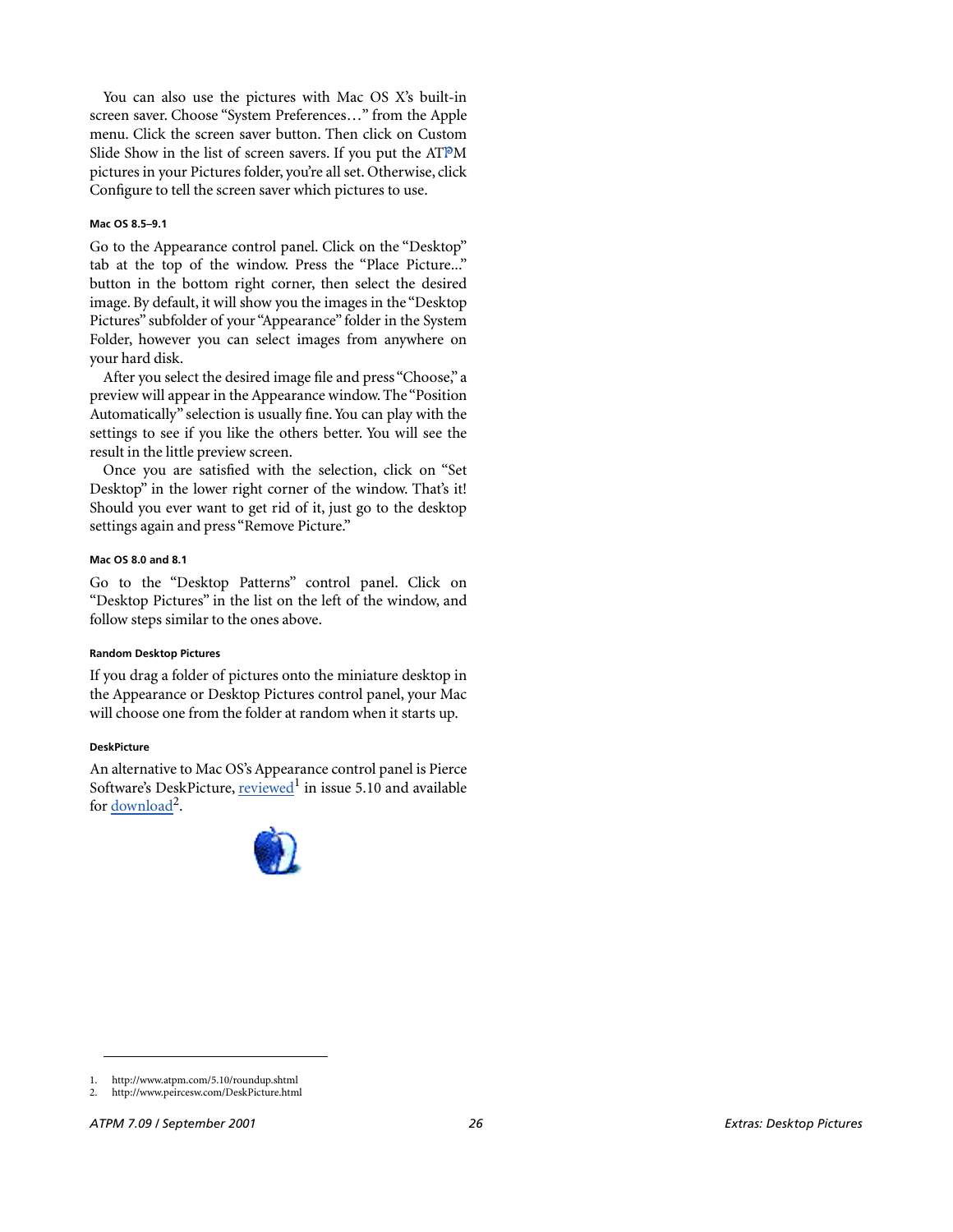# **Review: Airburst 1.0.1**

**by Daniel Chvatik, [dchvatik@atpm.com](mailto:dchvatik@atpm.com)**

**Developer:** Strange Flavour [\(product page](http://www.strangeflavour.com/airburst.html)<sup>1</sup>) **Price:** \$5 (£2) **Requirements:** Mac OS 8.6/9.x with CarbonLib 1.2.5 or Mac OS X 10.0.4.

**Recommended:** 300 MHz G3, Rage 128. We recommend making a backup copy of version 1.0 before upgrading to 1.0.1, as some readers experienced incompatibility problems with certain configurations. Strange Flavour is working on a fix.

**Trial:** Feature-limited (first two game types only and no balloon editor)

Most veteran gamers have played Breakout, Bricks, Pong, or any of their variations at some point in their lives. Although these are simple games, they exert a certain fascination on most people who try them. Airburst squares that fascination. Although Airburst takes some ideas from other games, the combination is so unique and amazingly well done that one cannot help but become addicted to the game.

Airburst was written by two brothers from the UK whose software company, "Strange Flavour," had its debut with the side-scrolling action game BushFire not long ago. When I first tried Airburst, I was struck by the level of craftsmanship and attention to detail that found its way into the game, something one rarely finds these days in shareware games, except from the big shareware developers like Ambrosia and Freeverse.

What makes Airburst a hit is its flawless combination of amazing graphics, well-done music and sound effects, and addictive game play. Another reason why I still am drawn to the game after many hours of game play is the sheer quantity of variation the game has to offer. There are twelve game types, which run on many different levels with unique characteristics.

# **What Is It?**

The idea is simple. In Airburst, each player controls a character sitting on a big balloon (called a "Floater"), surrounded by protective rings of smaller balloons. Each player has a "bat" or "paddle" that he can move around his balloon in a circular way (clockwise or counter-clockwise). The exact goal depends on the game type, but in general you'll try to avoid being hit by the spiked ball(s) in the game by deflecting it/them with your bat. You can deflect them onto other players or various bonus power-ups that you encounter. If you cannot deflect the ball and it hits your balloons, they will "burst." Once the balls make their way through to your big center balloon, you lose and fall down the

Earth. Similarly, a well placed ball can send your opponents tumbling down once their protective shields are gone.



Too Many Balls

The first two game types, Levels and DM, are available in the free version. Playing and winning them will unlock further games in the registered version:

*Levels:* In a levels game, the last player surviving wins the level and progresses to the next. Each level is defined by having different power-ups available in it. The distribution of power-ups changes the style and tactics required for each level. Every five levels, there is a bonus level, where one player must try to collect all the points bonuses without losing any shield balloons.

*DM:* DeathMatch! Protected only by a single ring of shield balloons, players must try to shoot each other down. For each player you shoot down, you score a "kill." When there is only one player remaining, all the other players are respawned, and play continues. The winner is the first person to 10 kills.

*Castles:* An extra Floater, called the Castle and surrounded by shield balloons is set in the center of the play area with a sticker on it. The winner is the player who manages to shoot down the castle (all other players' Floaters will automatically



<sup>1.</sup> http://www.strangeflavour.com/airburst.html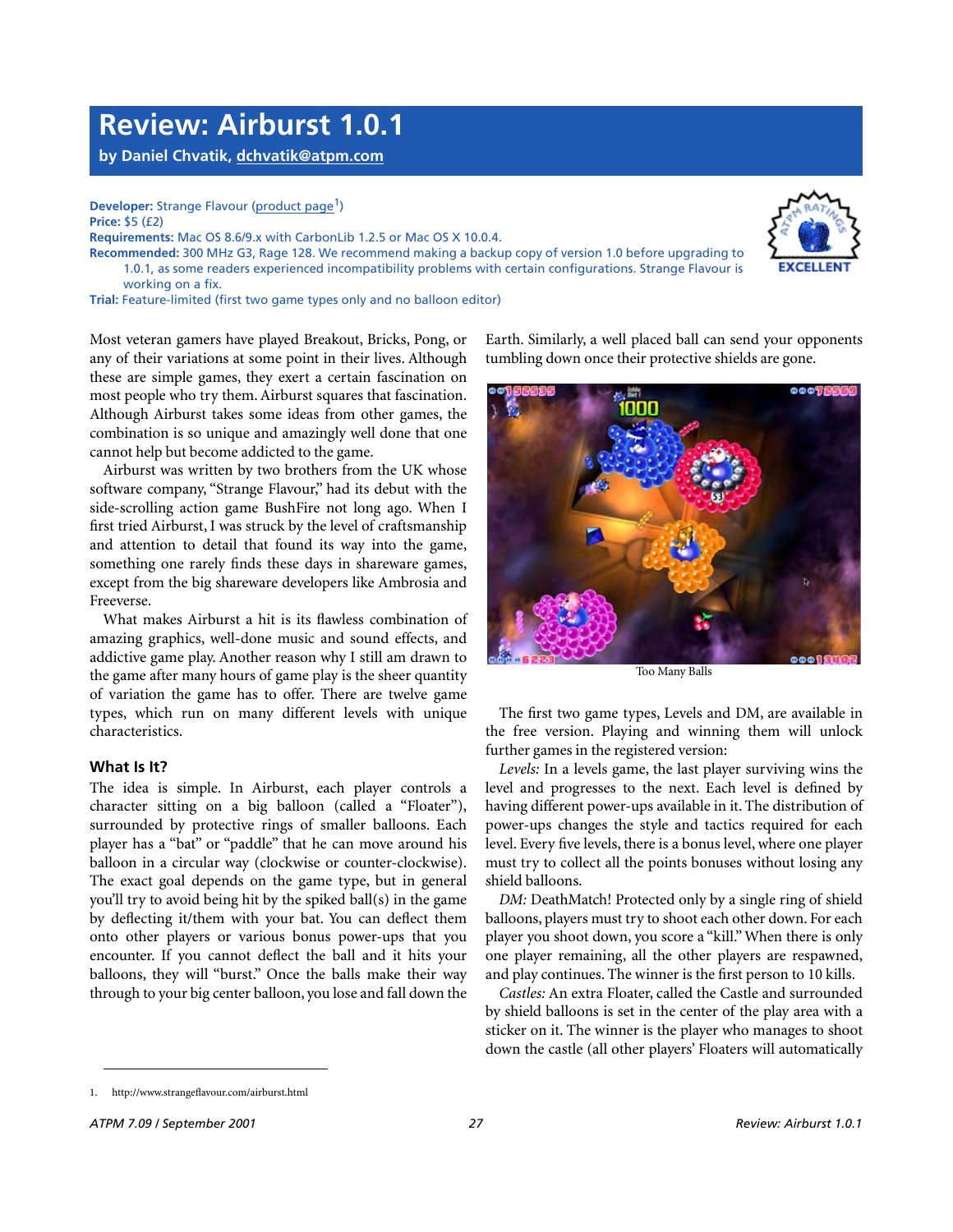burst when this happens). If no players survive and the castle is still airborne, then the castle is declared the winner. If you win a Castles game, you also win the sticker to place on your shield balloons (using the balloon editor).

*Catch The Frog:* This is a team game. When playing a team game, each player controls all the computer players on his team (third and fourth players only control their own characters). To play Catch The Frog, you must capture the Flying Frog by hitting it with the ball. Whichever team owns the frog cannot be shot down, as their players will automatically respawn if their floaters burst. The team without the frog doesn't respawn; the aim of the game being to shoot down both opposing teams while owning the frog.

*Thief:* This game is a variant of Levels. It works the same, but players only start with two rings of shield balloons. Every time a ball owned by you bursts an opponent's balloon, you "steal" that balloon and it is added to your own defenses.

*Football:* This is of course, Airburst Football, not real football or soccer. Each team has three players: a goalkeeper (with no shield balloons and a bigger, sticky bat) and two strikers (with a single ring of shield balloons). Instead of a standard Airburst ball, a modified version is used for the primary ball. If this primary ball gets into the goal area, the opposing team scores.



A Game of Football

*Team Levels:* These are similar to ordinary levels, but with two teams of four players. The surviving team wins the level.

*Super DM:* This is like the normal DeathMatch, but more scary: there are no shield balloons!

*Chaos:* You'll never fully understand chaos until you try a levels game with completely random power-ups!

*Dual:* Duals were once used as a challenge between two players with a grudge against each other. Players start facing away from each other, each with a ball and a soon-to-timeout sticky bat. They float away from each other for five seconds, turn and fire. The survivor is declared the winner and best arguer of the two.

*Dogs:* Otherwise known as Mexican Standoff. Up to eight players face into the center of a circle; each of them has a ball and a short-time sticky bat. The survivor (if any) wins.

*Grenades:* Russian Grenade Roulette, a very dangerous game. Set up like a normal Levels game, each player has three rings of shield balloons. However, when the first player loses a balloon, a hand grenade with a ten-second fuse is teleported to him. To lose the grenade, he must burst one of the other players' balloons, in which case the grenade will teleport to that player, with the timer still ticking down. When the grenade's timer reaches zero, it explodes, bursting the floater of the player carrying it. Play continues, with another grenade as soon as someone else loses a balloon. The winner is the surviving player.

**• • •** What gives the game extra appeal are the various power-ups you'll encounter. They spawn multiple balls, slow down or speed up the balls, shrink or grow your bat, make it sticky so you can aim your shots, give you pop-gun ammo, remove your bat temporarily, and much more. The power-ups can turn the tide of the game in moments.

As entertaining as the single-player game is (against up to 15 computer opponents for some game types), the real fun lies in playing against other humans. Currently all human players (up to four) have to be on the same machine. Strange Flavour is working on a more networkable (LAN, Internet, and hopefully GameRanger) version for the near future. There are few moments with such pure gratification as seeing your friend's character tumble down to Earth after you have popped his or her balloon.

Overall, Airburst is a game I can recommend to everyone. It has plenty of action, but it's not like the Quake or Unreal shooter games. The limited amount of violence makes it suitable for a family game because it holds plenty of fun and excitement for the younger members, but also enough serious entertainment for the adults. Seasoned players will appreciate the balloon editor, which lets each player customize her balloon colors and place stickers won in Castle games. I only wish Strange Flavour had included more than four characters. The game is carbonized and runs very well under OS X. All that for an incredible low price, or free trial version with unlimited play in the first two game types, makes Airburst a must-try.

*Copyright © 2001 Daniel Chvatik,* [dchvatik@atpm.com](mailto:dchvatik@atpm.com)*. Reviewing in ATPM is open to anyone. If you're interested, write to us at* [reviews@atpm.com](mailto:reviews@atpm.com)*.*

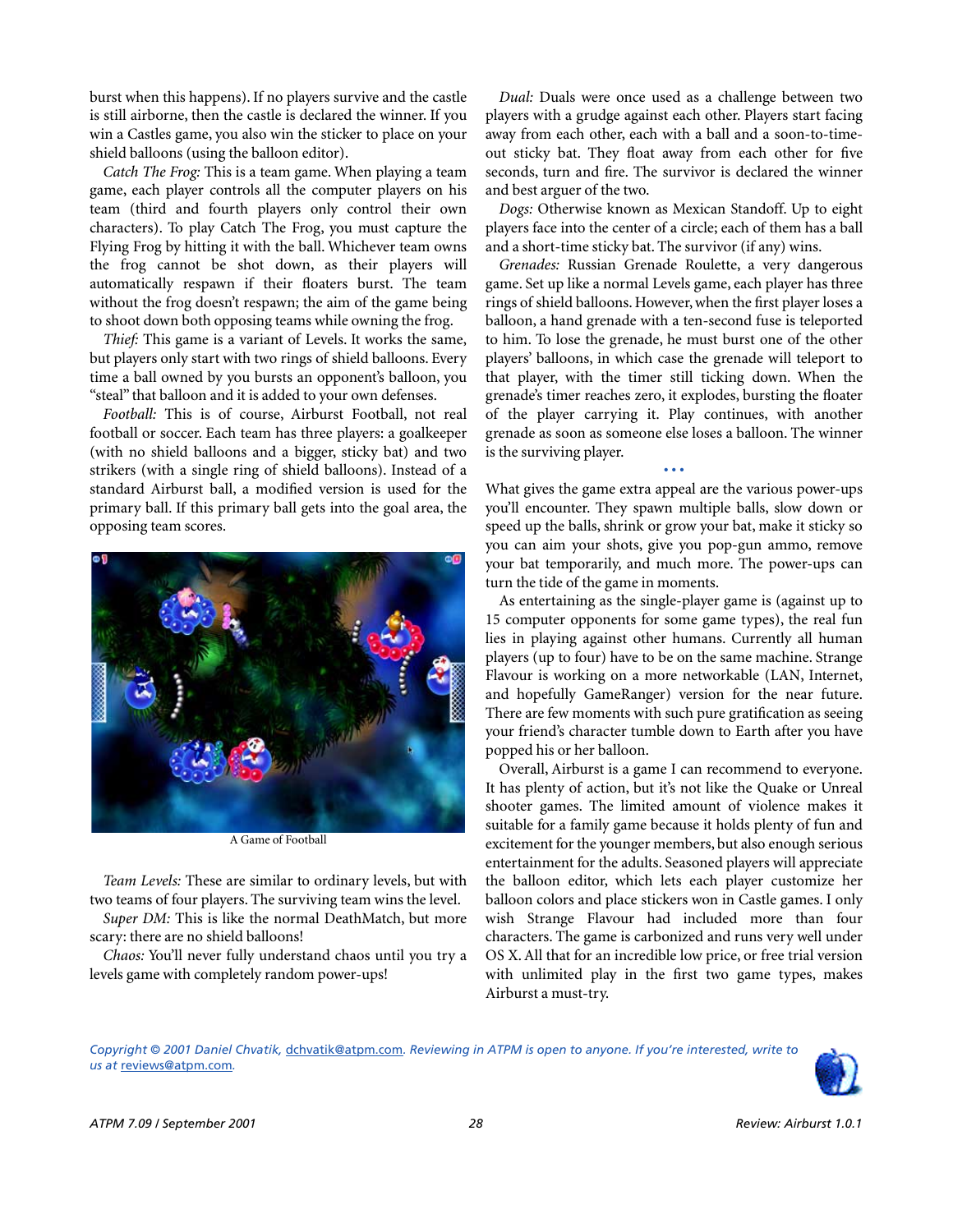# **Review: eClick 1.0.1**

**by Eric Blair, [eblair@atpm.com](mailto:eblair@atpm.com)**

**Developer:** Kinetic Creations ([product page](http://www.kineticcreations.com/eclick/index.html)<sup>1</sup>) **Price:** \$29.95 (+\$5 s/h—no download option) **Requirements:** Mac OS 8.6, CarbonLib 1.3.1. **Trial:** Feature-limited (limited number of buttons)

According to Apple, there is no step three when it comes to assembling an iMac. Whether or not you agree with that statement, there is definitely a step three when creating buttons with Kinetic Creations' eClick. Along with steps one, two, and three, there are also steps four, five, and six. Considering ATPM's own **button** tutorial<sup>2</sup> contained 20 steps, this is definitely an improvement.

# **Click, There It Is**

I used the ATPM tutorial on a few of my earlier Web sites. The result were, admittedly, rather bland. Using eClick, I am able to create much nicer buttons in a fraction of the time. Also, it's far easier and less expensive than Photoshop.



Each of eClick's six steps is straightforward and makes sense in the grand scheme of things.



For step one, you select your button out of the 900-plus styles that are included with eClick and select a size. Every button starts off at 100% and can be scaled down to 10%. Some of the buttons can scale above 100%, but they are only stretched length-wise. If you want a button that contains two lines of text, you're out of luck. Also, it seems that if the button is filled with a pattern instead of solid color, it can't be enlarged beyond 100%.

Step two gives you some control over the coloration of the button—here, you get to modify the button's hue and brightness. This doesn't give you full control over the button's coloration, but it gives you more freedom than having the developers choose which colors they will support.

The third step lets you choose a background color. This is really important for any non-rectangular button, since the resulting image will be rectangular. Of the three file types eClick supports, only PNG supports transparencies. Unfortunately, Internet Explorer 5.5 for Windows does not support PNG transparencies, so you really need to set the transparency color to match your background.

The fourth step is whether or not you want a drop shadow. This is just a checkbox, so you can't specify the size or color of the shadow.

Fifth, add your text. You can choose any font installed on your system, use any of the standard text styles, choose your font size, and choose your color. You also have the option of anti-aliasing your text or adding a drop shadow. Finally, you can move text around using a set of arrow cursors.

Aside from more robust color selection, I think the text tool is most in need of help. First off, text properties are all or nothing for each button. You can't mix or match fonts, colors, or styles in a single button. This may not seem like a huge thing, but it is somewhat ironic, considering there's a button with mixed font colors on the eClick home page. Also, the text placement controls could use some work. If you move the text, there's no way to get it back to the starting position, aside from trying to remember how much you moved the text and working backwards. The application doesn't support Undo, so that's not an option. Something along the lines of a Recenter button would be nice. It would also be nice if text could be justified to the left or right side of a button. Using

<sup>2.</sup> http://www.atpm.com/5.02/page9.shtml

<sup>1.</sup> http://www.kineticcreations.com/eclick/index.html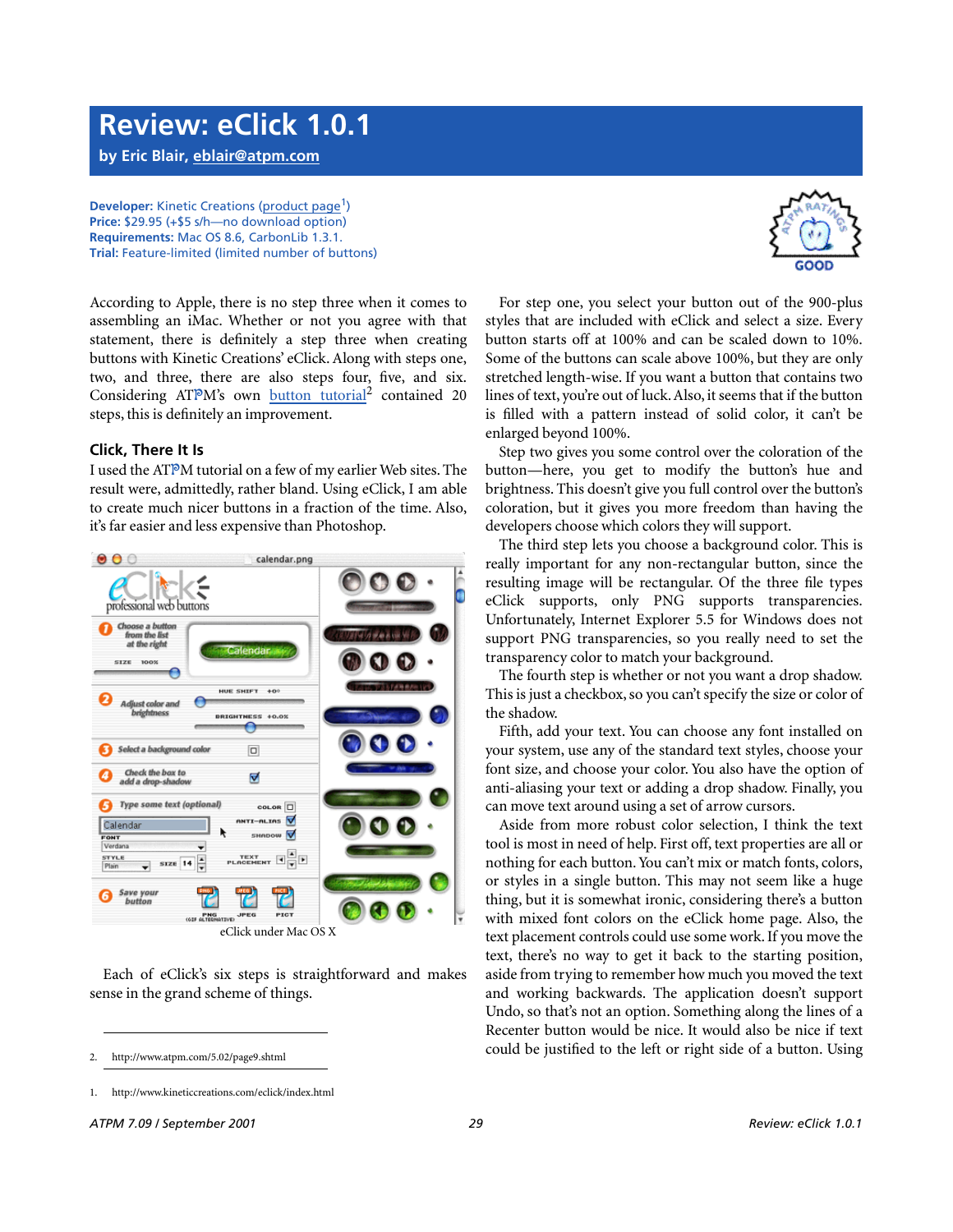the arrow tools, it's just too hard to consistently line up text across multiple buttons.

The sixth and final step is saving your button. eClick gives you the option of  $P\overline{NG}^1$ ,  $[PEG^2]$ , or PICT. PNG is an upcoming standard for Web graphics that combines high quality images with small files sizes. JPEG is one of the more common standards for images on the Web. PICT, of course, is the standard Macintosh image format in OS 9.



You'll notice that  $\overline{\text{GIF}}^3$  $\overline{\text{GIF}}^3$  $\overline{\text{GIF}}^3$  is missing from the list of files. This is because Unisys holds a patent on the compression algorithm used in GIFs. As a result, there's a significant fee involved if a program saves GIF files. PNG is intended as a replacement for GIF.

# **Making Changes**

One of eClick's major advantages is that it's intelligent about saving files. As far as your Web browser is concerned, a PNG created by eClick is just a plain PNG. The same goes for JPEG and PICT. Your drop shadow, text, and other settings are just pixels. If you reopen the file in eClick, though, the settings are all preserved. You can edit your text, change the button color, do basically whatever you want. eClick accomplishes this by storing its information in the file's resource fork. Most programs just look at the file's data fork, so this extra information doesn't hurt anything.

If you move the file to a Windows or Unix system, this feature disappears because the resource fork gets stripped away. So, if you think you'll be editing buttons you created in eClick, don't just rely on the button stored on your Web server (unless, of course, it's a Mac)—keep a backup copy on you Macintosh for editing.

- 1. http://www.atpm.com/6.12/graphicsandtheinternet.shtml
- 2. http://atpm.com/6.06/graphicsandtheinternet.shtml<br>3. http://www.atpm.com/6.08/graphicsandtheinternet.s
- http://www.atpm.com/6.08/graphicsandtheinternet.shtml

# *Copyright © 2001 Eric Blair,* [eblair@atpm.com](mailto:eblair@atpm.com)*. Reviewing in ATPM is open to anyone. If you're interested, write to us at*  [reviews@atpm.com](mailto:reviews@atpm.com)*.*



#### **…But it's Still Version 1.0**

Version 1.0 software almost always needs some work. eClick is no exception.

I try to work almost exclusively in OS X. Fortunately, eClick is Carbonized, so it runs natively in OS X. From time to time, the software crashed on me. I didn't see this happen during the time I tried using the software in Classic mode.

The controls for size, hue, and brightness are a little rough. They are sliders that cover the range of available options. The hue slider covers the largest range: 0°—360°. With a fairly small slider and a large range of numbers, accuracy isn't really possible with a mouse. Kinetic Creations could deal with this by making the arrow keys move a single percent (or 0.1% for brightness) or letting the user type in her desired value.

I recently bought a 19" monitor because I wanted more screen space. As a result, I usually don't have windows fill the whole screen. However, I do like to resize my windows. With eClick, I'd like make the window taller so I can see more buttons without scrolling. This isn't possible, though, because the eClick window has no grow box.

Finally, it would be nice if users could add button styles to eClick. I think these additions would fall into two categories—buttons distributed on the Web for the general public, and buttons created by users who import them into eClick for access to its consistent text and shadowing options. I don't know how this would impact eClick's technique for recognizing saved buttons, but support for button plug-ins would be nice.

# **Conclusion**

As much as I like designing Web sites, I've never been good at creating intricate buttons. This may not seem major, but welldesigned buttons can really tie a site together. eClick makes it possible for anybody to have professional looking buttons at a fraction of the time and cost it would have taken in the past. There are still some things that could be improved for the next version, but eClick is a quality piece of software that definitely does what it promises.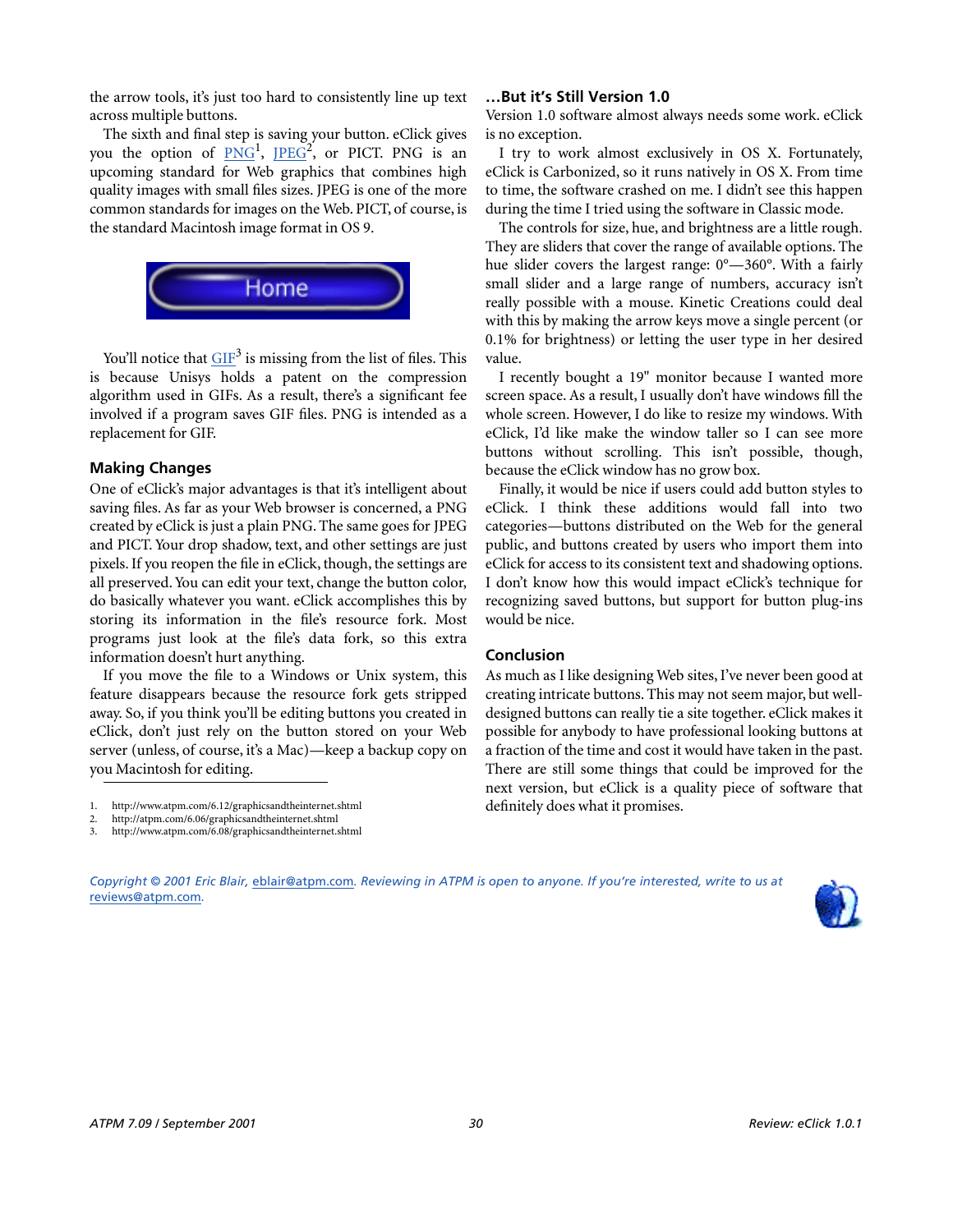# **Review: Snapz Pro X 1.0**

**by Daniel Chvatik, [dchvatik@atpm.com](mailto:dchvatik@atpm.com)**

**Developer:** Ambrosia Software [\(product page](http://www.AmbrosiaSW.com/utilities/snapzprox/)<sup>1</sup>)

**Price:** \$29; \$49 with movie capture (can be upgraded later for price difference). Upgrades from Snapz Pro 2 are \$19 and \$39 respectively.



**Requirements:** Mac OS X **Recommended:** G4 for movie capture **Trial:** Fully-featured (30 days)

Many Mac users know what pressing Command-Shift-3 and Command-Shift-4 do: they take screenshots. Those who made the switch to Mac OS X have painfully become aware that Apple decided to do away with this useful feature and to replace it with the cumbersome Grab application.

Luckily, Ambrosia Software has ported their popular Snapz screen capture utility to Mac OS X. Or, rather than ported, Ambrosia has completely rewritten Snapz Pro X from scratch and added many new features in the process. As a result, the new Snapz Pro X runs on Mac OS X *only*. However, [Snapz Pro](http://www.atpm.com/5.08/snapzpro2.shtml)  $2^2$  $2^2$  is still available to pre-OS X users.

The first thing that stands out about Snapz Pro X (SPX) is its versatility in terms of the file formats it can save to. Unlike Apple's Grab, which can only save in TIFF format, SPX can save in BMP, PICT, GIF, JPEG, PNG, TIFF, PDF, and even Photoshop format. Like Snapz Pro 2, SPX can also record the screen as a QuickTime movie.

As expected from Snapz' long and successful history, the features don't stop here. Screenshots can be scaled, cropped, color depth–changed, and dithered. Among the new features in Snapz Pro X are the abilities to add borders, drop shadows, thumbnails, and even overlays of watermarks or copyright messages. Another new feature is the FatBits function, accessed by pressing Control while in any of SPX's modes. FatBits displays additional information about the capture, like the current location of the mouse pointer, the size of the selection, and a magnified view of the area around the cursor for more precise selections.

SPX can literally be installed in a snap. Just mount the disk image by double-clicking it and drag (as instructed) the SPX folder to your hard drive. Because OS X does not support "Extensions" any more, you'll either need to start SPX by hand for it to work, or you can just add it to the Login preferences in the System Preferences to have it automatically launched at every system start. While SPX is running, it does not appear in the dock. Instead, you invoke it by pressing the usual Command-Shift-3—changeable to any other shortcut

you like. SPX's palette will appear and allow you to make several choices.

Once invoked, you can operate SPX with the mouse, or you can use the keyboard for the most common commands. The mouse may not always work in some applications (like games). The palette, besides allowing you to change a wide range of preferences, has four main buttons: Screen, Selection, Objects, and Movie (if you pay for the movie option). Their corresponding keys are 1 through 4. "Screen" takes a picture of the entire screen. "Selection" takes a picture of an arbitrary rectangular area. Once invoked, SPX grays out all of the screen except for a selected area, which you can move or resize. Once you are happy with the area, just double-click it or press the Return key. A nice touch is the option to automatically open shots in the application of your choice.

"Objects" is a feature new to Snapz that lets you to select natural "objects" like windows or menus. Just click on different objects to select them. You can select several objects at once by Shift-clicking them. The unselected areas in the enclosing rectangle will be faded out according to your preferences. Unfortunately, "Objects" only captures what you see, so you cannot capture the content of a window that is hidden behind another. As with the older Snapz, you can take screen shots in many situations that were previously inaccessible, such as pictures of dropped down menus. Besides being able to save to files (which can be named automatically or entered by you after the capture) in different formats, SPX can also capture directly to the clipboard and the printer.

One of the coolest new features introduced by the old Snapz Pro 2 was the ability to <u>[capture QuickTime movies](http://www.atpm.com/7.09/images/snapz-itunes-movie.mov)</u><sup>3</sup> of the screen action. SPX does not disappoint in this regard. Movie capture comes with many options, including different frame rates, different compression codecs (provided by QuickTime), and three different camera modes: fixed camera, follow cursor, and smooth pan. This features is great

<sup>1.</sup> http://www.AmbrosiaSW.com/utilities/snapzprox/

<sup>2.</sup> http://www.atpm.com/5.08/snapzpro2.shtml 3. http://www.atpm.com/7.09/images/snapz-itunes-movie.mov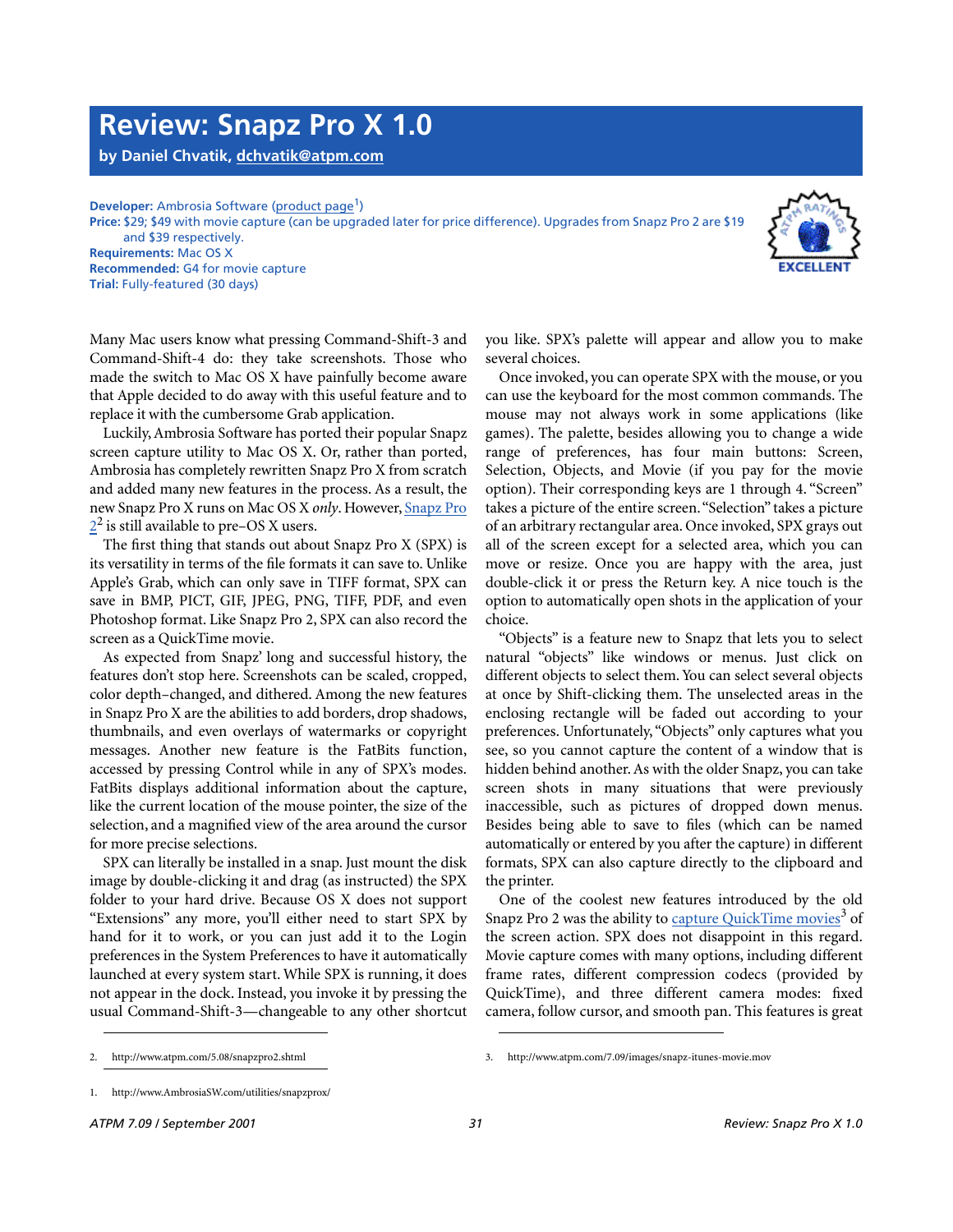for making movies of your favorite game or iTunes visual. Movie capture is restricted to the more expensive version of SPX—although it can be tried out in the demo for 30 days. The movie capture is AltiVec-accelerated and hence works best on G4s.

A nice touch is the ability to see a miniature version of the movie while it is being post-processed. SPX can add sound

from the microphone input to the movies. Due to technical shortcomings in the current sound APIs in OS X, Snapz cannot capture sound directly from the OS (such as music playing in iTunes). However, as a workaround, you can connect your Mac's sound out to the sound input and use the microphone setting.



QuickTime Movie<sup>a</sup>

a. http://www.atpm.com/7.09/images/snapz-itunes-movie.mov

If you want to see more Snapz Pro screenshots and movies, check out Ambrosia's [Snapz Pro X gallery](http://www.AmbrosiaSW.com/utilities/snapzprox/screenshots.html)<sup>1</sup>.

While SPX still has a few small glitches, mostly due to the unfinished nature of OS X, Snapz Pro X is even more indispensable for OS X than Snapz Pro 2 was for the old Mac OS. It's a tool that simply should be on every Mac desktop. The price including the movie feature is a bit steep, but if you have any use for that function, it's worth the money.

*Copyright © 2001 Daniel Chvatik,* [dchvatik@atpm.com](mailto:dchvatik@atpm.com)*. Reviewing in ATPM is open to anyone. If you're interested, write to us at* [reviews@atpm.com](mailto:reviews@atpm.com)*.*



<sup>1.</sup> http://www.AmbrosiaSW.com/utilities/snapzprox/screenshots.html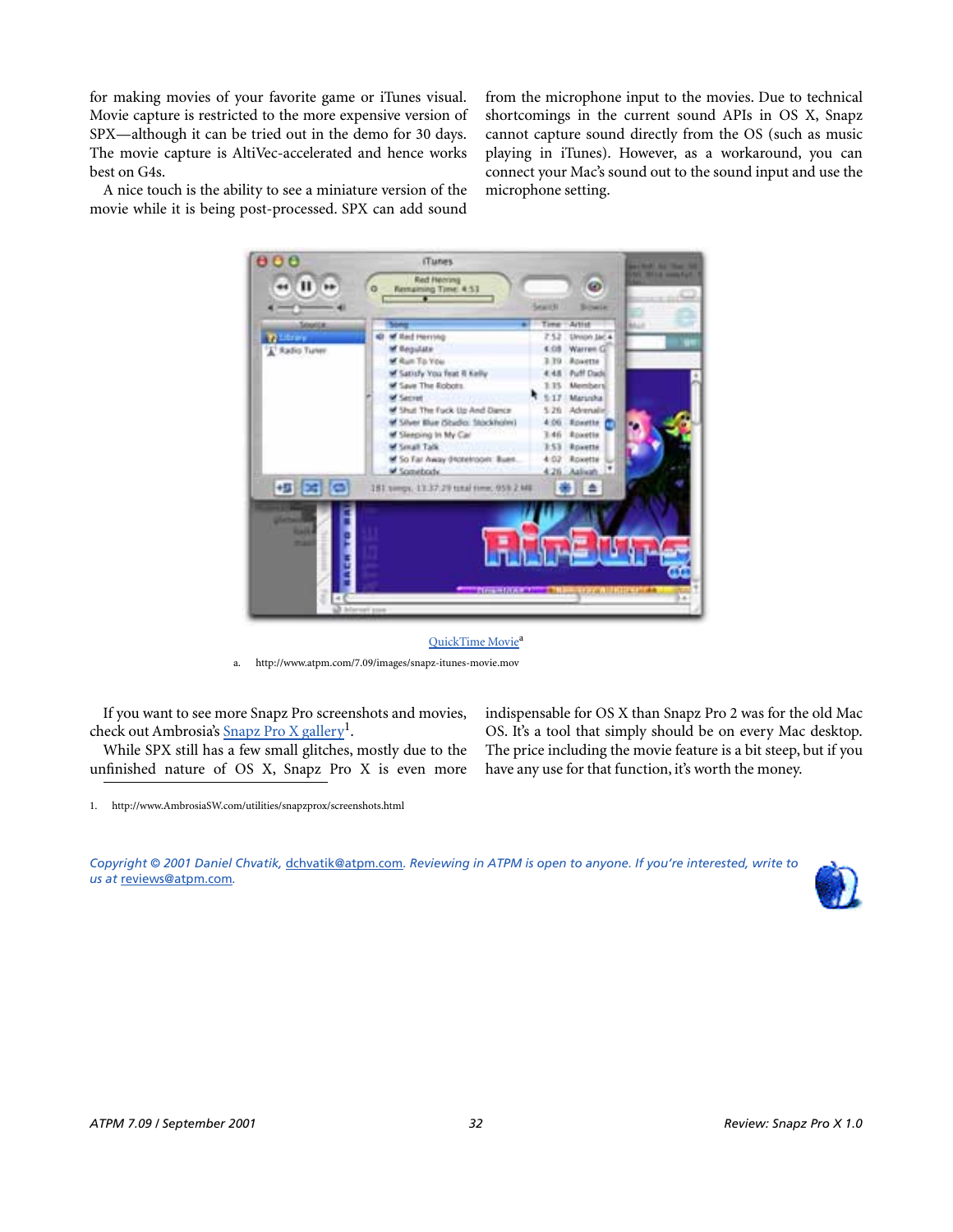# **Review: TiBag by Christopher Turner, [cturner@atpm.com](mailto:jens@grabenstein.de)**

**Developer:** [TiBag](http://www.tibag.com)<sup>1</sup> **Price:** \$39.95 (plus shipping & handling) **Requirements:** something to put in it **Trial:** None

Don't you just hate the movie reviewers who sit there and judge every single flick that Hollywood produces as if it were supposed to be the next Citizen Kane<sup>2</sup>? Or [The Ten](http://us.imdb.com/Title?0049833) [Commandments](http://us.imdb.com/Title?0049833)<sup>3</sup>? Or [The Birds](http://us.imdb.com/Title?0056869)<sup>4</sup>? Why do so many reviewers across the country have a problem with judging the movies they watch simply on the basis of the movie itself?

We all know there are action movies worth seeing, and many more that are not. We all know there are comedies that will leave us nearly at the point of asphyxiation from laughter, and many others that leave us wondering why we just wasted six bucks and two hours of our time. You get the point.

So when I set out to review the TiBag, the invention of PowerBook G4 lover Sebastian Sindermann, I determined that I would judge the bag on its own merits, and not compare it to other bags that are out of its league, and vice versa.



The TiBag, loaded and ready to roll.

The TiBag is a courier-style bag designed to be worn over one shoulder, like a backpack, or across the chest, messenger style. It features three main pockets, with two smaller ones.



The first big pocket is on the flap of the TiBag itself, accessible through the large zipper that dominates the top of the flap. The flap affixes to the main compartment via a velcro strip at the bottom.

Be forewarned, however, that should you stuff the flap pocket full, you may be unable to get the velcro strips to stay connected. I tend to pack quite a bit around with my TiBook, and many a time did I find myself with the flap, well, flapping free.



Main flap open on the TiBag.

Pulling back the flap, you are greeted first by a series of smaller pockets, which useful for pens, small note pads, and

<sup>2.</sup> http://us.imdb.com/Title?0033467

<sup>3.</sup> http://us.imdb.com/Title?0049833

<sup>4.</sup> http://us.imdb.com/Title?0056869

<sup>1.</sup> http://www.tibag.com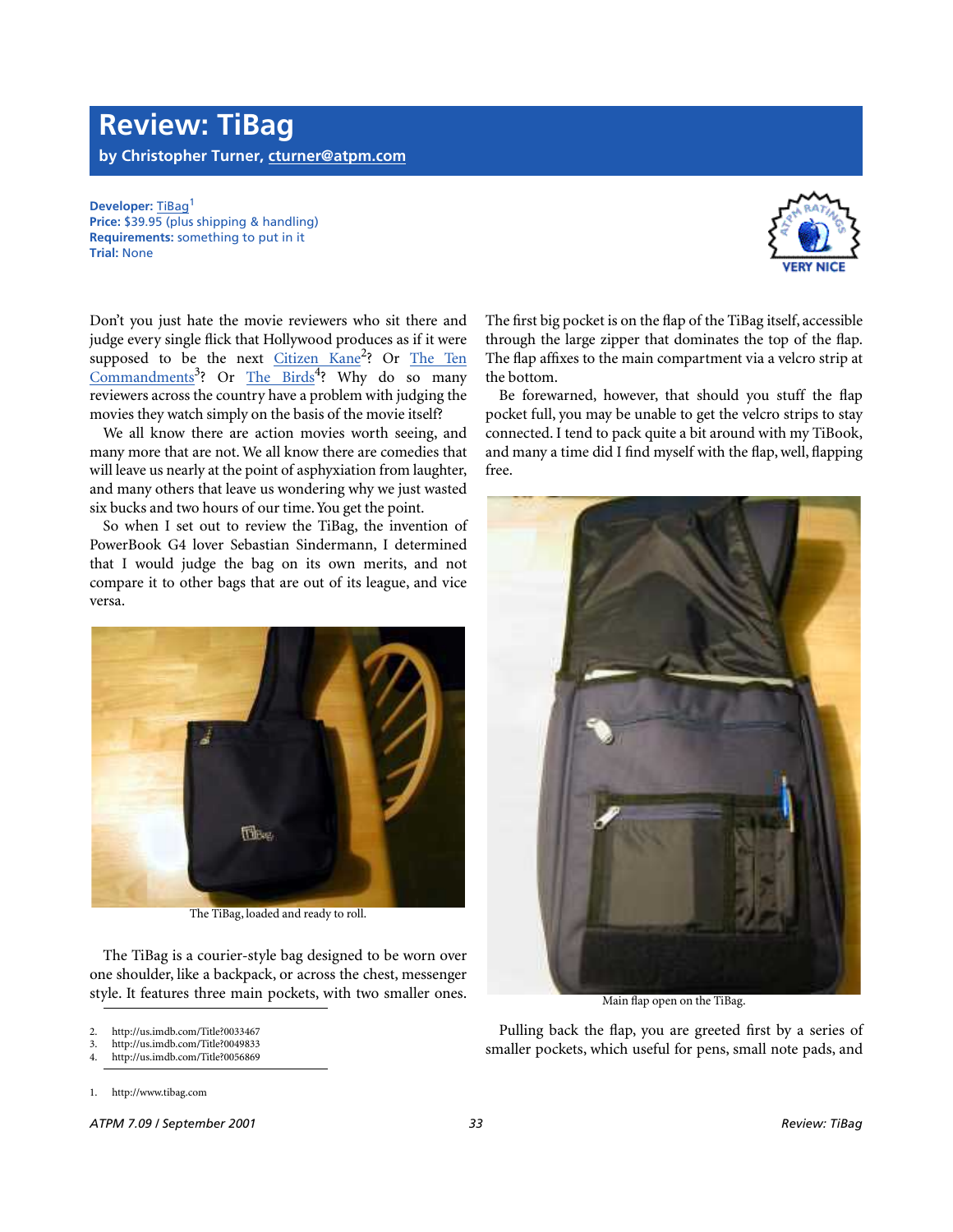your disk carrier of choice. I also keep my TiBook's extra battery in the small zippered pocket.

Behind this series of pockets, you are greeted with the TiBag's two main compartments. Here lies the potential for some confusion, but the TiBag folks save the day with a handy instruction sheet, included with each TiBag. The first of these two compartments is for your Titanium PowerBook G4. The larger pocket, at the rear of the bag, has a small zippered flap pocket at the top, which could potentially scratch the TiBook. The first pocket is designed and sized specifically for the TiBook, and it fits like a glove.

The second, larger pocket, is thick enough to slide in a few magazines, and my [Podium CoolPad](http://www.atpm.com/7.08/coolpad.shtml)<sup>1</sup> will fit in there as well, provided none of the risers are on it.

Showing careful thought in terms of design and function, the TiBag also features a mobile phone/PDA holster that attaches to the main strap. This puts your phone or PDA within easy reach while the TiBag is over your shoulder. For me, this little extra is worth the price of admission alone, as I have found myself removing it (it attaches via the miracle of Velcro) from the TiBag and using it on my other backpack, for longer trips when I need more carrying space. Seeing as how this is a messenger-style bag, it only stands to reason that messengers would have mobile phones for staying in touch with their dispatcher and/or PDAs running custom software where clients can sign for their packages. This premise carries over to the mobile professional's world perfectly. I simply cannot tell you how often I have found the holster invaluable, and my Palm V has taken up residence there.



Chris's Palm V rests in the PDA/phone holder.



A quick flip of the Velcro flap and the Palm is ready to rock.

The main strap the holster attaches to is also highly adjustable, again, thanks to Velcro. The TiBag designers realized that one size does not fit all. Even the same person will not keep the shoulder strap at the same length if they switch from over-the-shoulder carry to across-the-chest. The Velcro backing makes this adjustment fast and easy.



Side view of the TiBag worn messenger-style.

The TiBag has become my every-day use bag. Most of the time I am simply going from home to the office and back again, with the occasional off-site meeting. With this sort of schedule, I do not need to schlepp around a multitude of items; only the basic essentials. Having two AC adapters for my PowerBook, I do not even carry one of those around

<sup>1.</sup> http://www.atpm.com/7.08/coolpad.shtml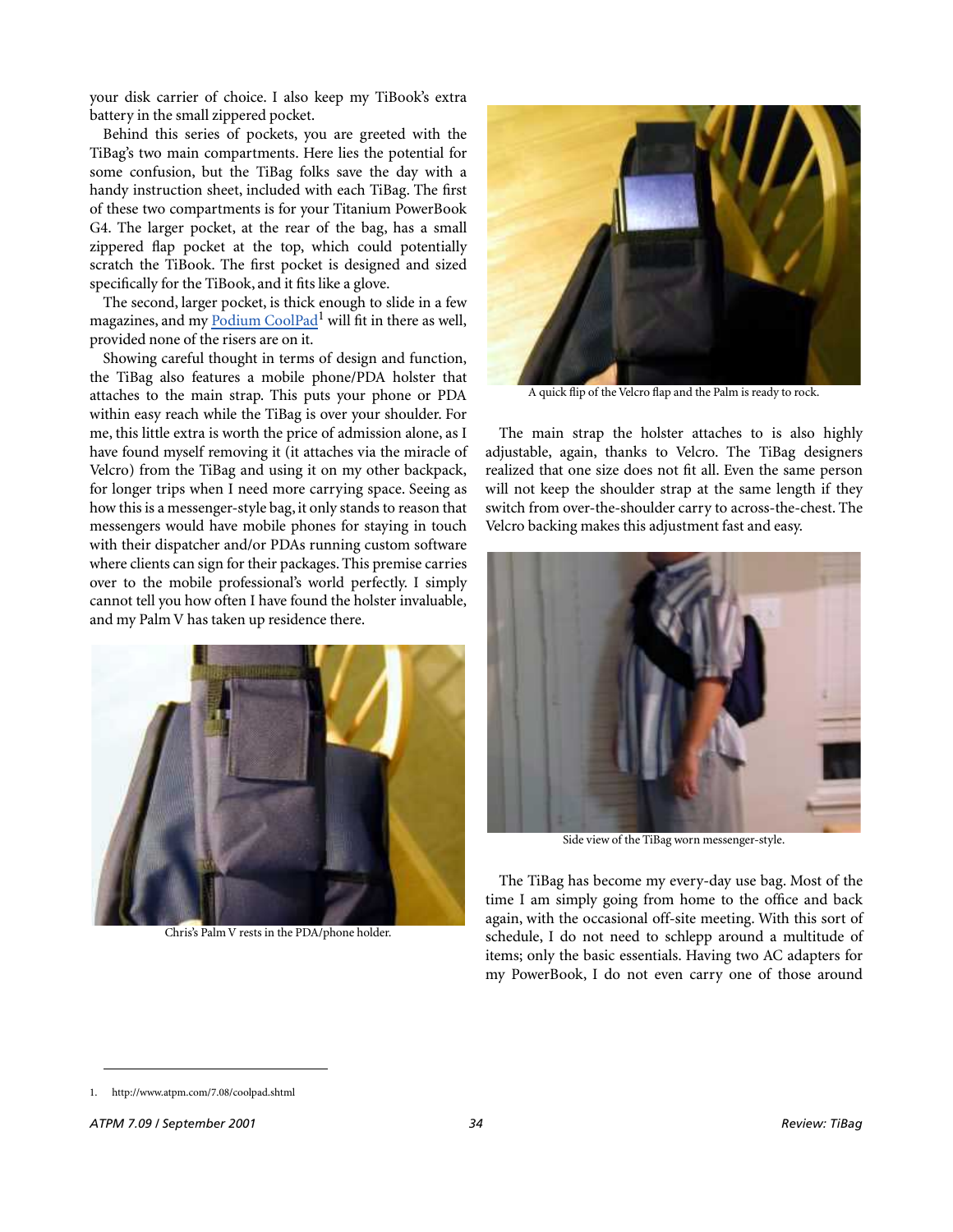every day. One stays at work; the other remains at home, freeing up more space in the TiBag.



Rear view of the TiBag worn messenger-style.



Side view of the TiBag worn as a single-strap backpack.

The quality of the TiBag is clear. It is constructed out of super-durable 600 Denier Polyester, with thick zippers that are easy to open and close. It looks great, and feels great, even when fully loaded. It is one of those items that just feels right, kind of like the TiBook it is designed to carry.

There is room for improvement, however, as far as this reviewer is concerned. While I love my TiBag, there are a few things I would like to see in the next revision of the product.

First, I would appreciate a firmer seal on the main flap of the TiBag. The Velcro works great, but as I stated earlier, if the TiBag bulges, the flap will come loose and just flap around. Perhaps one of those two-piece, quick-click locks is the answer here. Second, I am not too fond of the way the pocket for the PowerBook is open at the top. A simple flap that seals via Velcro would do the trick, covering the part of the PowerBook that sticks out of the top of the pocket.



Rear view of the TiBag worn as a backpack.

The TiBag is currently available only in black, with the silver TiBag logo. Other colors are slated for release in 2002, including blue, khaki, red, and silver. The TiBag sells for \$39.95 plus shipping and handling, and is currently available only through [www.tibag.com.](http://www.tibag.com) The TiBag comes with a lifetime warranty against manufacturing defects and features a thirty-day money-back guarantee. Sebastian Sindermann, TiBag designer and President, is so sure you'll love his product that he'll refund your money, minus shipping, if you are not absolutely satisfied. With that kind of offer, what do you have to lose?

If you are a TiBook owner, and need a simple bag for every day use that doesn't require a ton of storage space, then I encourage you to check out the TiBag. This is not one of those computer bags that tries to do it all. Rather, it is perfect for every-day, back-and-forth, around-the-town use, without unnecessarily weighing one down. There is room for improvement, but this is a fine product to add to your PowerBook G4 arsenal.

*Copyright © 2001 Christopher Turner,* [cturner@atpm.com](mailto:jens@grabenstein.de)*. Contributing Editor Christopher reviewed the Podium CoolPad by RoadTools in last month's issue of ATPM, and is currently trying to convince his wife of the need (yes, darn it, need!) of a second AirPort Base Station for their home. Reviewing in ATPM is open to anyone. If you're interested, write to us at*  [reviews@atpm.com](mailto:reviews@atpm.com)*.*

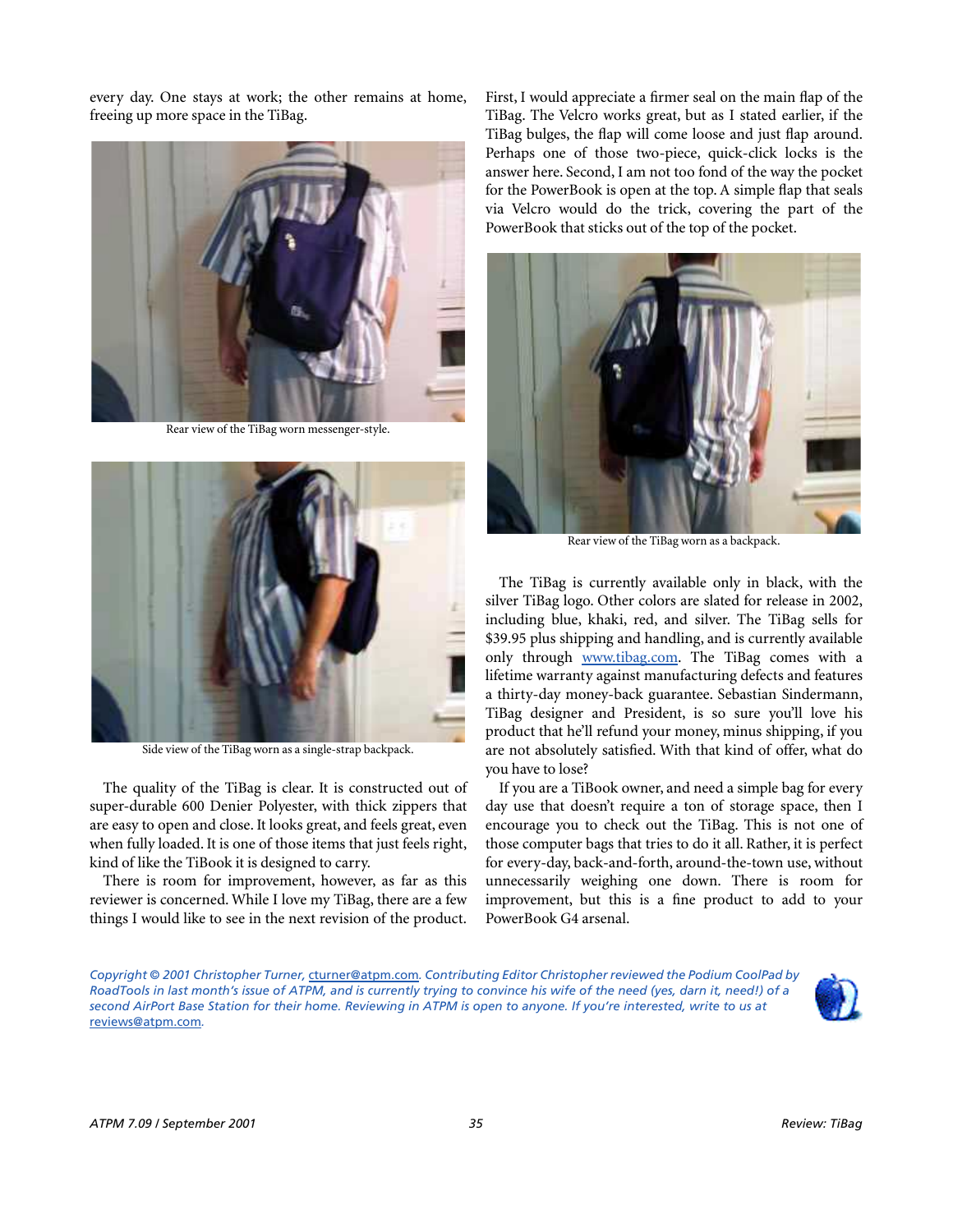# **Review: Tropico by Eric Blair, [eblair@atpm.com](mailto:eblair@atpm.com)**

**Developer:** MacSoft [\(product page](http://www.poptop.com/Tropico.htm)<sup>1</sup>)

**Price:** \$39.99 **Requirements:** G3 Processor, Mac OS 8.6 or Mac OS X 10.0.2, 850 MB disk space. **Trial:** None



I'm sure that just about everybody out there has sat down and played some sort of simulation game. The granddaddy of this genre would have to be SimCity. I was introduced to this game on a black and white IBM with an 8086 processor (for those lucky enough never to have used a DOS-based computer, that's an *old* computer). Now, I'm playing MacSoft's Tropico on my Power Mac. Things have certainly come a long way since my days a grayscale city building.

# **Installation**

Tropico installs the same way as just about any other Mac application, with one exception—the installer can run under both the Classic Mac OS and under OS X. This is because Tropico is Carbonized for use in either environment. The only caveat is that running the installer under OS X is extremely slow. At first, I thought the application had crashed. Turns out it was launching *very* slowly.

When the installation is done, you end up with roughly 830 MB of stuff. This includes two copies of the application—one for OS X and one for OS 8 and 9—as well as movies, maps, voices, scenarios, and other graphics. .

# **Game Play**

Tropico's roots lie in the city building simulation domain. However, it builds on this base to become something different than the norm.

First off, instead of designing some generic city in the middle of nowhere, you're ruling a Caribbean island. You take power in 1950, in the midst of the Cold War. Barring rebellion, *coup d'état*, or losing an election, you will rule until 2000 and beyond. Considering the period, your decisions will be monitored by both the USA and the Soviet Union.

Furthermore, your dictator's personality influences the path of the game. You start off by basing your personality on one of 19 real-life dictators like Mussolini, Evita, Castro, and Papa Doc. Then you choose how you initially take power (election, revolution, installed by KGB), your strengths (charismatic, financial wizard), and your weaknesses (womanizing, flatulent). All of these factors influence how you are viewed by the various factions on your island and by the two world superpowers.

Your island is not even isolated from the rest of the world. Along with trying to please the USA and/or the Soviet Union, you need to worry about things such as tourism, trade, immigration, and emigration. These all contribute to the financial well-being of both your island and yourself.

Unlike most simulation games, just because you created your island out of thin air doesn't mean you get to rule forever. By design, you have 50 years to accomplish whatever goals you selected at the start of the game. You can choose to play beyond this time, but anything that happens thereafter won't affect your final score. Of course, there's always the possibility that you might not make it the full 50 years. Your citizens could remove you through an election (assuming you choose not to "correct" a few ballots). They could also drive you out through open rebellion. Similarly, the military could turn against you. Also, there's nothing stopping the USA or the Soviet Union from stepping in and taking control if they don't like the way you're running things. In short, it's very much like running a real banana republic.

Since you don't really have lots of job security, you also need to put a little something away in case things turn bad. Fortunately, you have a Swiss bank account into which you can siphon funds. If you start skimming too much, though, people might realize that something is amiss and hold you accountable.



<sup>1.</sup> http://www.poptop.com/Tropico.htm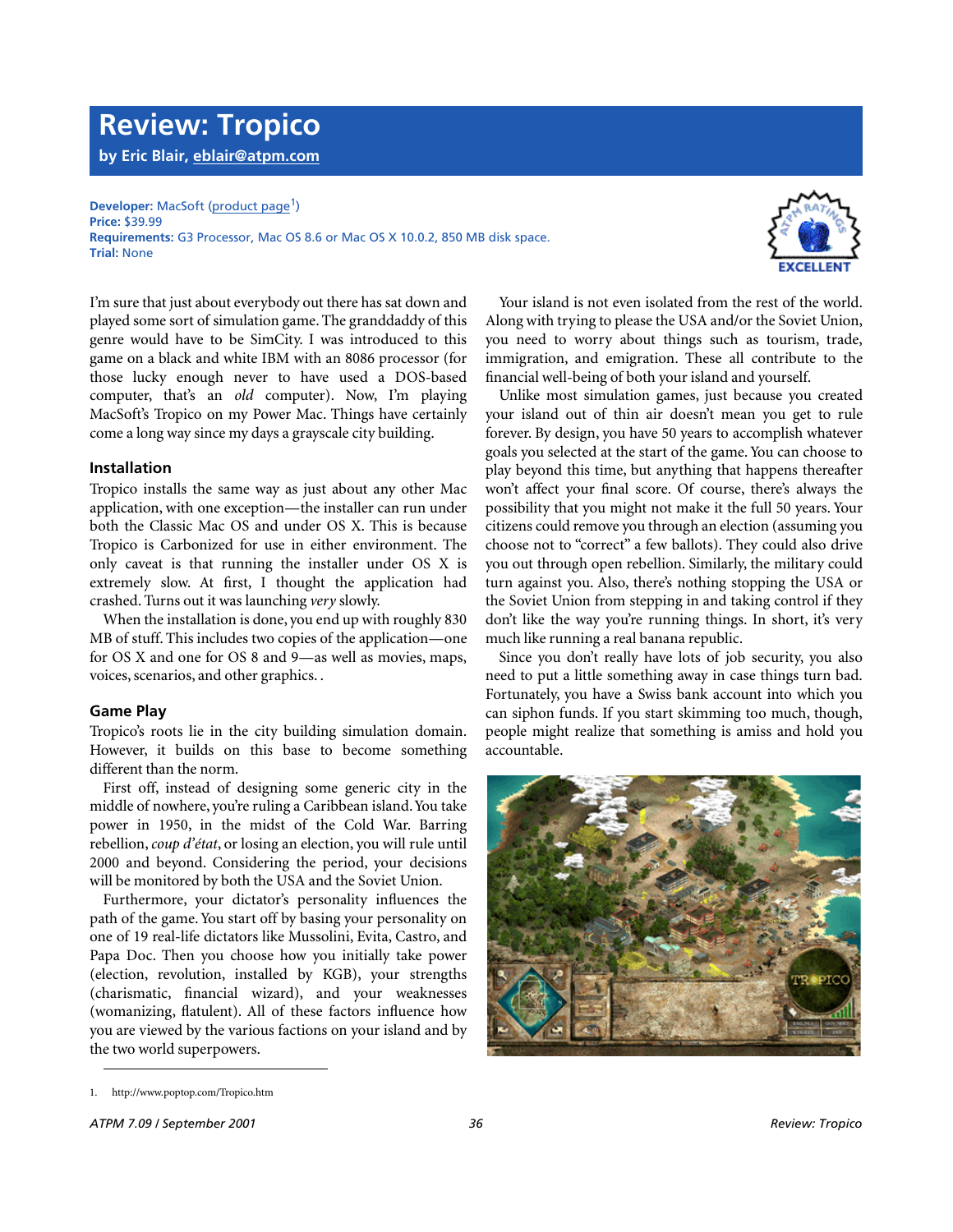As dictator, you get to decide almost everything about your island. For instance, you get to pick almost every building that appears on your island (people will build shacks on their own if there's insufficient housing). These building don't just appear, though. They take time and manpower to build. If you decide that your island needs five farms, two hotels, and a power plant, you will probably be waiting several years to see all these completed.

Your work is not done once the buildings are complete. For farms, you need to decide what they're producing. Different crops grow better on different parts of the island. Furthermore, some crops are better suited for feeding your people while other are better for exporting to the rest of the world. For housing, you need to decide how well you want to maintain the buildings and what you want to charge for rent. For places of work, you need to set wages. Of the Sim games that I've played, SimTower comes closest to matching Tropico's level of control. That said, the Tropico system is far more complex than SimTower.

Along with creating your own island and setting your own victory goals, Tropico comes with several scenarios, some with very specific goals, for you to play—things like "sell lots of Tropican cigars" and "prove to cousin Fidel that you can run your own island". PopTop Software has already released [two new scenarios](http://www.poptop.com/Tropico.htm)<sup>1</sup> (they can be decompressed with StuffIt Expander and the first version of Tropico for the Mac incorporated all of the 1.0.3 changes, so you're all set for running the scenarios).

# **The Tropicans**

Another area where Tropico excels is the way it handles people. I would say that this aspect of the game falls somewhere between SimTower (where you could name people and see their happiness with your building) and The Sims (where you can control almost everything). Although you can't manipulate your people by telling them exactly what to do, you can find out all sorts of information about them—you can view their needs, their thoughts, their political leaning, and their families.

People in Tropico live full lives. While they do change over the course of their lives, their actions make sense based on their beliefs. An ardent supporter won't suddenly start to hate you unless you do something to prompt his reaction. For instance, in one of my games, there was one particular citizen who ran against me in three straight elections until the time he died from cancer. I was never able to fulfill his wishes while running the island, so he was always determined to defeat me.

Although you can't tell individual citizens what to do with their lives, there are other ways to manipulate them. If there's a particularly annoying citizen you want to discredit, you can have that person declared a heretic. If that doesn't work,

throw them in jail. These actions have side effects—your target and his or her family won't be particularly fond of you, for instance. If these methods aren't strong enough, you can have the citizen assassinated. At this point, his or her opinion of you really doesn't matter. The victim's family will not like you, though, and any witnesses to the murder will think less of you.



Yolanda Del Negro and her family.

Of course, punishment's not your only option. If you're feeling benevolent, you can simply bribe this person. The benefactor and his or her family will respect you more.

## **Graphics and Sound**

I'm between video cards right now, so I played Tropico in software rendering mode. Nevertheless, the graphics were quite nice—I was even able to read the name of my hotel from its sign.

The individual characters were the only things that didn't look great—when viewed at the closest setting, they were quite fuzzy. From some of the pictures I've seen on the Web, I have every reason to believe that the people, along with most everything else, would look much better if I were using OpenGL. For the record, Tropico does require a video card with 16 MB of video RAM to use OpenGL.

Along with the excellent graphics, Tropico sounds great. Most of the time, you're treated to authentic Latin music, which sounds really good and adds to the enjoyment of the game.

<sup>1.</sup> http://www.poptop.com/Tropico.htm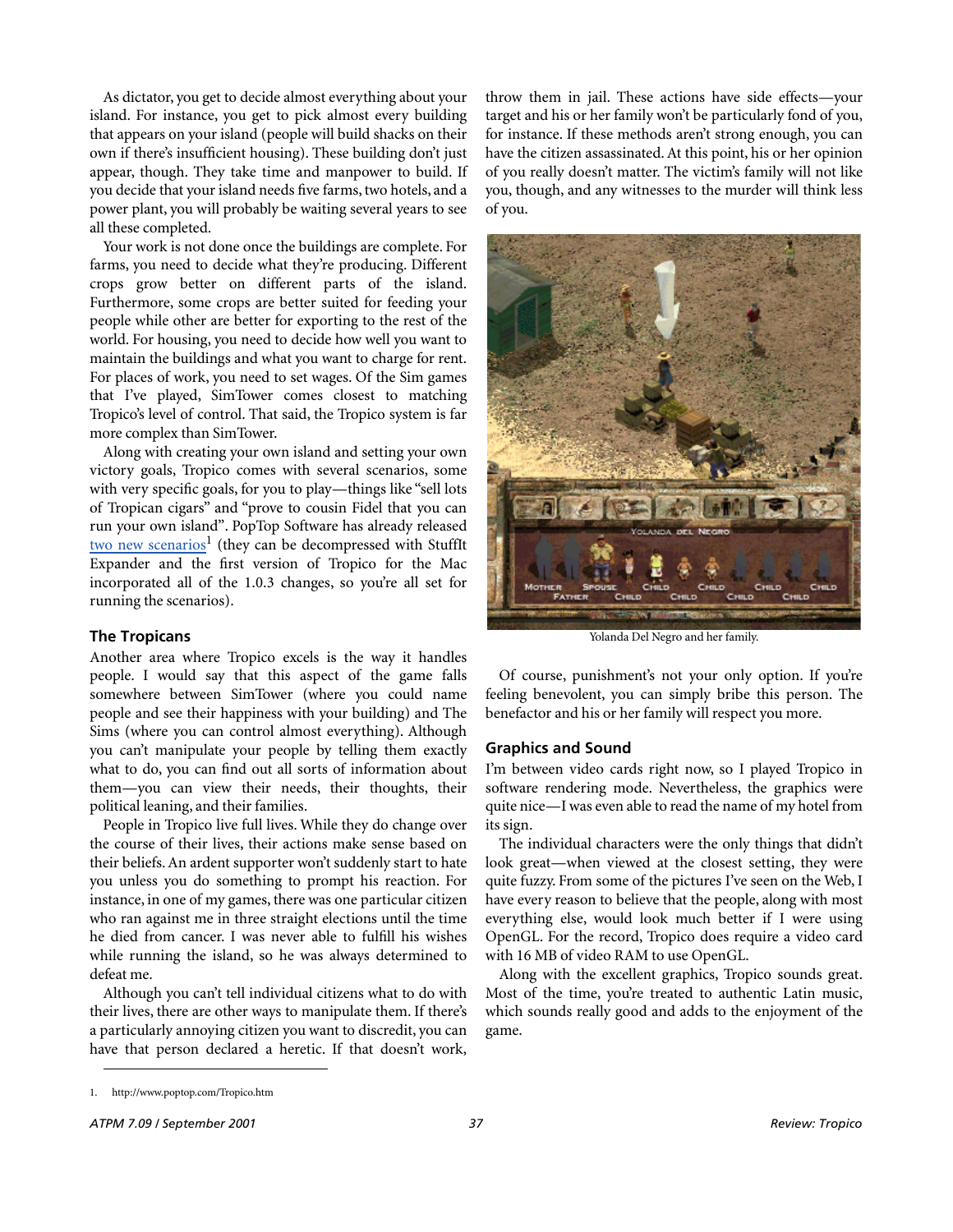Also, your advisor speaks with a Caribbean accent. He provides you with information about your people's complaints and little comments about your reign.



The 66 Hostel, a cheap hotel aimed at low-class tourists.

# **Complaints**

I only had one real problem with Tropico—I wasn't able to get the OS X version of the game to run. I tried using the safe

mode option, but this didn't do any good. According to [MacSoft's technical support page for Tropcio](http://www.ina-support.com/faq/tropico_mac.asp)<sup>1</sup>, "It is recommended that you exit the game, reboot the computer into OS 9.1, and play the 'OS 8 or 9' version of the game." I believe that's called avoiding the issue. The Read Me says that you can run the OS 8 or 9 version of the game under Classic, which I did, but you are limited to software rendering if you choose this approach. According to some of what I've read about this game, some people have this problem and others do not.

Aside from this, I love everything about this game—well, aside from the fact that it cuts into the time when I'm supposed to be productive, that is.

# **The Bottom Line**

Tropico is one of the most addictive games I've played in a long time. It takes the classic concept of the city building simulation and twists it into something new and original. If you're looking for a game that is both enjoyable and challenging, look no further.

1. http://www.ina-support.com/faq/tropico\_mac.asp

*Copyright © 2001 Eric Blair,* [eblair@atpm.com](mailto:eblair@atpm.com)*. Reviewing in ATPM is open to anyone. If you're interested, write to us at*  [reviews@atpm.com](mailto:reviews@atpm.com)*.*

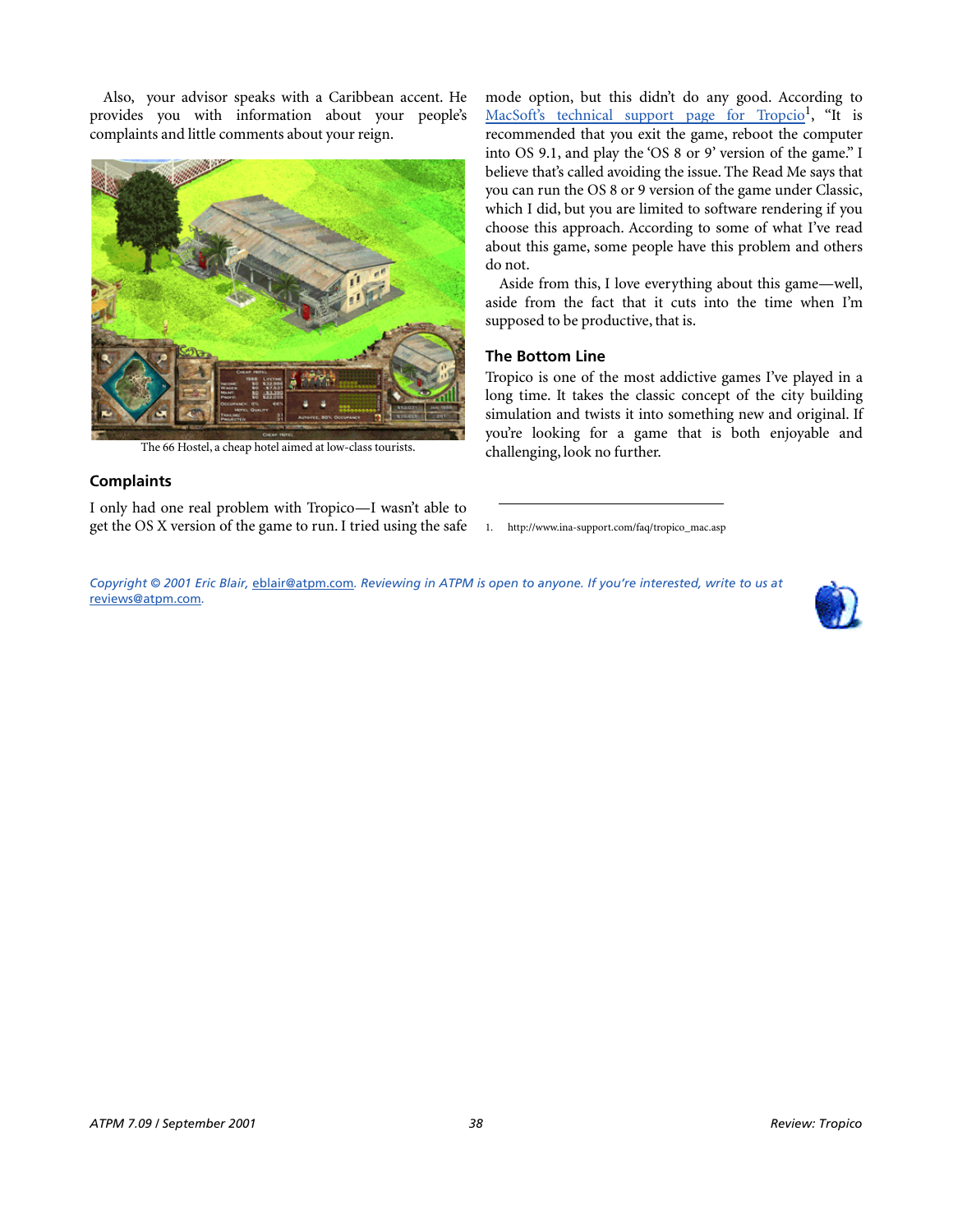# **Review: Ultralingua French-English Dictionary 3.4**

**by Paul Fatula, [pfatula@atpm.com](mailto:pfatula@atpm.com)**

**Developer: [Ultralingua](http://www.ultralingua.com)<sup>1</sup> Price:** \$29.95 **Requirements:** System 7.1 **Trial:** Fully-featured (10–30 days)

While I'm generally not a fan of computerized books, there is one point where they can definitely come in handy: searching. Encyclopedias and dictionaries have long been available on CD-ROM; go into a bookstore and you'll find that a few paper dictionaries come with a computer-readable version. Ultralingua has created a number of language-tolanguage dictionaries (French-English, German-English, Italian-English, Spanish-English, and French-German), as well as monolingual dictionaries in French and English. In addition to Macintosh (classic and X), there are versions available for Windows and Palm, the latter of which I'd think could be extremely useful to travelers.





# **Content**

According to the Web site (you don't think I counted, do you?), the French-English dictionary contains some 250,000 indexed translations. That alone compares quite favorably to the two paper dictionaries I have lying around, the larger of which claims only 120,000. Point being, at least on the surface, the dictionary seems to be pretty complete. (Anyone interested in medical terms can purchase a separate French-English Medical Terms module.)

Definitions themselves in Ultralingua's dictionary tend to be quite terse, just giving a word or two into which the word can be literally translated. There are however numerous listings for expressions involving a particular word. Listed under *tête*, for example, you can find *être une tête de mulet* ("to be muleheaded"), *être une tête de pioche* ("to be pigheaded"), and, well, let's just say well over a hundred more expressions using the word; I'm sick of counting.

Content doesn't stop there, however. There's a handy feature where you can type in a number (in digits) and see the number typed out in words. To me the most exciting thing about this is it's instantaneous, and updates as you type, handling up to 18-digit numbers.



There's also a references section, which includes the manual for the product, French Grammar (written in English) and English Grammar (written in French) sections,

<sup>1.</sup> http://www.ultralingua.com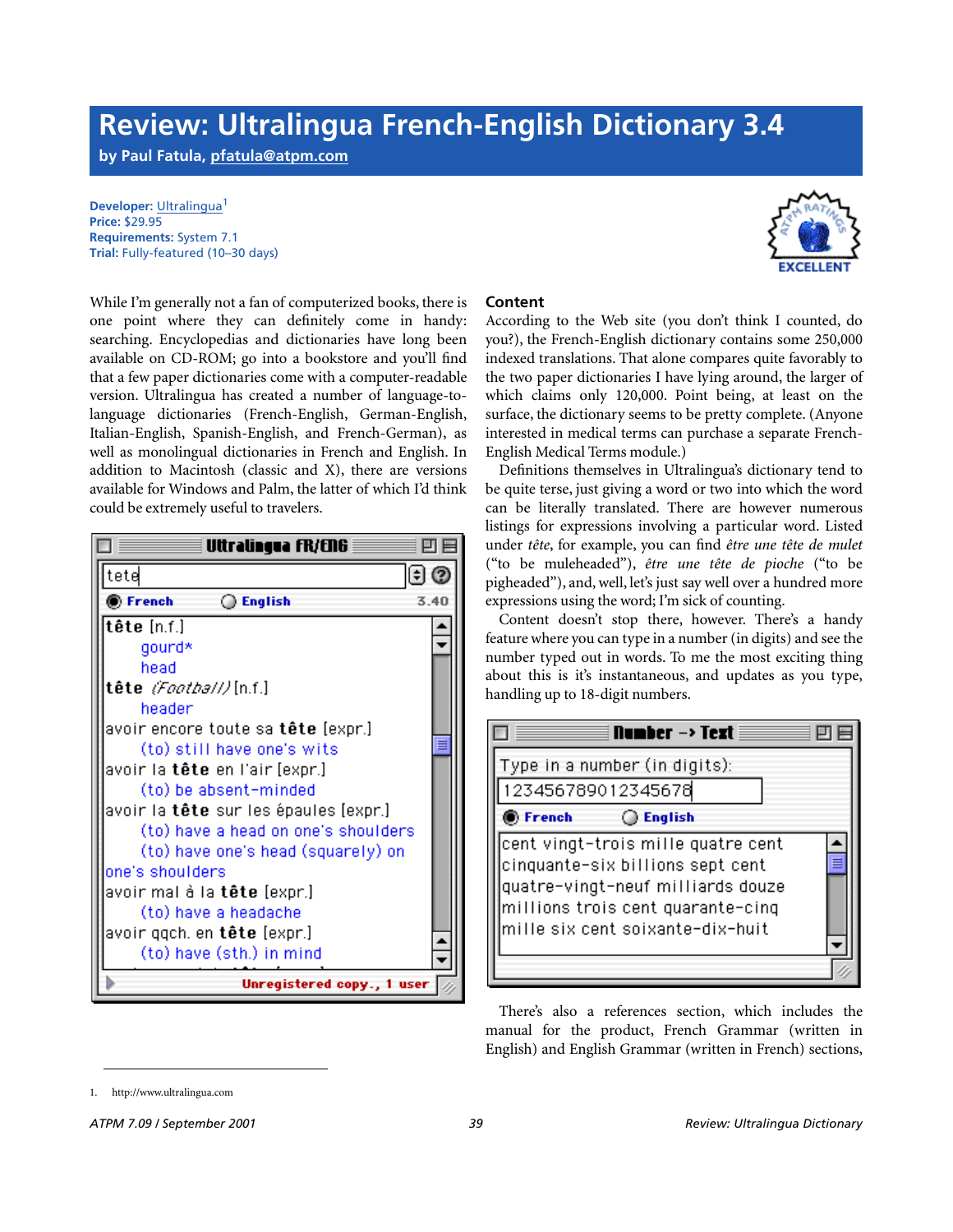and a table of correspondences (weights and measures, etc.). The Grammar section is extensive (far more so than in either of my paper dictionaries), well-written, and cross-referenced. Students will find the section listing common endings for masculine and feminine words to be quite useful, for example; I know that when I was studying French something like that would have helped me out a lot. Unlike many paper dictionaries, however, Ultralingua doesn't offer any verb tables, something I for one sorely miss.

# **Interface**

Oh, how I wish that every program I used worked as well as this one. It behaves as expected, and it's lightning fast. Windows are resizeable, buttons look like buttons, and the floating toolbar's tooltips appear instantly. As you type in a word you want to look up, the window scrolls along with you; when you see what you're looking for, just stop typing: you don't have to hit enter and watch a spinning beachball while the program lethargically looks up a word. That means it is actually faster to look up a word with Ultralingua than in a paper dictionary…and since you can scroll through the whole dictionary, we few (we happy few) who like to browse through dictionaries can do so just as well with Ultralingua's dictionary as with the paper kind.



The interface has a second window, showing reversetranslation, allowing you to double-check a word you plan to use. Just double-click on a word (in blue, mimicking Web pages), and up pops a reverse translation. Frankly, reversetranslation is something I never bother with using a paper dictionary; it's just too cumbersome. With Ultralingua, however, it's so simple that it's become a matter of course.

You can bookmark a useful entry you find, and a drop down menu remembers words you looked up recently,

making it easy to backtrack or double-check something you've already seen.

Maybe the handiest interface feature of Ultralingua (not yet available for X, but they're working on it) is an extension that allows you to activate Ultralingua with a key combination you choose. With that installed, you can select any word on your screen, from any application (at least in my experience; I expect there may be exceptions), hit the key sequence, and Ultralingua will look up the word for you. It's extremely useful if you're hanging out in a French language chat room on IRC or placing an order from<http://www.bol.fr>.



The one place where I'd say there's really some room for improvement is the dictionary's Find feature. This is different from looking up a word alphabetically, as described above. In the Find window, you can type in a word and get a list of terms in the dictionary that contain (or begin with, end with, or (gasp) do not contain) it. This is extremely useful for looking up expressions, or doing a quick check to see whether you're translating literally something that's actually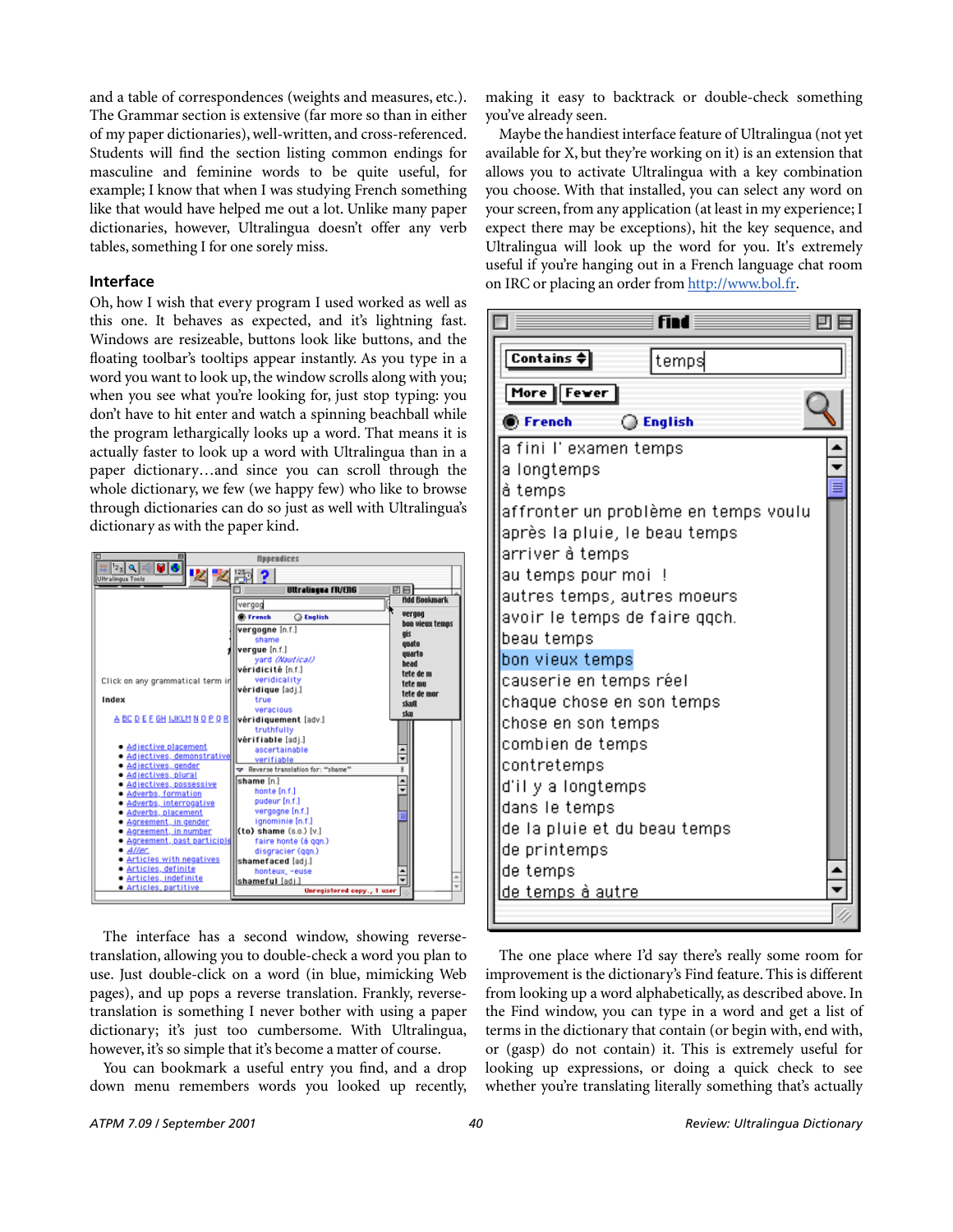an idiomatic expression. However, all the Find feature does is give you a list. If you want to look up any of the terms it returns, you have to select the term, copy it, go to the dictionary screen, and paste. It's a real shame that you can't simply double-click on the term, as you can to get reverse translation.

# **Conclusion**

Ultralingua's French-English dictionary is a highly useful tool for anyone who works with both languages. The dictionary returns useful results instantly, and the grammar sections provide useful explanations and examples of commonly asked questions about points of grammar, in both languages. If this review has at all piqued your interest, take advantage of the free (and fully-featured) trial and see how well it meets your needs.

*Copyright © 2001 Paul Fatula,* [pfatula@atpm.com](mailto:pfatula@atpm.com)*. Reviewing in ATPM is open to anyone. If you're interested, write to us at*  [reviews@atpm.com](mailto:reviews@atpm.com)*.*

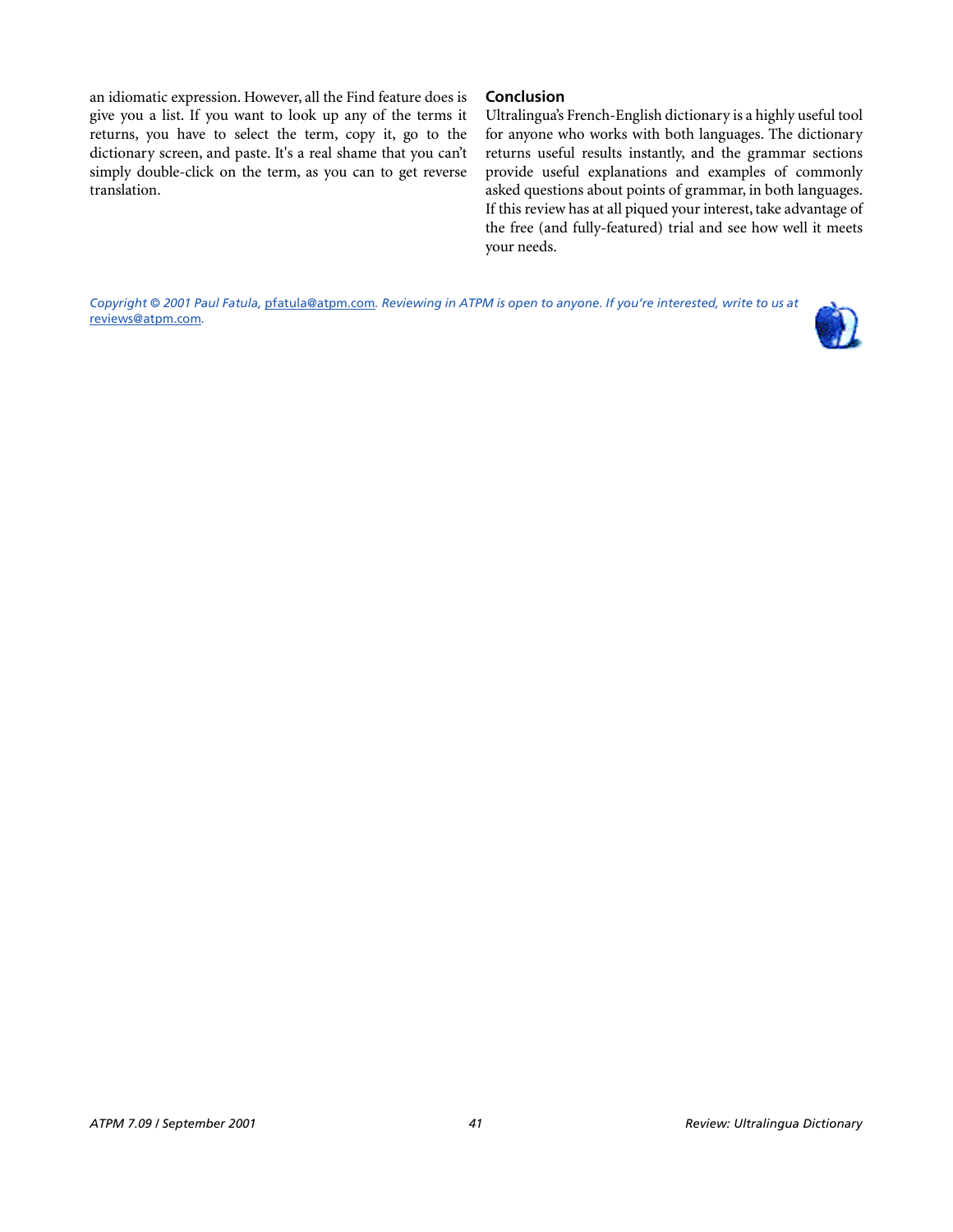# **FAQ: Frequently Asked Questions**

# **What Is ATPM?**

*About This Particular Macintosh* (ATPM) is, among other things, a monthly Internet magazine or "e-zine." ATPM was created to celebrate the personal computing experience. For us this means the most personal of all personal computers—the Apple Macintosh. About This Particular Macintosh is intended to be about your Macintosh, our Macintoshes, and the creative, personal ideas and experiences of everyone who uses a Mac. We hope that we will continue to be faithful to our mission.

# **Are You Looking for New Staff Members?**

We currently need a Managing Editor, several Contributing Editors, a Copy Editor, and a Publicity Manager. Please contact  $us^1$  if you're interested.

# **How Can I Subscribe to ATPM?**

Visit the [subscriptions page](http://www.atpm.com/subscribe)<sup>2</sup>.

# **Which Format Is Best for Me?**



The Online Webzine edition is for people who want to view ATPM in their Web browser, while connected to the Internet. It provides sharp text, lots of navigation options, and live links to ATPM

back issues and other Web pages. You can use Sherlock to  $\frac{\text{search}^3}{\text{all}}$  $\frac{\text{search}^3}{\text{all}}$  $\frac{\text{search}^3}{\text{all}}$  all of the online issues at once.



The Offline Webzine is a HTML version of ATPM that is formatted for viewing offline and made available in a StuffIt archive to reduce file size. The graphics, content, and navigation elements are the

same as with the Online Webzine, but you can view it without being connected to the Internet. It requires a Web browser.



The Print PDF edition is saved in Adobe Acrobat format. It has a two-column layout with smaller text and higher-resolution graphics that are optimized for printing. It may be viewed online in a

browser, or downloaded and viewed in Adobe's free Acrobat Reader on Macintosh or Windows. PDFs may be magnified to any size and searched with ease.



**Ford** The Screen PDF edition is also saved in Adobe Acrobat format. It's a one-column layout with larger text that's optimized for reading on-screen. It may be viewed online in a browser, or downloaded and

viewed in Adobe's free Acrobat Reader on Macintosh or

Windows. PDFs may be magnified to any size and searched with ease.

# **What Are Some Tips for Viewing PDFs?**

- You can [download](http://www.adobe.com/prodindex/acrobat/readstep.html)<sup>4</sup> Adobe Acrobat Reader for free. If you have a Power Macintosh, Acrobat Reader 4 has better quality and performance. ATPM is also compatible with Acrobat Reader 3, for those with 680x0 Macs.
- You can zoom the PDF to full window width and scroll through articles simply by single-clicking anywhere in the article text (except underlined links).
- You can quickly navigate between articles using the bookmarks pane at the left of the main viewing window.
- For best results on small screens, be sure to hide the bookmarks pane; that way you'll be able to see the entire page width at 100%.
- Try turning Font Smoothing on and off in Acrobat Reader's preferences to see which setting you prefer.
- All blue-underlined links are clickable. Links to external Web sites are reproduced in footnotes at the bottoms of pages, in case you are reading from a printed copy.
- You can hold down option while hovering over a link to see where it will lead.
- For best results, turn off Acrobat's "Fit to Page" option before printing.

# **Why Are Some Links Double-Underlined?**

In the PDF editions of ATPM, links that are doubleunderlined lead to other pages in the same PDF. Links that are single-underlined will open in your Web browser.

# **What If I Get Errors Decoding ATPM?**

ATPM and MacFixIt readers have reported problems decoding MacBinary files using early versions of StuffIt Expander 5.x. If you encounter problems decoding ATPM, we recommend upgrading to **StuffIt Expander 5.1.4** or later<sup>5</sup>.

# **How Can I Submit Cover Art?**

We enjoy the opportunity to display new, original cover art every month. We're also very proud of the people who have come forward to offer us cover art for each issue. If you're a

<sup>1.</sup> editor@atpm.com

<sup>2.</sup> http://www.atpm.com/subscribe<br>3. http://www.atpm.com/search

http://www.atpm.com/search

<sup>4.</sup> http://www.adobe.com/prodindex/acrobat/readstep.html

<sup>5.</sup> http://www.aladdinsys.com/expander/index.html